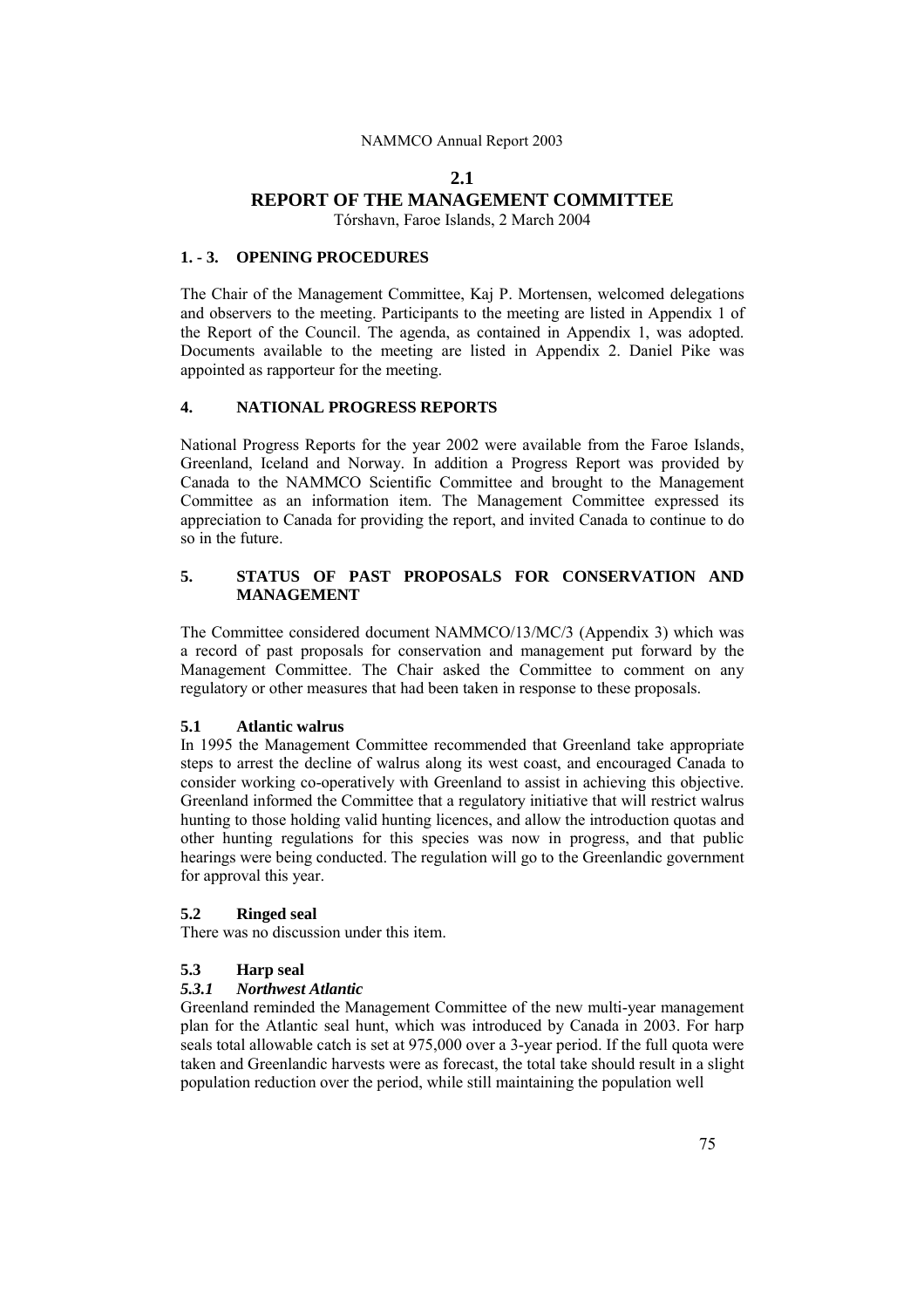above the conservation reference points adopted. As noted last year, this Management Plan was introduced without consultation with Greenland. However, Greenland informed the Management Committee that bilateral discussions on this issue had taken place over the past year.

### *5.3.2 White/Barents Sea*

Norway informed the Committee that measures were being considered to improve the efficiency of the seal harvest in this area. Recent catches have been well below quota levels and there is evidence that the stock is increasing in size. The Norwegian hunt involves large vessels and is heavily subsidised. The possibility of introducing smaller vessels into the seal hunt is being pursued. This type of hunting is carried out in Canada and was done historically by Norway and Russia in this area. The long-term goal will be to reduce the need for subsidising the hunt and increase the take of seals from this stock.

# *5.3.3 Greenland Sea*

Norway informed the Committee that, similar to the situation for the White/Barents Sea stock, efforts are being made to improve the efficiency of harvesting, which is heavily subsidised at present. Recent harvests have been a small fraction of available quotas. Again the long-term goal will be to reduce the need for subsidising the hunt and increase the take of seals from this stock.

# **5.4 Hooded seal**

### *5.4.1 Northwest Atlantic*

There was no discussion under this item.

# *5.4.2 Greenland Sea*

Norway informed the Committee that quotas in this area have been reduced on the advice of the ICES/NAFO Working Group on Harp and Hooded Seals, mainly because there is no recent abundance estimate for the stock. Consequently it is expected that the quota may be fully utilised this year.

### **5.5 Northern bottlenose whales**

There was no discussion under this item.

# **5.6 Long-finned pilot whales**

There was no discussion under this item.

# **5.7 Minke whales – Central North Atlantic**

There was no discussion under this item.

# **5.8 Beluga - West Greenland**

The Management Committee has on previous occasions noted the conclusions of the Scientific Committee that the beluga wintering off West Greenland have been depleted by overexploitation and that substantial reductions in catch are required to arrest this decline. NAMMCO has accepted that it is the Canada/Greenland Joint Commission on the Conservation and Management of Narwhal and Beluga that provides management advice for this stock, which is shared with Canada.

Greenland informed the Committee that a regulatory framework allowing the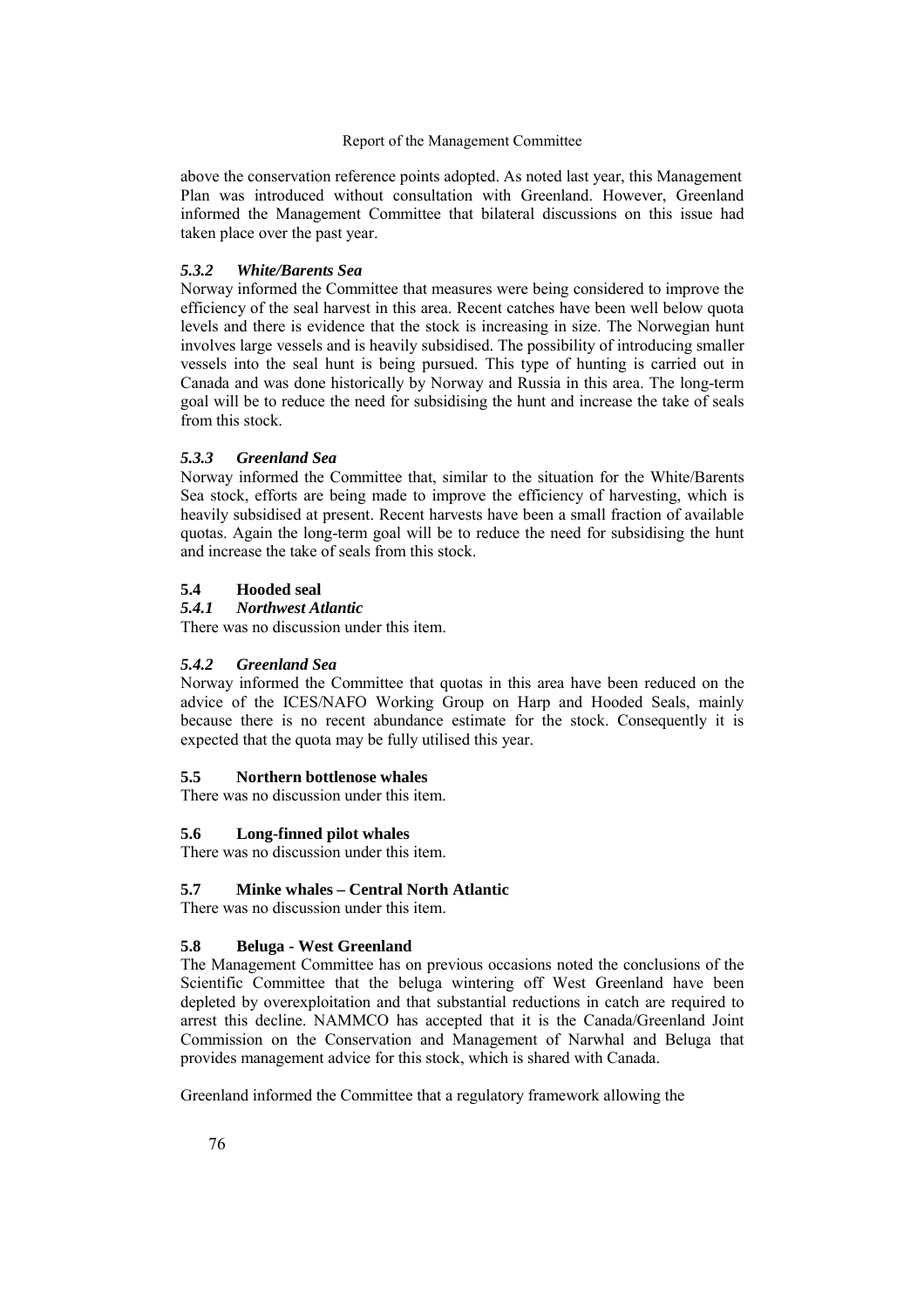government to set quotas and other limitations on hunting has now been passed. The new regulations provide protection for calves and females with calves and limit the size of vessels that are involved in beluga and narwhal hunting as well as hunting methods. The Municipalities will have the power to limit or prohibit the use of nets for narwhal/beluga harvesting. It is expected that quotas will be introduced for beluga and narwhal by July 2004. The municipalities will be involved in the allocation of the quotas.

The Management Committee welcomed this information and commended Greenland for taking action to halt the decline of beluga in this area.

### **5.9 Narwhal - West Greenland**

Greenland informed the Committee that the new regulations mentioned under 5.8 for beluga will also apply to narwhal, and that quotas will be introduced in July 2004. The Management Committee welcomed this information and commended Greenland for taking action to halt the decline of narwhal in this area (see 7.5).

### **5.10 Fin whales - East Greenland – Iceland stock area**

There was no discussion under this item.

# **5.11 Incorporation of users' knowledge in the deliberations of the Scientific Committee**

See under item 11.

# **6. STATUS OF PAST REQUESTS TO THE SCIENTIFIC COMMITTEE**

The Chair drew the attention of the Committee to the updated summary of requests by the NAMMCO Council to the Scientific Committee, and responses by the Scientific Committee (Appendix 4).

The Management Committee expressed its appreciation of the usefulness of both this summary of requests, and the record of past proposals by the Committee and the response of member countries to this advice (Appendix 3), and directed the Secretariat to continue to update these documents on a regular basis.

### **7. NEW PROPOSALS FOR CONSERVATION AND MANAGEMENT, REQUESTS FOR ADVICE FROM THE SCIENTIFIC COMMITTEE AND RECOMMENDATIONS FOR SCIENTIFIC RESEARCH.**

### **7.1 Economic aspects of marine mammal – fisheries interactions**

The Management Committee endorsed the plan of the Scientific Committee to hold a meeting of the Working Group on Marine Mammal – Fisheries Interactions in the autumn of 2004, both to discuss progress in the modelling and to review and discuss the new empirical data on diet and consumption by marine mammals.

# **7.2 Harp and hooded seals**

# *7.2.2 New request for advice*

The Management Committee requests that the Scientific Committee annually discusses the scientific information available on harp and hooded seals and advice on catch quotas for these species given by the ICES/NAFO Working Group on Harp and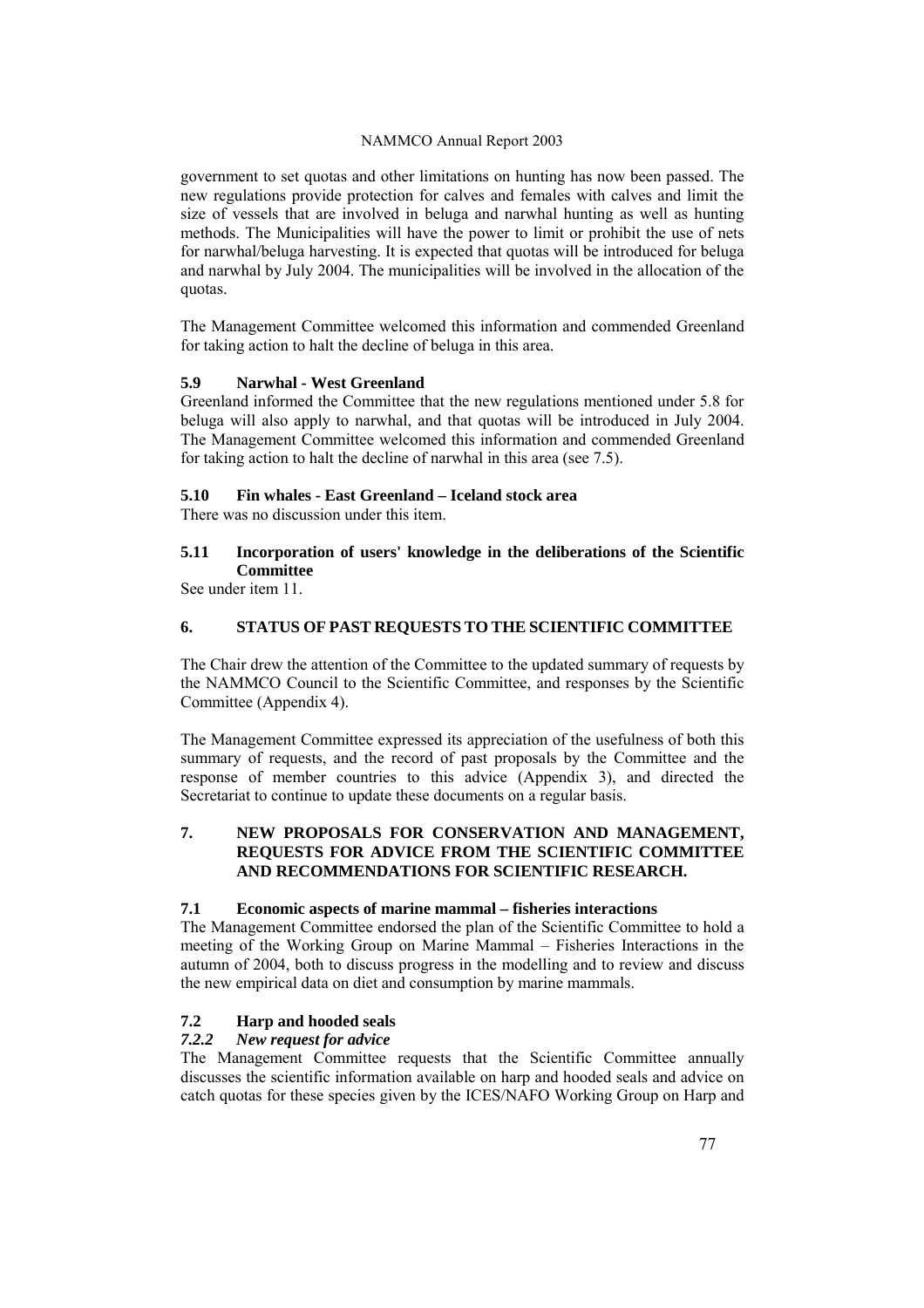Hooded Seals. The advice by the Scientific Committee on catch quotas should not only be given as advice on replacement yields, but also levels of harvest that would be helpful in light of ecosystem management requirements

For the Barents/White Sea and Greenland Sea stocks, in addition to the advice on replacement yields, advice should be provided on the levels of harvest that would result in varying degrees of stock reduction over a 10 year period.

Noting that Canada has instituted a multi-year management plan with a 3- year allowable catch of harp seals totalling 975,000 (not including the catch by Greenland), the Management Committee requested the Scientific Committee to provide advice on the likely impact on stock size, age composition, and catches in West Greenland and Canada under the conditions of this plan.

### **7.3 Harbour porpoise**

#### *7.3.1 Recommendation for scientific research*

The Management Committee noted that a second SCANS is tentatively planned for 2005 and 2006. The Faroes is planning to participate in this survey, and other surveys (NASS and Norwegian surveys) may also be planned to coincide (see 7.8). Given that there are presently no abundance estimates for this species for NAMMCO member countries, and that bycatch for this species is unknown but may be significant in some areas, the Management Committee recommended that member countries co-operate to the extent possible to maximise the coverage and effectiveness of these surveys.

# **7.4 Beluga - West Greenland**

### *7.4.1 New request for advice*

The Committee noted that a new survey would be carried out in the over-wintering area of the West Greenland beluga in March 2004. If the survey is successful, it will provide an abundance estimate with which to update the assessment of this stock. The Management Committee therefore endorsed the plan of the Scientific Committee to update this assessment in 2005, jointly with the Scientific Working Group of the JCNB.

# **7.5 Narwhal – West Greenland**

### *7.5.1 Proposals for conservation and management*

The Management Committee noted the conclusions of the Scientific Committee, that the West Greenland narwhal have been depleted, and that a substantial reduction in harvest levels will be required to reverse the declining trend. These are preliminary conclusions, and more research and assessment work will be required. Nevertheless the Management Committee expressed its grave concern over the status of the West Greenland narwhal, and noted that the JCNB, which provides management advice for this stock, would be considering this information in the near future. The Management Committee also noted that it will be important for NAMMCO to monitor the situation closely and update the assessment as soon as more information is available.

#### *7.5.2 New requests for advice*

The Management Committee endorsed the plan of the Scientific Committee to update and finalise the assessment of West Greenland narwhal in 2005, in cooperation with the Scientific Working Group of the JCNB.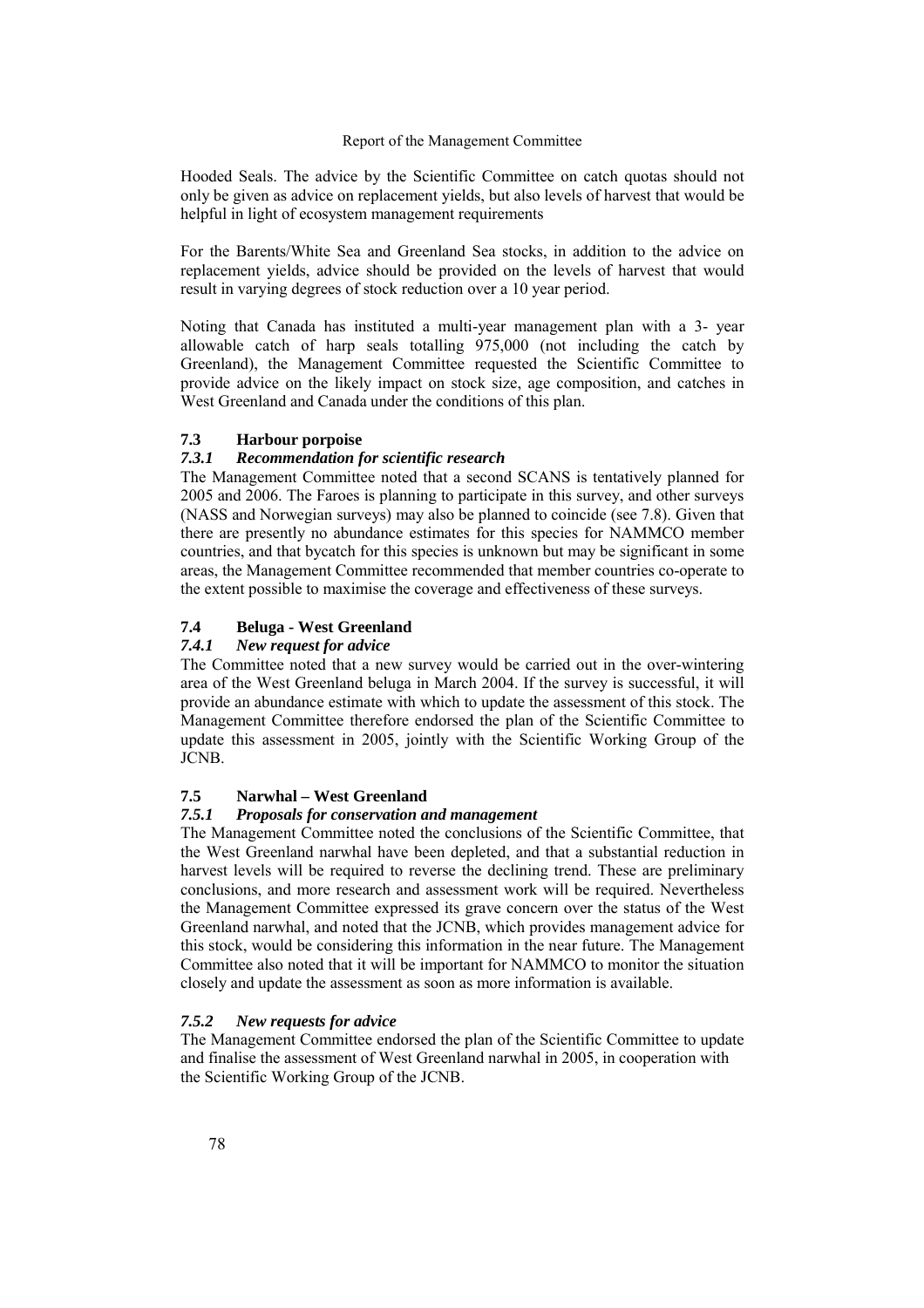#### *7.5.3 Recommendations for scientific research*

The Management Committee endorsed the recommendations for scientific research by the Scientific Committee (see section 3.2).

#### **7.6 Fin whales**

### *7.6.1 Proposals for conservation and management*

#### East Greenland-Iceland Stock

The Management Committee noted the conclusion of the Scientific Committee that projections under constant catch levels suggest that the inshore substock will maintain its present abundance (which is above MSY level) under an annual catch of about 150 whales. It is important to note that this result is based upon the assumption that catches are confined to the "inshore" substock, *i.e.* to the grounds from which fin whales have been taken traditionally. If catches were spread more widely, so that the "offshore" substock was also harvested, the level of overall sustainable annual catch possible would be higher than 150 whales.

#### Faroe Islands

The Management Committee noted that the conclusion of the Scientific Committee had not changed from the previous assessment, that the uncertainties about stock identity are so great as to preclude carrying out a reliable assessment of the status of fin whales in Faroese waters, and thus the Scientific Committee was not in a position to provide advice on the effects of various catches. It may also be necessary to obtain clearer guidance on the management objectives for harvesting from what is likely to be a recovering stock before specific advice can be given.

#### *7.6.2 New requests for advice*

The Management Committee noted that it had previously asked that the Scientific Committee continue with its assessments of fin whale stocks in the areas of interest to NAMMCO countries with existing and new information on abundance and stock delineation as it becomes available, and endorsed the plan of the Scientific Committee to complete an assessment for the Northeast Atlantic stocks and update assessments for other areas, probably in 2005.

#### *7.6.3 Recommendations for scientific research*

The Management Committee endorsed the recommendations for scientific research by the Scientific Committee for all stocks (see Scientific Committee Report Item 9.6).

With regard to the fin whales around the Faroe Islands, the Management Committee emphasised that the question of stock identity and relationships to other stocks is of highest priority, and encouraged member countries to undertake research in this area.

### **7.7 White-beaked, white-sided and bottlenose dolphins**

#### *7.7.1 New requests for advice*

The Management Committee has asked the Scientific Committee to carry out assessments of these species, but to date insufficient information has been available on stock delineation, distribution, abundance and biological parameters to initiate the work. The Committee was pleased to note that considerable progress has been made in the Faroes in describing the ecology and life history of white sided dolphins and that information on white beaked dolphins should be available from Iceland and Norway in about 2 years time. Abundance estimates are lacking in all areas except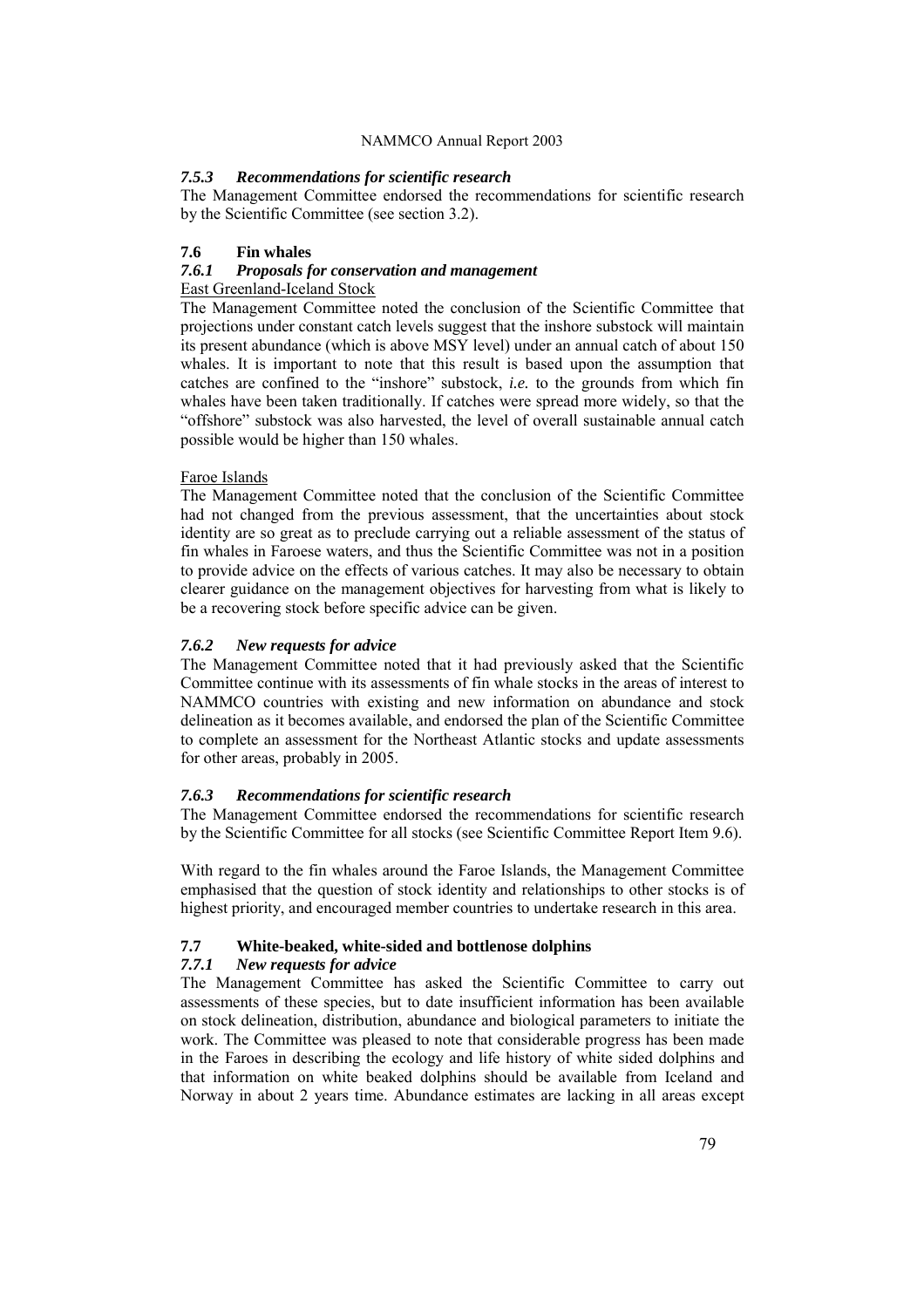Icelandic coastal waters, and no information on stock delineation or pod structure is yet available. The SCANS survey planned for 2005/6 and coastal surveys planned for Norway (see 9.3) should provide information on distribution and abundance in some areas. The Committee endorsed the plan of the Scientific Committee to proceed with the assessments once the above-mentioned studies have been completed, probably by 2007.

#### *7.7.2 Recommendations for scientific research*

The Management Committee recommended that the research noted under 7.7.2 be completed within the indicated timelines.

# **7.8 North Atlantic Sightings Surveys**

### *7.8.1 New requests for advice*

The Management Committee welcomed the new abundance estimates for particularly minke and humpback whales in the Central North Atlantic.

The NASS have been highly successful in providing important information on the distribution and abundance of cetaceans over a broad area of the North Atlantic. This information becomes more valuable every time a survey is completed, as it provides an indication of trends in abundance over meaningful time periods.

The Management Committee therefore requested that the Scientific Committee coordinate the efforts of member countries in planning and conducting a large-scale sightings survey in 2006. In order to ensure as broad a coverage as possible, this should include co-ordination with planned surveys by non-member countries, and inviting other jurisdictions, particularly in the Western Atlantic, to participate in the surveys.

#### **7.9 Others**

### *7.9.1 Minke whales*

# 7.9.1.1 Proposal for conservation and management

The Management Committee took note of the conclusions of the Scientific Committee with regard to the Central Atlantic Stock, that, under all scenarios considered, a catch of 200 minke whales per year would maintain the mature component of the population above 80% of its pre-exploitation level over that period. Similarly, a catch of 400 per year would maintain the population above 70% of this level. This constitutes precautionary advice, as these results hold even for the most pessimistic combination of the lowest MSYR and current abundance, and the highest extent of past catches considered plausible. The advice applies to either the CIC Small Area (coastal Iceland), or to the Central Stock as a whole.

### 7.9.1.2 Recommendations for scientific research

The Management Committee endorsed the recommendations for research by the Scientific Committee (see Scientific Committee Report Item 9.7).

#### **7.9.2** *Grey Seals*

### 7.9.2.1 Proposals for conservation and management

The Management Committee noted the concern expressed by the Scientific Committee with regard to the observed decline in the grey seal stock around Iceland, where harvesting has been above sustainable levels for more than 10 years, with the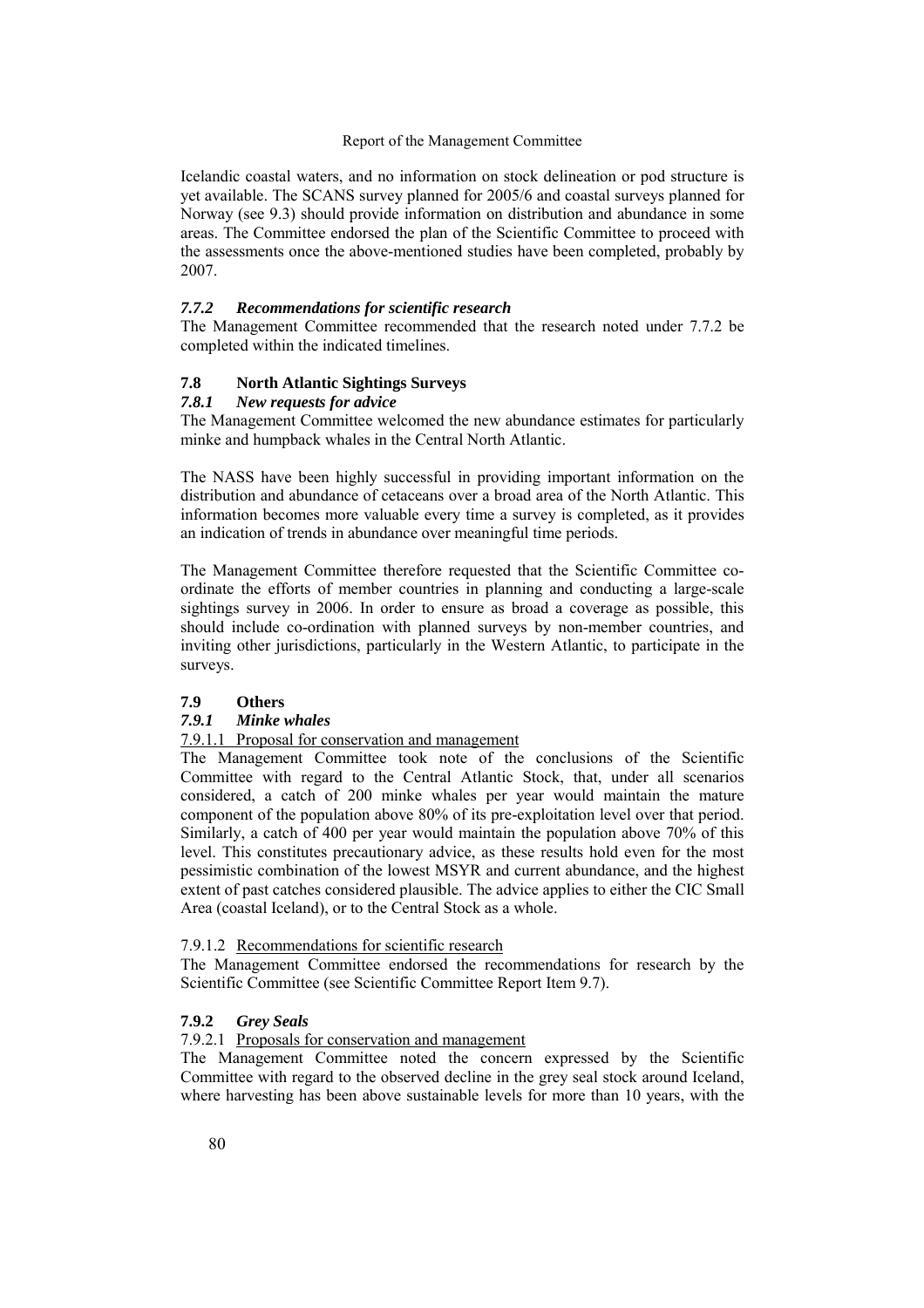apparent objective of reducing the size of the stock. The Management Committee agreed to recommend that Iceland should define clear management objectives for this stock.

The Management Committee noted the conclusion of the Scientific Committee that the new quota levels implemented for Norwegian grey seals would, if filled, almost certainly lead to a rapid reduction in population in the area. The Management Committee agreed to recommend that Norway should define clear management objectives for this stock.

For the Faroe Islands, the Management Committee supported the recommendation of the Scientific Committee to obtain better information on the level of catch.

### 7.9.2.2 Recommendations for scientific research

The Management Committee endorsed the recommendations for further research identified by the Scientific Committee.

### **7.9.3** *Humpback whales*

### 7.9.3.1 New request for advice

The Management Committee noted the conclusion of the Scientific Committee that there is evidence from the NASS of a rapidly increasing abundance of humpback whales in the Central North Atlantic. The Scientific Committee was requested to assess the sustainable yield levels for humpback whales, particularly those feeding in West Greenlandic waters. The management objective in this case would be to maintain the stock at a stable level.

### **7.9.4** *Killer whales*

# 7.9.4.1 New request for advice

The Management Committee requested the Scientific Committee to review the knowledge on the abundance, stock structure, migration and feeding ecology of killer whales in the North Atlantic, and to provide advice on research needs to improve this knowledge. Priority should be given to killer whales in the West Greenland – Eastern Canada area.

### **7.9.5** *Walrus*

### 7.9.5.1 New request for advice

The Management Committee noted that the Scientific Committee had last provided an assessment of walrus in 1994. Noting that considerable new information has become available since then, the Management committee therefore requested the Scientific Committee to provide an updated assessment of walrus, to include stock delineation, abundance, harvest, stock status and priorities for research.

# **8. REPORT OF THE WORKING GROUP ON BY-CATCH**

The Working Group held a teleconference on 19 February 2004, and the Report from the meeting is included in Section 2.2.

The Working Group was informed of new regulatory measures to take effect in the EU designed to reduce the bycatch of dolphins and porpoises in selected EU fisheries. The proposed Council regulation contains three specific technical measures, designed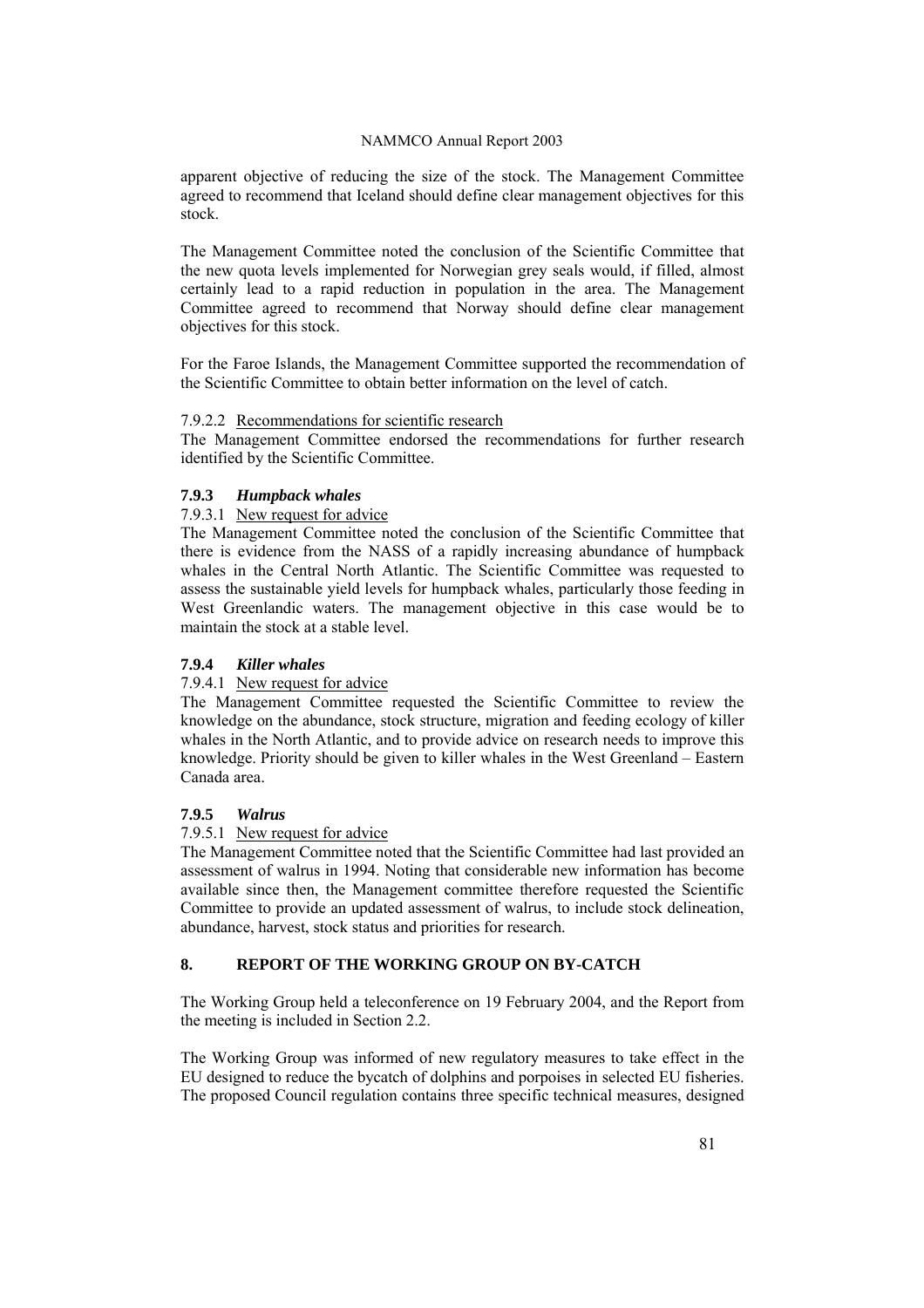to address bycatch in EU waters and by EU vessels: 1) rrestrictions on Baltic Sea drift-net fisheries, with an eventual phase-out of the use of drift nets; 2) mandatory use of acoustic deterrent devices (pingers) in some fisheries; and 3) use of on board observers in 'high risk' fisheries.

The Working Group reviewed the progress of member countries in establishing systems to effectively monitor bycatch. No new initiatives have been taken in the Faroe Islands or Greenland. In Norway the reporting of marine mammal bycatch in fishery logbooks has been mandatory for 1 year on larger fishing vessels. In addition reporting of bycatch has been integrated into those fisheries covered by observers. There is presently no program in place to obtain data from small vessel (*Sjark*) fisheries. In Iceland an effort to improve reporting of bycatch through fishery logbooks was initiated in 2002 for gillnet fisheries, and in 2003 the reporting system was be expanded to include all Icelandic fisheries. However the proportion of vessels reporting remains low. The Working Group noted that, with the exception of Iceland, there had been little progress in developing and implementing procedures for monitoring bycatch in NAMMCO member countries.

The Working Group noted the continued lack of adequate reporting of bycatch through the National Progress Reports by some member countries and reiterated its recommendation from 2002 and 2003 for member countries to report their bycatch to NAMMCO through the new National Progress Report format.

The Management Committee endorsed the following recommendations by the Working Group:

- i. Reporting of bycatch to NAMMCO was still not adequate. The Committee therefore reiterated its recommendation from 2002 and 2003, that NAMMCO member countries report their bycatch to NAMMCO through the new National Progress Report format.
- ii. Noting the lack of progress in implementing monitoring programs for marine mammal bycatch in NAMMCO member countries, the Management Committee recommended that member countries increase their efforts in this area.
- iii. Member countries should prepare working documents outlining the existing knowledge about marine mammal bycatch in their jurisdiction, for the consideration of the Working Group at the next meeting.
- iv. The Scientific Committee is requested to carry out an evaluation of the data collection and estimation procedures used in the Icelandic monitoring program.

# **9. REPORT OF THE SUB-COMMITTEE ON INSPECTION AND OBSERVATION**

The Chair of the Sub-committee on Inspection and Observation, Egil Ole Øen, presented the report from the meeting held 14 January 2004 (Section 2.3).

The Sub-committee in reviewing the experiences from the 2003 observation season noted that unpredictable events such as weather play a role in the success and efficiency of observations. The programme has proven to be time-consuming for the Secretariat, but the focus on one hunting activity (Norwegian whaling) this year was considered successful. The Committee recommended that the Secretariat review and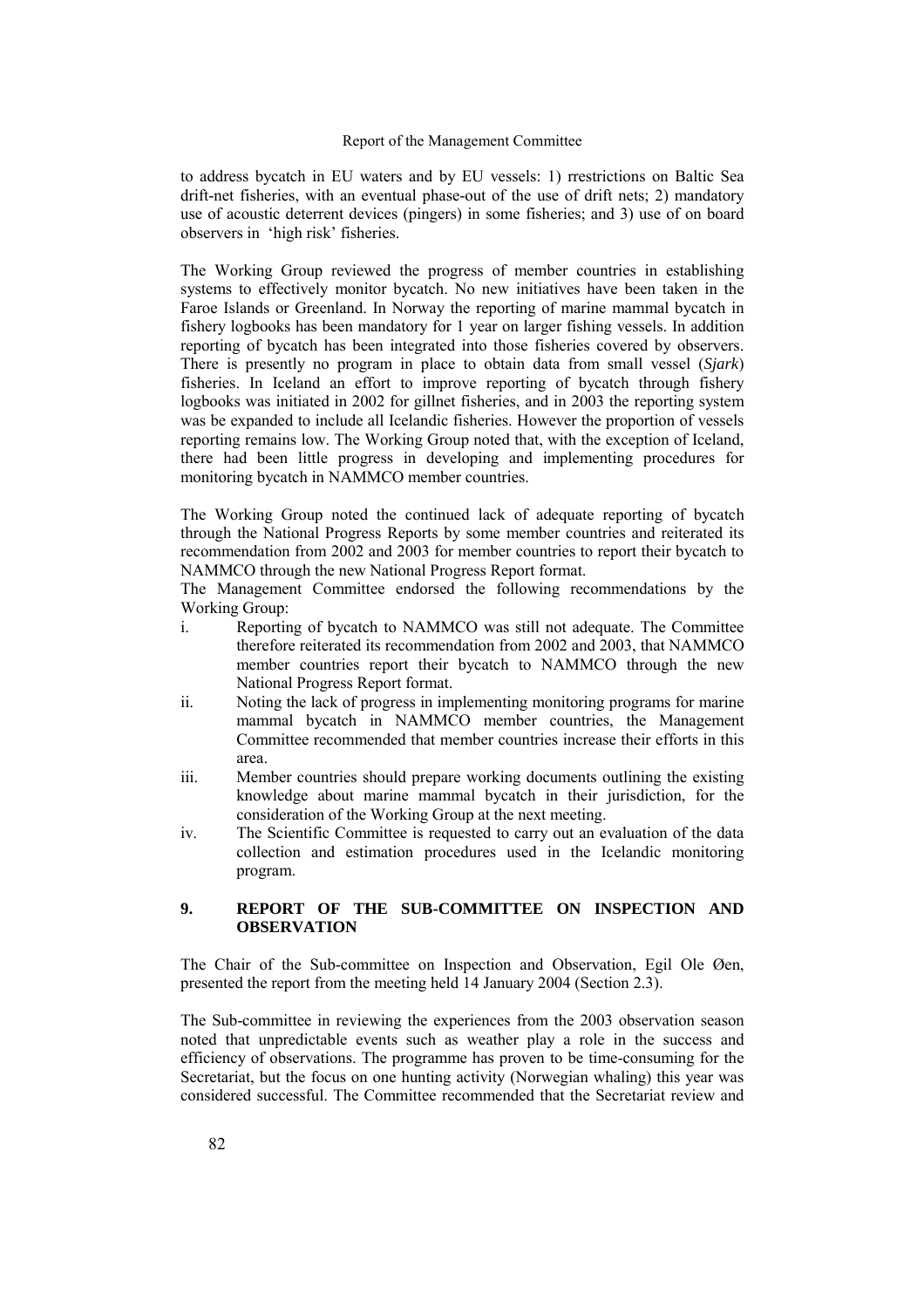evaluate the implementation of the Scheme after the 2004 season, to assess what has been learned so far and develop recommendations for improvement of the Scheme. The evaluation should only look at the implementation process and not the actual Provisions and Guidelines.

The Management Committee endorsed the recommendations from the Sub-Committee that the Secretariat reviews and recommends improvements to the implementation of the Scheme (see Section 2.3).

# **10. IMPLEMENTATION OF THE JOINT NAMMCO CONTROL SCHEME**

### **10.1 NAMMCO International Observation Scheme 2003**

The Chair referred to the Report of the NAMMCO International Observation Scheme under the Joint Control Scheme for the Hunting of Marine Mammals, prepared by the Secretariat. Charlotte Winsnes, the Administrative Co-ordinator presented the report to the Management Committee.

In 2003 observations were focused on activities on board Norwegian whaling vessels. Four observers were contracted over a 6 week period, of which 29 days were conducted on-board four different vessels. Prior to the observation period, the observers had participated in the course for the Norwegian national inspectors. The hunting areas included the North Sea, Spitsbergen, Vestfjorden and off the coast of Finnmark. No observations of the landing of catches were done. All the observers found that they could carry out their observations in accordance with the provisions of the Scheme. No violations were reported, and reports have been submitted to the Secretariat.

The whaling fleet in Norway consists largely of small vessels, and it is not always possible to find accommodations for the NAMMCO observer. Furthermore new security measures were introduced in 2003 and some vessels had not yet made the necessary adjustments. As a consequence the total number of persons allowed onboard had been reduced.

The Management Committee considered that the implementation of observations on board whaling ships was an important development for the observation scheme, and expressed its appreciation to the Secretariat for co-ordinating this work.

#### **10.2 NAMMCO International Observation Scheme 2004**

The Management Committee agreed that observations in 2004 would focus on whaling and sealing activities in Greenland.

### **10.3 Other matters**

Norway described the development and testing of an automated system for recording observations on whaling vessels. Due to the small size of many of the whaling vessels, it is often problematic to accommodate an inspector on board. The automated system records key events during whale hunting, such as the location, heading and speed of the vessel, the times when the harpoon is fired, and when the carcass is hauled, flensed and disposed of. The data are stored on board and are not accessible to the crew. Whalers would still be required to keep logbooks, and the data from the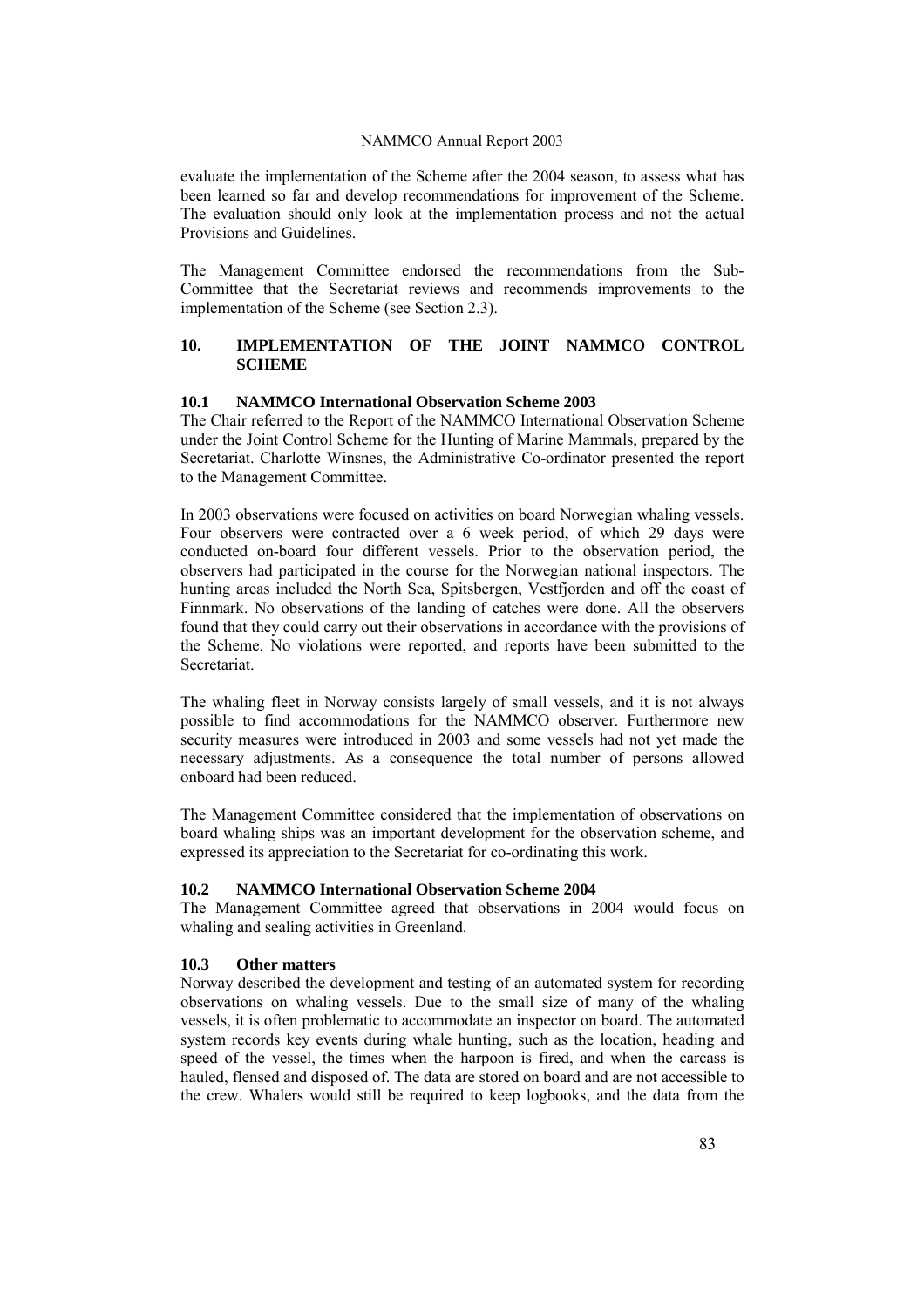system would be used to verify the contents of the logbooks. To date the system has undergone two years of development and one year of testing. It will be implemented on 14 vessels in 2004 and on all vessels in 2005 at which point the presence of inspectors on whaling vessels will be optional.

### **11. REPORT OF THE WORKING GROUP ON USER KNOWLEDGE IN MANAGEMENT DECISIONS**

The Working Group on User Knowledge in Management Decisions held its first meeting by telephone on 12 February 2004. The Working Group emerged directly from the NAMMCO Conference on User Knowledge and Scientific Knowledge in Management Decision-Making held in January 2003. The NAMMCO Council at its Twelfth meeting agreed to establish the Working Group under the Management Committee to continue to move the work forward. The Working Group agreed on the following draft Terms of Reference, with the understanding that these may be further developed at future meetings:

- i. Develop procedures on how to make the management decision-making process transparent;
- ii. Develop recommendations on how to build capacity among users for involvement in the process;
- iii. Develop recommendations based on the Secretariat review, in the upcoming Conference Proceedings, of existing resource management systems on how to incorporate user knowledge in the management decision-making process at national levels;
- iv. Consider the Scientific Committee's proposal for procedures on how to incorporate user knowledge into the Scientific Committee's deliberations, in light of the results from the 2003 Conference.

The Management Committee agreed to keep the Terms of Reference open in order for the Working Group to develop these further and present a new version at the next Management Committee meeting.

The Working Group agreed that the first step would be to collect the methods/ procedures used by the managers in each member country to involve users in the decision-making process. The report from the 2003 Conference contains relevant information on this topic. Working Group members were also asked to collect material on this topic from their respective countries.

The Management Committee endorsed the work plan of the Working Group and expected further information and advice to be available at the next meeting.

### **11.1 Status of the 2003 User Knowledge Conference Proceedings**

The General Secretary; Grete Hovelsrud-Broda; informed the Committee that the publication of the proceedings of the 2003 Conference on User Knowledge and Scientific Knowledge in Management Decision-Making was in progress. The Proceedings volume will contain about 18 papers together with a review of existing management systems that have involved user - or traditional knowledge Norway the management decision-making process. It is expected that the book will be published early in 2005.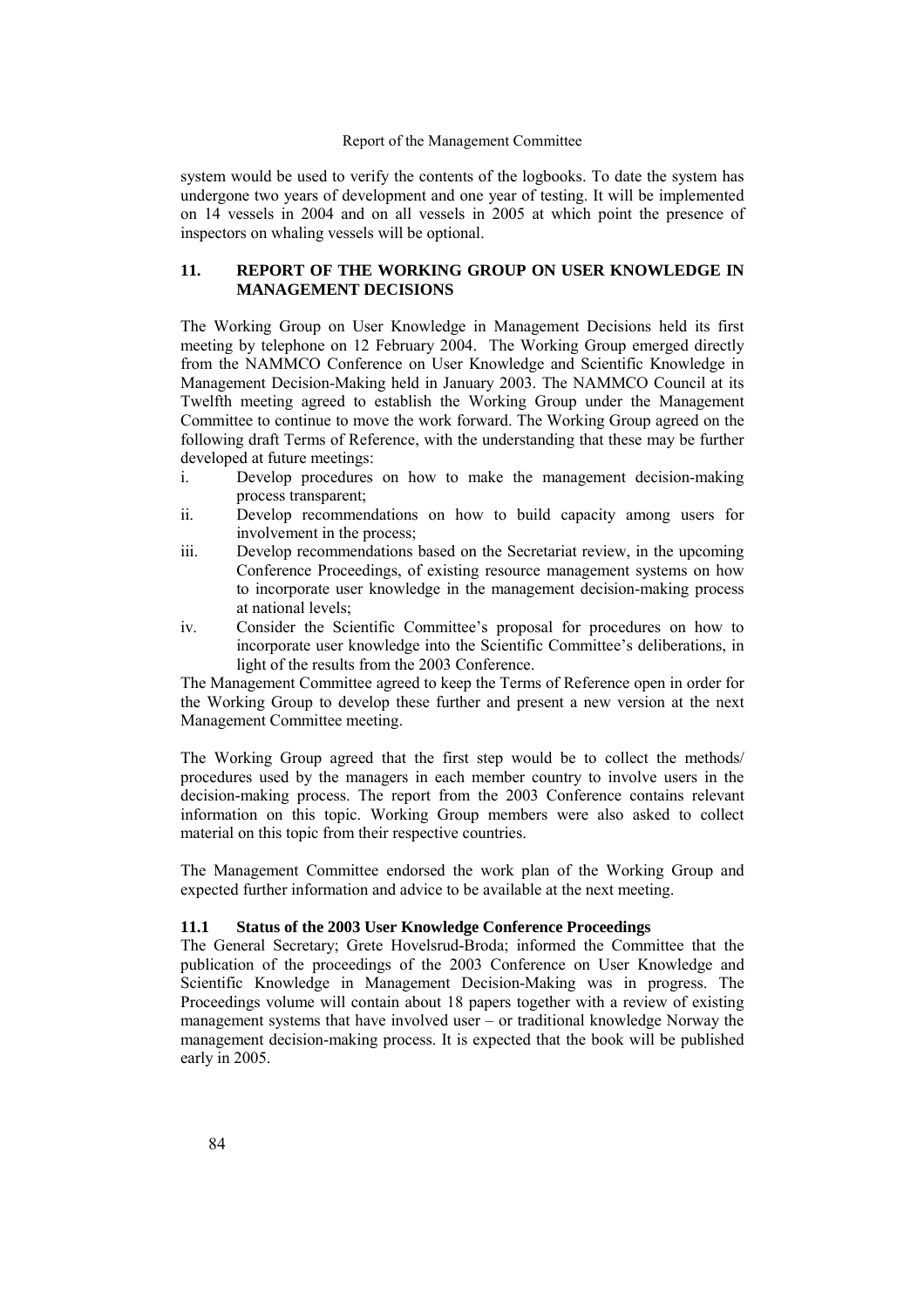### **12. REPORT OF THE** *AD HOC* **WORKING GROUP ON ENHANCING ECOSYSTEM BASED MANAGEMENT**

The Chair of the *ad hoc* Working Group on Enhancing Ecosystem Based Management, Mr Halvard P. Johansen (Norway) presented the report from the first Working Group meeting held in Copenhagen 3-4 December 2003 (see section 2.4).

The Working Group had reviewed ecosystem-based management issues, triggering discussions on a range of topics, including whether it is possible to manage an ecosystem and how to determine a useful focus in an ecosystem approach to management.

The following draft Terms of Reference (ToR) for the Working Group were prepared by the Secretariat based on the conclusions by the Management Committee at NAMMCO/12 in March 2003 (*NAMMCO Annual Report 2002*, pages 124 and 32).

- 1. Identify the challenges faced in adapting marine management systems to ecosystem-based approaches,
- 2. Investigate the progress that has been done in other fora in implementing ecosystem-based management
- 3. Recommend what kind of principles and measures can be applied to the situation faced by NAMMCO members and neighbouring countries.

In considering ToR 1. the Working Group identified a number of challenges including lack of knowledge about complex interactions within an ecosystem, lack of coordination among regional management organisations on relevant topics, and lack of funds for the development of multispecies models. In reference to ToR 2. it was noted that Canada has been concerned with how to operationlise ecosystem based management in terms of science and socio-economic aspects. With regard to ToR 3. the Working Group agreed that in order to come up with such recommendations it was first necessary to define what an ecosystem based approach to management means in the context of NAMMCO. The Management Committee, with the understanding that the Working Group would develop the definition further, endorsed the draft definition:

### **An Ecosystem Approach to Management Draft Definition**

The utilisation of living marine resources is essential for the development and social and economic well being of countries and coastal communities in the North Atlantic. Effective management is necessary to ensure sustainability of the use and thereby the long term benefits from these resources. NAMMCO is concerned with the study, conservation and management of marine mammals, and recognises that these resources are part of complex ecosystems<sup>1</sup>. To ensure effective management it is therefore necessary to consider the role of marine mammals both in terms of how they affect and are affected by it. This includes inter alia species interactions, and natural and human induced factors such as climate and pollution.

The Management Committee noted that the concept of ecosystem approach to management often appears vague in international fora and agreed that it was useful for NAMMCO to develop such a definition. The Committee agreed that this work

 $\overline{a}$ 

<sup>&</sup>lt;sup>1</sup> From the preamble to the NAMMCO Agreement (1992)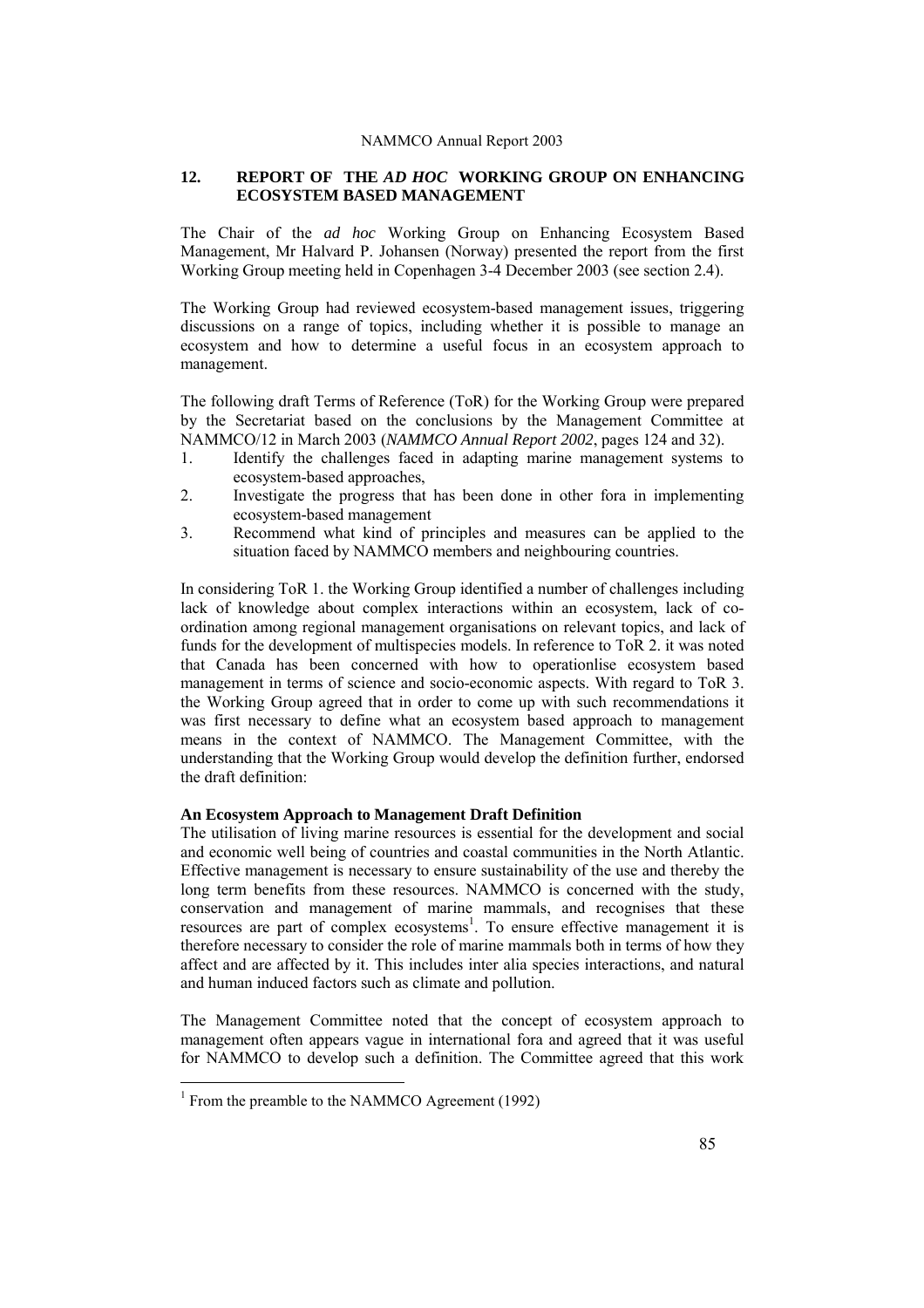would not entail a paradigm shift, but that it would improve what is already in place by taking a holistic view of management. NAMMCO would have a dual role in such work by adding new information to other organisations work and by breaking new ground. The Management Committee further noted that an ecosystem approach is not limited to the national jurisdictions of NAMMCO member countries and stressed the importance of co-operating with Canada and the Russian Federation in developing an ecosystem approach to management. In this regard, the Management Committee thanked Canada for their participation and interest in the *ad hoc* Working Group, and reiterated its open invitation to the Russian Federation to participate in the work.

The Management Committee endorsed the recommendations of the Working Group: 1) that NAMMCO continues to actively exchange observers with relevant organisations and that the NAMMCO Secretariat prepares statements (fact sheets) informing other organisations about the ongoing work in NAMMCO on issues relevant to an ecosystem approach to management, and 2) that NAMMCO identify concrete projects or case studies that take an ecosystem approach to management with the task of solving a specific problem or issue (see also Item 12.1). Such case studies would consider a number of relevant aspects such as ecological (i.e. pollution), economic (i.e. trade) and social (i.e. question of stakeholders).

The Management Committee endorsed the future work plan of the Working Group to develop a case study on harp seals focussing on *inter alia* management, biological and socio-economic aspects, and noted that the Secretariat had been tasked with the initial development of such a study (see Item 12.1).

The Management Committee endorsed the Working Group recommendation that it remains *ad hoc* and is called upon by the Management Committee when 1) the Committee requests the Working Group to come up with new ideas and 2) the Management Committee requests the Working Group to operationalise the decidedupon case studies.

### **12.1 Preliminary case study**

The General Secretary, Grete Hovelsrud-Broda, presented the preliminary case study to the Management Committee. The initial focus of the case study was the harp seal in four countries, Canada, Greenland, Norway and the Russian Federation. The harp seal is utilised in all four countries under various management systems, trade, market and economic systems, under various climatic and ice conditions and levels of utilisation. The three harp seal stocks are shared in various ways between the four countries. Dr Hovelsrud-Broda outlined the type of data and knowledge needed in an ecosystem approach to management. It was emphasised that it would be necessary to collect data and knowledge from managers, users and scientists on factors ranging from environmental questions to hunting methods, markets, regulations and the identification of stakeholders.

The Management Committee recognised the complexity involved in undertaking such a case study and tasked the *ad hoc* Working Group with developing the study further. The Management Committee agreed to amend the study to encompass the North Atlantic in order to include member countries that are not directly involved in the harvest of harp seals but that are involved in the fisheries interacting with this species. The Management Committee agreed that the working title of the case study would be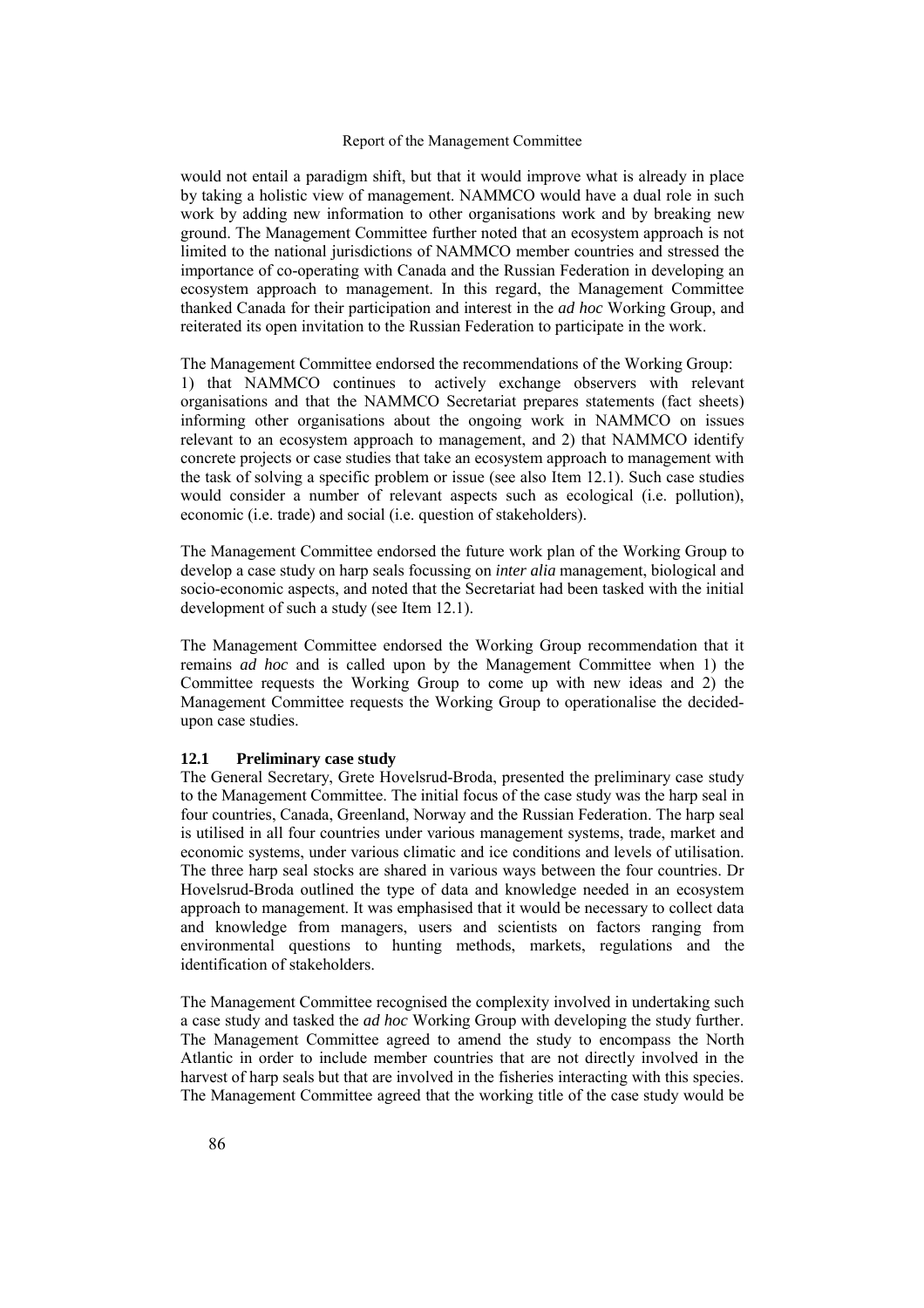*A case study on harp seals in the North Atlantic from an ecosystem perspective*. The Committee left it to the Working Group and the Secretariat to develop the title further in conjunction with developing the case study. The Management Committee agreed to consider the developed case study intersessionally if necessary. The Management Committee also agreed that users and scientists from the participant countries would be invited to the next Working Group meeting. The Secretariat would contact the Working Group members with a deadline for suggesting additional participants.

#### **12.2 Other business**

The observer from the EBCD (European Bureau of Conservation and Development) Ms Despina Symons informed the Management Committee on recent developments within the European Union under the Working Group on Ecosystem Approach to management of Human Activities (EAM). The Working Group is set up in the context of the European Marine Strategy, and will develop a common approach  $-$  a guideline – for an ecosystem approach to human activities, and proposals for implementation of the ecosystem approach to human activities affecting the marine environment. The Working Group is led by the European Commission Directorate General for the Environment. The inaugural meeting of the Working Group was held in December 2003.

### **13. ELECTION OF OFFICERS**

#### **13.1 Election of Chair**

Halvard P. Johansen (Norway) was elected as Chair of the Management Committee. Kaj P. Mortensen was thanked for his able chairmanship since 1998.

#### **13.2 Election of Vice-Chair**

Stefán Ásmundsson (Iceland) was elected Vice-Chair of the Management Committee.

### **14. ANY OTHER BUSINESS**

There was no other business.

### **15. ADOPTION OF REPORT**

The Management Committee adopted a preliminary report on 4 March 2004. The full report was adopted by correspondence on 30 March 2004.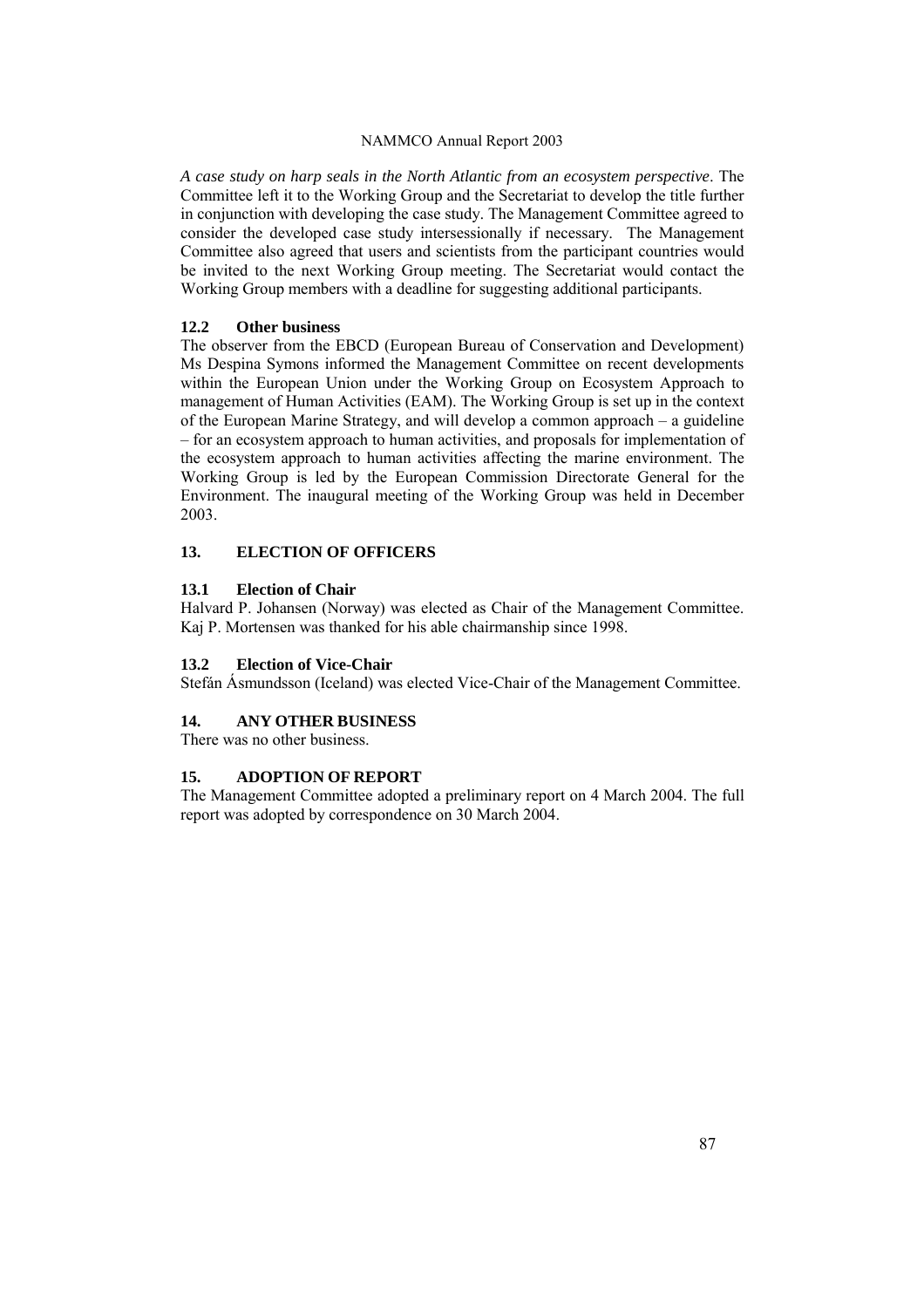Appendix 1

# **AGENDA**

- 1. Chairman's opening remarks
- 2. Adoption of agenda
- 2. Appointment of rapporteur
- 4. National Progress Reports
- 5. Status of past proposals for conservation and management
	- 5.1 Atlantic Walrus
	- 5.2 Ringed Seal
	- 5.3 Harp Seal
		- 5.3.1 Northwest Atlantic
		- 5.3.2 White/Barents Sea
		- 5.3.3 Greenland Sea
	- 5.4 Hooded Seal
		- 5.4.1 Northwest Atlantic
		- 5.4.2 Greenland Sea
	- 5.5 Northern Bottlenose Whales
	- 5.6 Long-Finned Pilot Whales
	- 5.7 Minke Whales Central North Atlantic
	- 5.8 Beluga West Greenland
	- 5.9 Narwhal West Greenland
	- 5.10 Fin Whales East Greenland Iceland Stock Area
	- 5.11 Incorporation of Users' Knowledge in the deliberations of the Scientific Committee
- 6. Status of past requests to the Scientific Committee
- 7. New proposals for conservation and management, requests for advice from the Scientific Committee and recommendations for scientific research.
	- 7.1 Economic Aspects of Marine Mammal Fisheries Interactions
		- 7.1.1 Proposals for conservation and management
		- 7.1.2 New requests for advice
		- 7.1.3 Recommendations for scientific research
	- 7.2 Harp and Hooded Seals
		- 7.2.1 Proposals for conservation and management
		- 7.2.2 New requests for advice
		- 7.2.3 Recommendations for scientific research
	- 7.3 Harbour Porpoise
		- 7.3.1 Proposals for conservation and management
		- 7.3.2 New requests for advice
		- 7.3.3 Recommendations for scientific research
	- 7.4 Beluga West Greenland
		- 7.4.1 Proposals for conservation and management
		- 7.4.2 New requests for advice
		- 7.4.3 Recommendations for scientific research
	- 7.5 Narwhal West Greenland
		- 7.5.1 Proposals for conservation and management
		- 7.5.2 New requests for advice
		- 7.5.3 Recommendations for scientific research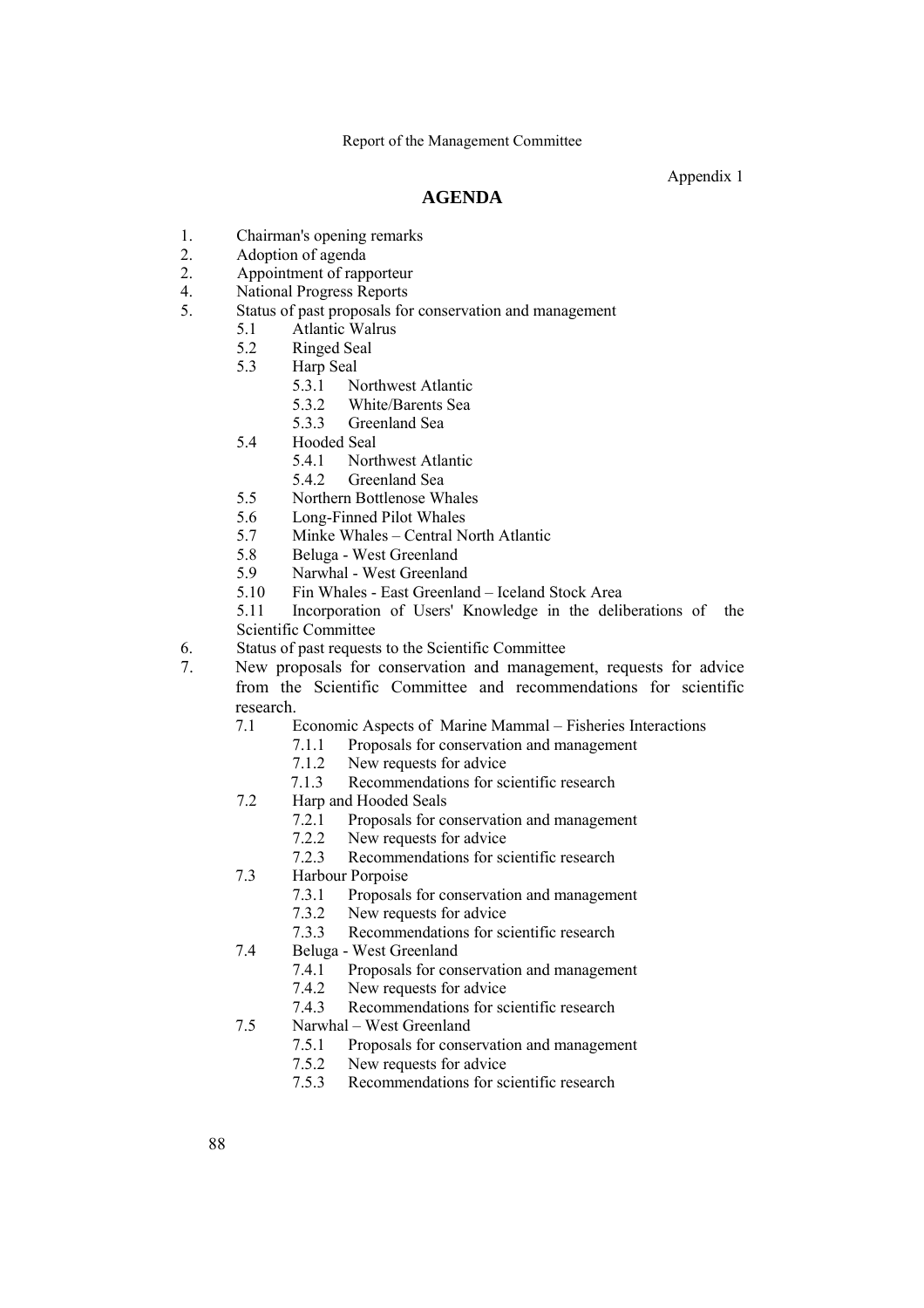- 7.6 Fin Whales
	- 7.6.1 Proposals for conservation and management
	- 7.6.2 New requests for advice
- 7.6.3 Recommendations for scientific research<br>7.7 White-Beaked, White-Sided and Bottlenose Dolph
	- White-Beaked, White-Sided and Bottlenose Dolphins
		- 7.7.1 Proposals for conservation and management
		- 7.7.2 New requests for advice
		- 7.7.3 Recommendations for scientific research
- 7.8 North Atlantic Sightings Surveys
	- 7.8.1 Proposals for conservation and management
	- 7.8.2 New requests for advice<br>7.8.3 Recommendations for sc
- 7.8.3 Recommendations for scientific research<br>7.9 Others
- Others
- 8. Report of the Working Group on By-Catch<br>9. Report of the Committee on Inspection and
- Report of the Committee on Inspection and Observation
- 10. Implementation of the Joint NAMMCO Control Scheme
	- 10.1 NAMMCO International Observation Scheme 2003
		- 10.2 NAMMCO International Observation Scheme 2004
	- 10.3 Other matters
- 11. Report of the Working Group on User Knowledge in Management Decisions<br>11.1 Status of the 2003 User Knowledge Conference proceedings Status of the 2003 User Knowledge Conference proceedings
- 12. Report of the ad hoc Working Group on Enhancing Ecosystem Based Management
	- 12.1 Preliminary case study<br>12.2 Other business
	- Other business
- 13. Election of officers
	- 13.1 Election of chair
	- 13.2 Election of vice-chair
- 14. Any other business
- 13. Adoption of report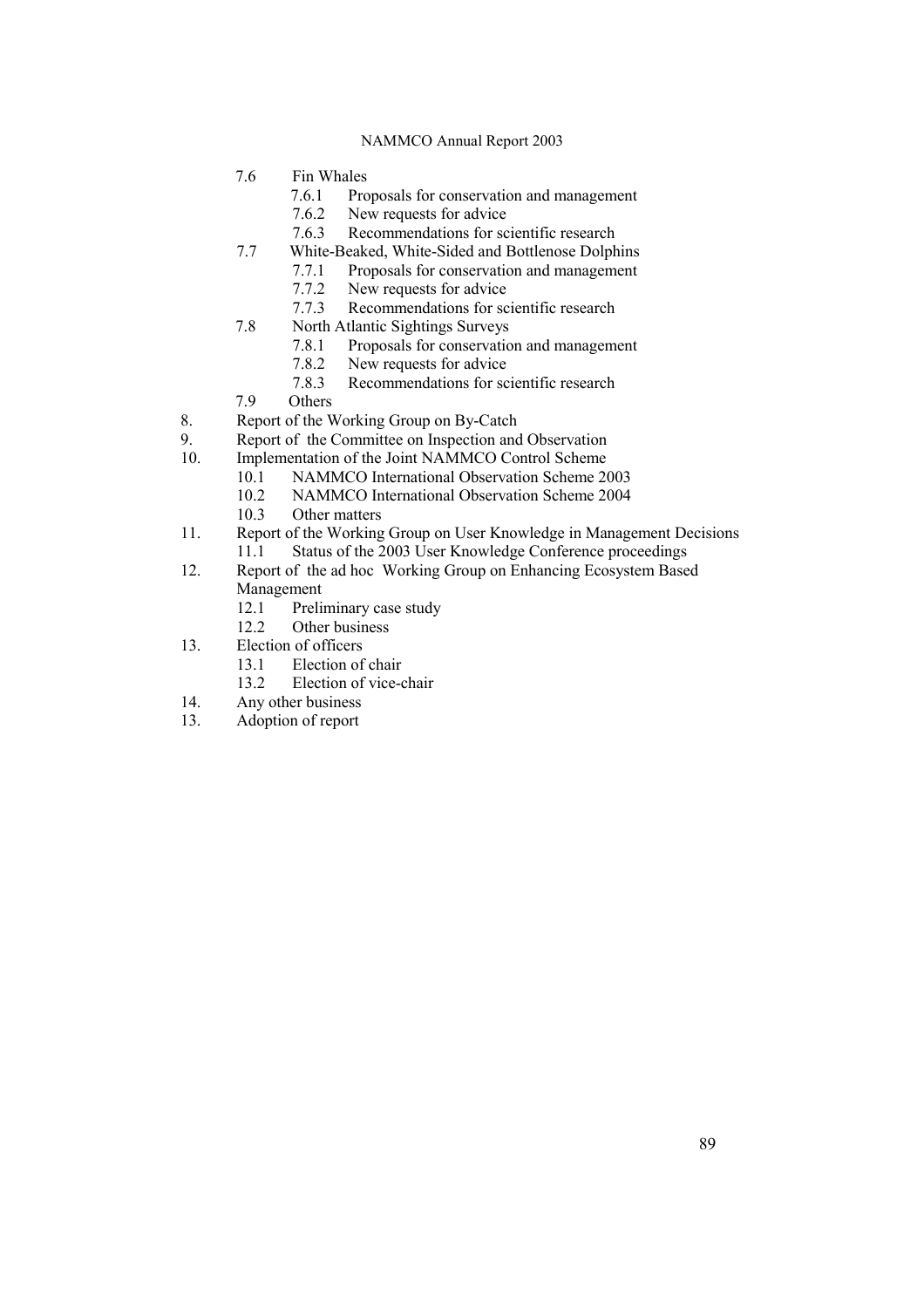Appendix 2

# **LIST OF DOCUMENTS**

| NAMMCO/13/MC/1                   | List of documents                                                                                                                                                                                                                                                                           |
|----------------------------------|---------------------------------------------------------------------------------------------------------------------------------------------------------------------------------------------------------------------------------------------------------------------------------------------|
| NAMMCO/13/MC/2                   | Agenda                                                                                                                                                                                                                                                                                      |
| NAMMCO/13/MC/3                   | Status of proposals for conservation and management<br>(up to and including NAMMCO/12)                                                                                                                                                                                                      |
| NAMMCO/13/MC/4                   | Summary of requests by NAMMCO Council to the<br>Scientific Committee, and responses by the Scientific<br>Committee                                                                                                                                                                          |
| NAMMCO/13/MC/5                   | Report of the Management Working Group on By-<br>catch                                                                                                                                                                                                                                      |
| NAMMCO/13/MC/6                   | Report of the Committee on Inspection and<br>Observation                                                                                                                                                                                                                                    |
| NAMMCO/13/MC/7                   | Report of the NAMMCO International Observation<br>Scheme 2003                                                                                                                                                                                                                               |
| NAMMCO/13/MC/8                   | Report of the Working Group on User Knowledge in<br>Management                                                                                                                                                                                                                              |
| NAMMCO/13/MC/9                   | Report of the ad hoc Working Group on Enhancing<br>Ecosystem Approach to Management                                                                                                                                                                                                         |
| NAMMCO/13/MC/9 Annex 1           | Draft Preliminary Case Study                                                                                                                                                                                                                                                                |
| <b>National Progress Reports</b> |                                                                                                                                                                                                                                                                                             |
| NAMMCO/13/MC/NPR-F               | Faroe Islands - Progress Report on Marine<br>Mammals in 2002                                                                                                                                                                                                                                |
| NAMMCO/13/MC/NPR-G               | Greenland - Progress Report on Marine Mammals<br>in 2002                                                                                                                                                                                                                                    |
| NAMMCO/13/MC/NPR-I               | Iceland - Progress Report on Marine Mammals in<br>2002                                                                                                                                                                                                                                      |
| NAMMCO/13/MC/NPR-N               | Norway - Progress Report on Marine Mammals in<br>2002                                                                                                                                                                                                                                       |
| NAMMCO/13/MC/NPR-C               | Canada - Progress Report on Marine Mammals in<br>2002                                                                                                                                                                                                                                       |
| <b>Council Documents</b>         |                                                                                                                                                                                                                                                                                             |
| NAMMCO/13/5                      | Report of the Scientific Committee, 25 - 27<br>November 2003                                                                                                                                                                                                                                |
| NAMMCO/13/12                     | Report of the Joint Meeting of the<br>Canada/Greenland Joint Commission on<br>Conservation and Management of Narwhal and<br>Beluga Scientific Working Group and the<br>NAMMCO Scientific Committee Working Group<br>on the Population Status of Narwhal and Beluga in<br>the North Atlantic |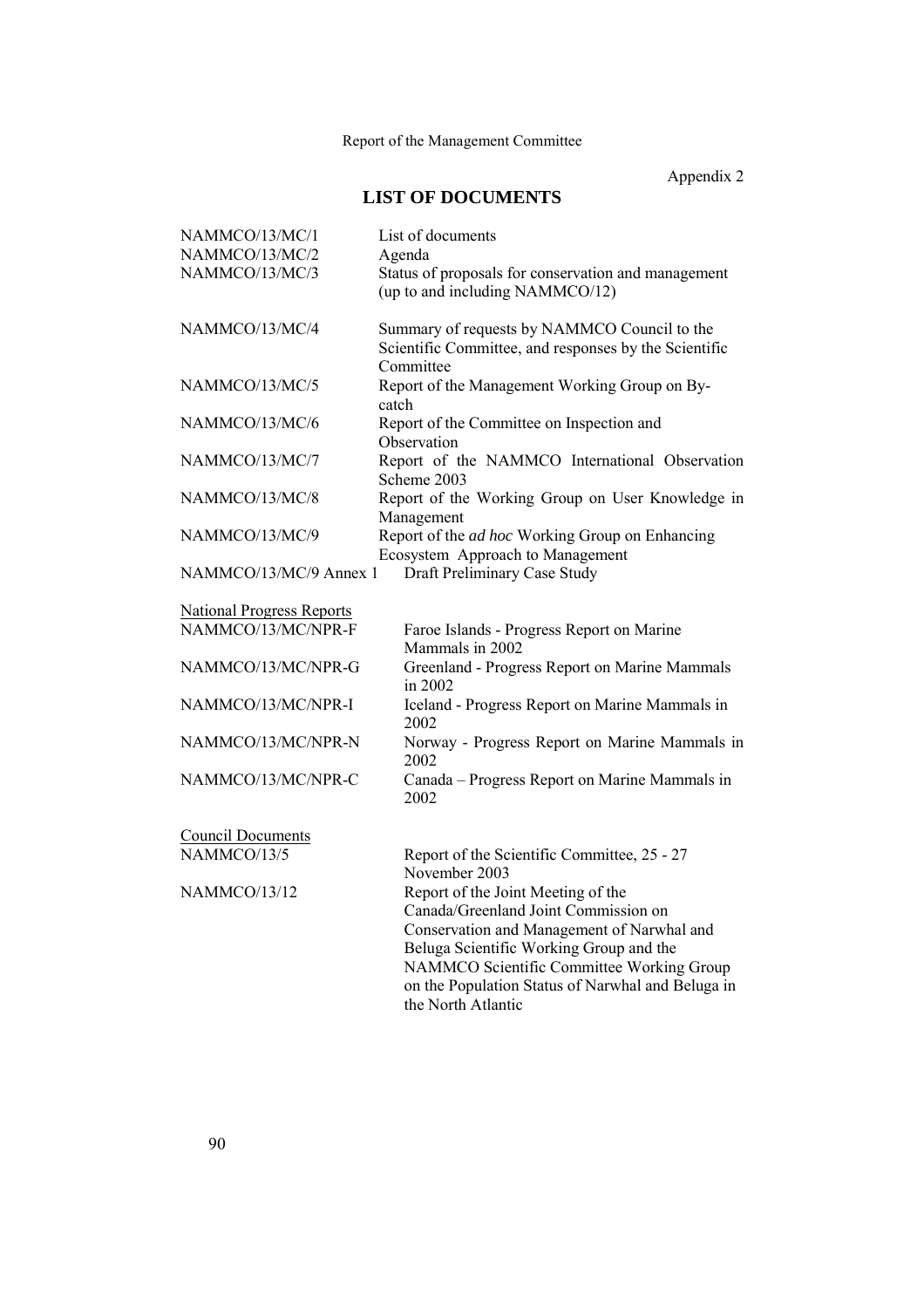Appendix 3

# **LIST OF PAST PROPOSALS FOR CONSERVATION AND MANAGEMENT**

(Up to and including NAMMCO/13 - 2004)

### **PINNIPEDS**

### **1. Atlantic walruses**

### *Proposal for conservation and management:*

The Management Committee examined the advice of the Scientific Committee on Atlantic Walrus and noted the apparent decline which the Scientific Committee identified in respect to "functional" stocks of walrus of Central West Greenland and Baffin Bay.

While recognising the over all priority of further work to clarify and confirm the delineation and abundance of walrus stocks in the North Atlantic area, the Management Committee recommends that Greenland take appropriate steps to arrest the decline of walrus along its west coast.

Taking into account the views of the Scientific Committee that the Baffin Bay walrus stock is jointly shared with Canada and that the West Greenland stock might be shared, the Management Committee encourages Canada to consider working cooperatively with Greenland to assist in the achievement of these objectives (*NAMMCO Annual Report 1995*: 49).

### *Management measures/response by member countries:*

Greenland provided the Management Committee with information on further measures recently implemented through legislation by the Greenland authorities for the conservation of the West Greenland stock. These regulations include: the restriction of walrus hunting to people with valid professional hunting licences only; a year-round ban on walrus hunting south of 66° N; limitations on the means of transport used in connection with walrus hunting to dog sleds and vessels of 19.99 GRT/31.99 GT or less; and the sale of walrus products limited to direct sales at open markets or for personal use only. Municipal authorities now also have the possibility of implementing further restrictions if circumstances require. (*NAMMCO/8*)

Greenland noted that in addition to the regulatory measures that were taken in 1999, it had been decided to introduce quotas on walrus. A new regulatory proposal has been drafted and public hearings will be held in the near future. The final regulatory proposal will take these hearings into account. (*NAMMCO/11*)

Greenland informed the Committee that the regulatory initiative to introduce quotas and other hunting regulations for this species had been delayed, and comprehensive public hearings have been conducted. The draft regulations have now been submitted to the Council of Hunters. It is expected that a final decision on the initiative will be taken later in 2003 (*NAMMCO/12*).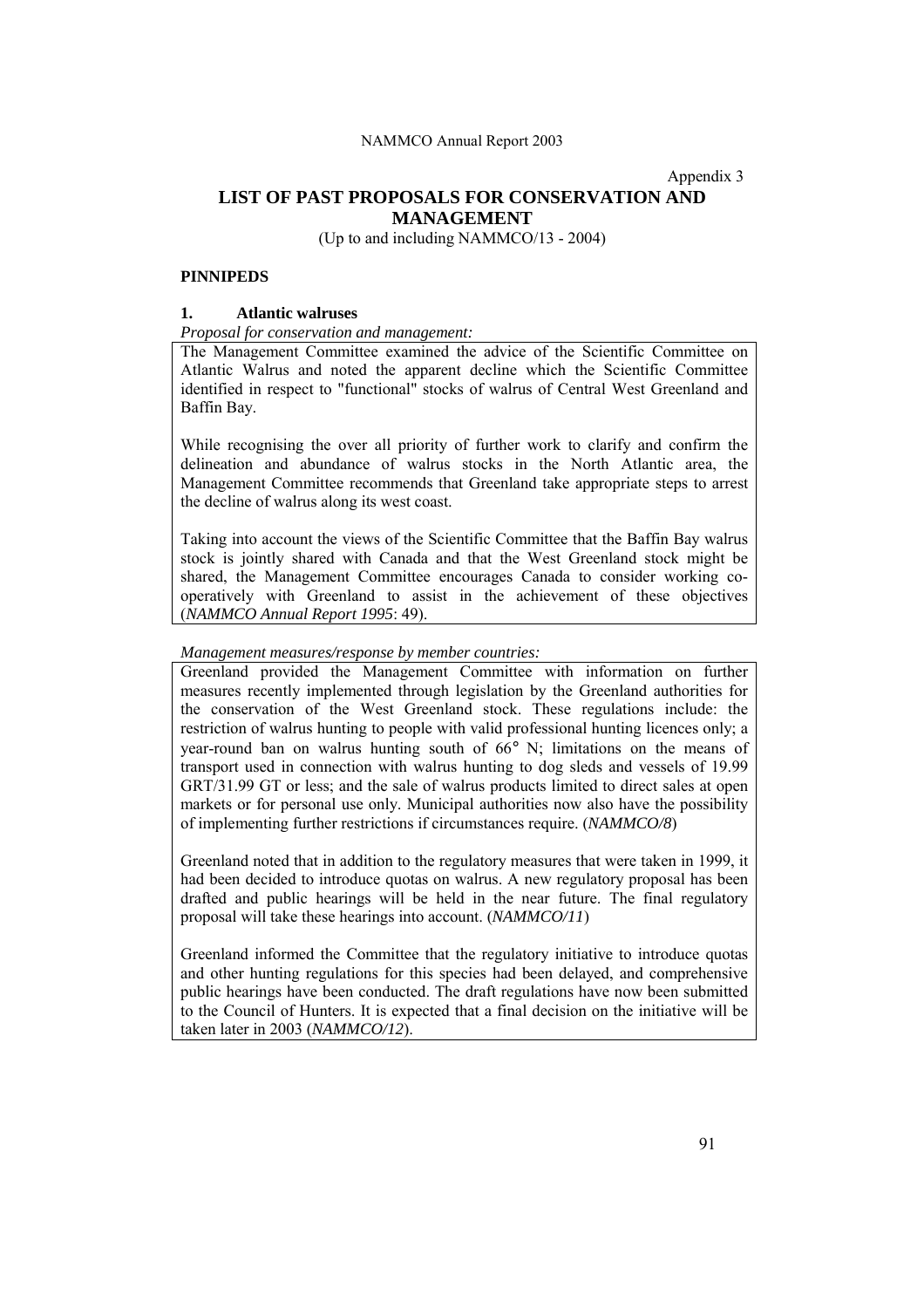# **2. Ringed seals**

### *2.1 Proposal for conservation and management*

The Management Committee noted the conclusions of the Scientific Committee on the assessment of ringed seals in the North Atlantic, which had been carried out through the Scientific Committee Working Group on Ringed Seals. In particular, the Management Committee noted that three geographical areas had been identified for assessing the status of ringed seals, and that abundance estimates were only available for Area 1 (defined by Baffin Bay, Davis Strait, eastern Hudson Strait, Labrador Sea, Lancaster, Jones and Smith sounds (*NAMMCO/6*).

*Management measures/response by member countries:*

None.

# **2.2** *Proposal for conservation and management*

While recognising the necessity for further monitoring of ringed seal removals in Area 1, the Management Committee endorsed the Scientific Committeeís conclusions that present removals of ringed seals in Area 1 can be considered sustainable (*NAMMCO/6).*

*Management measures/response by member countries:*

The Greenland government is presently undertaking a regulatory initiative which will deal with hunting of all seals in Greenland, rather than just harbour seals as at present (*NAMMCO/11*).

# **3. Harp seals in the Northwest Atlantic**

# *3.1 Northwest Atlantic*

# *3.1.1 Proposal for conservation and management*

The Management Committee noted that a new abundance estimate for Northwest Atlantic harps seals of 4.8 million was available, based on a pup production estimate for 1994 of 702,900. The Management Committee also noted the conclusion that the Northwest Atlantic population of harp seals has been growing at a rate of 5% per year since 1990, and that the 1996 population was estimated to be 5.1 million, with a Calculated replacement yield of 287,000.

The Management Committee concluded that catch levels of harp seals in Greenland and Canada from 1990 to 1995 were well below the calculated replacement yields in this period (*NAMMCO /6*).

*Management measures/response by member countries:* None.

*3.1.2 Proposal for conservation and management*

The Management Committee noted that combined estimated catches of harp seals in Canada and Greenland are in the order of 300,000 and that these catches are near or at, the established replacement yields (*NAMMCO/8*)*.*

*Management measures/response by member countries:*

Canada brought to the attention of the Committee the recently completed Report of the Eminent Panel on Seal Management, which contains a full review of research and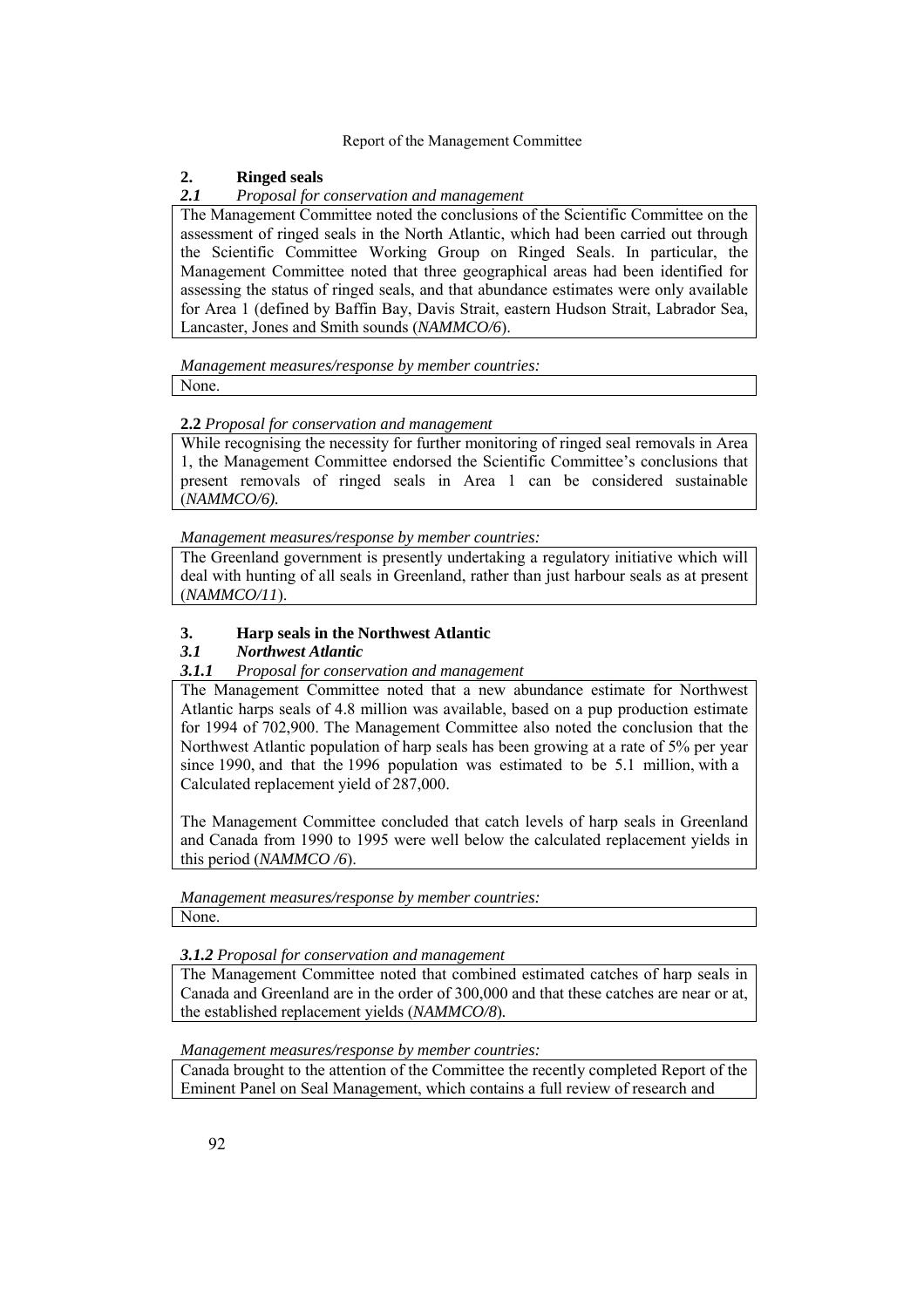management of seals in Canada, with a primary focus on Northwest Atlantic harp and hooded seals. The Report is available at the following web site: http://www.dfompo.gc.ca/seal-phoque/reports/index.htm. Canada also noted that an abundance survey of the Northwest Atlantic harp seals had been completed in 1999, and that published results were now available. (*NAMMCO/11*)

Greenland commented that sustainable catches may be obtained at other catch levels than those that provide replacement yields. (*NAMMCO/11*)

The Observer for Canada presented information on a multi-year management plan for the Atlantic seal hunt, which was announced in February 2003. For harp seals total allowable catch is set at 975,000 over a 3-year period. If the full quota were taken and Greenlandic harvests were as forecast, the total take should result in a slight population reduction over the period, while still maintaining the population well above the conservation reference points adopted. (*NAMMCO/12*)

# **3.2 White/Barents Sea**

# *Proposal for conservation and management*

The Management Committee noted the stock status and catch options presented by the Scientific Committee, and concluded that the catch level in 1998 was well below the calculated replacement yield. Catches at the same level in the future may result in population increase. From a resource management point of view, future quota levels approaching the replacement yield are advised. (*NAMMCO/9*)

*Management measures/response by member countries:* None.

# **3.3 Greenland Sea**

*Proposal for conservation and management*

The Management Committee noted the stock status and catch options presented by the Scientific Committee, and concluded that the catch level in 1998 was well below the calculated replacement yield. Catches at the same level in the future may result in population increase. From a resource management point of view, future quota levels approaching the replacement yield are advised. (*NAMMCO/6*)

*Management measures/response by member countries:*

None.

# **4. Hooded seals**

# **4.1** *Northwest Atlantic*

**4.1.1** *Proposal for conservation and management*

Noting the Scientific Committee's review of available analyses of hooded seal pup production, which recognised that calculations are dependent on the particular rate of pup mortality used, as well as the harvest regimes, the Management Committee concluded that present catches of hooded seals in the Northwest Atlantic (1990-1995) were below the estimated replacement yields of 22,900 calculated for a harvest of pups only, and 11,800 calculated for a harvest of 1-year and older animals only. (*NAMMCO/6*)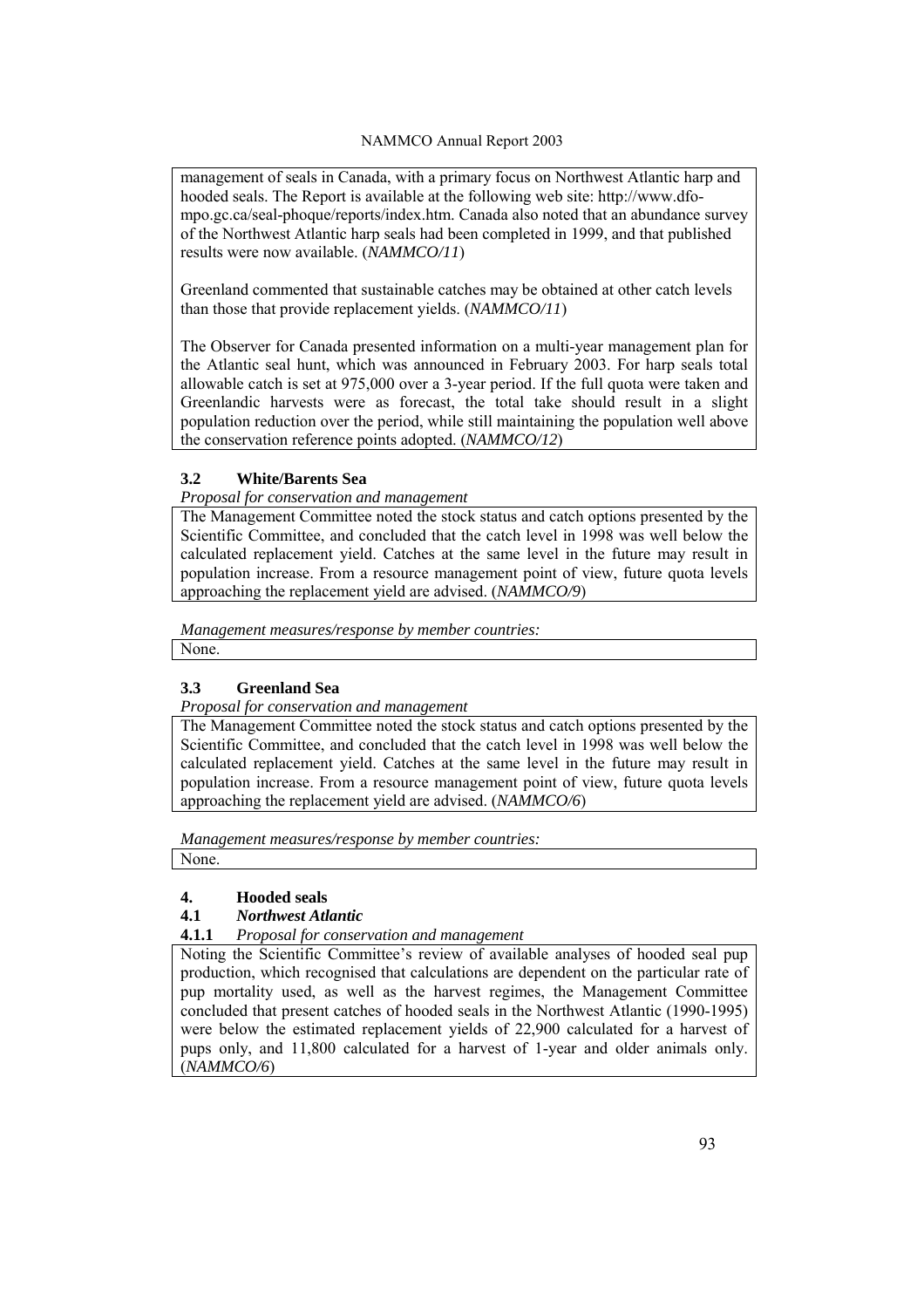#### *Management measures/response by member countries:* None.

#### **4.1.2** *Proposal for conservation and management*

The Management Committee noted that the total catch of hooded seals in the Northwest Atlantic in 1996 slightly exceeded the replacement yield while in 1997 the total number of seals taken was much lower. (*NAMMCO/8*)

*Management measures/response by member countries:*

Greenland noted that this stock was shared with Canada and that the two countries hold regular bilateral discussions on management of this stock, including an exchange of information on harvest statistics, utilisation and stock assessment. (*NAMMCO/11*)

### **4.2 Greenland Sea**

#### *Proposal for conservation and management*

The Management Committee noted the stock status and catch options presented by the Scientific Committee, and concluded that the catch level in 1998 was well below the calculated replacement yield. Catches at the same level in the future may result in population increase. From a resource management point of view, future quota levels approaching the replacement yield are advised. (*NAMMCO/9*)

*Management measures/response by member countries:*

While supporting the past conclusion of the Management Committee that catch levels for this stock are below replacement yield, Norway noted that the abundance estimate for this stock is dated and that it hoped that new information should soon be available from surveys planned for 2002. (*NAMMCO/11*)

# **CETACEANS**

### **5 Northern bottlenose whales**

*Proposal for conservation and management*

The Management Committee discussed the advice of the Scientific Committee on the status of the northern bottlenose whale and noted that this was the first conclusive analysis on which management of the northern bottlenose whale could be based.

The Management Committee accepted that the population trajectories indicated that the traditional coastal drive hunt in the Faroe Islands did not have any noticeable effect on the stock and that removals of fewer than 300 whales a year were not likely to lead to a decline in the stock. (*NAMMCO/5*)

*Management measures/response by member countries:* None.

### **6. Long-finned pilot whales**

*Proposal for conservation and management*

The Management Committee noted the findings and conclusions of the Scientific Committee, through its review of the ICES Study Group Report and the analysis of data from NASS-95 with respect to the status of long-finned pilot whales in the North Atlantic (Section 3.1, item 3.1), which also confirmed that the best available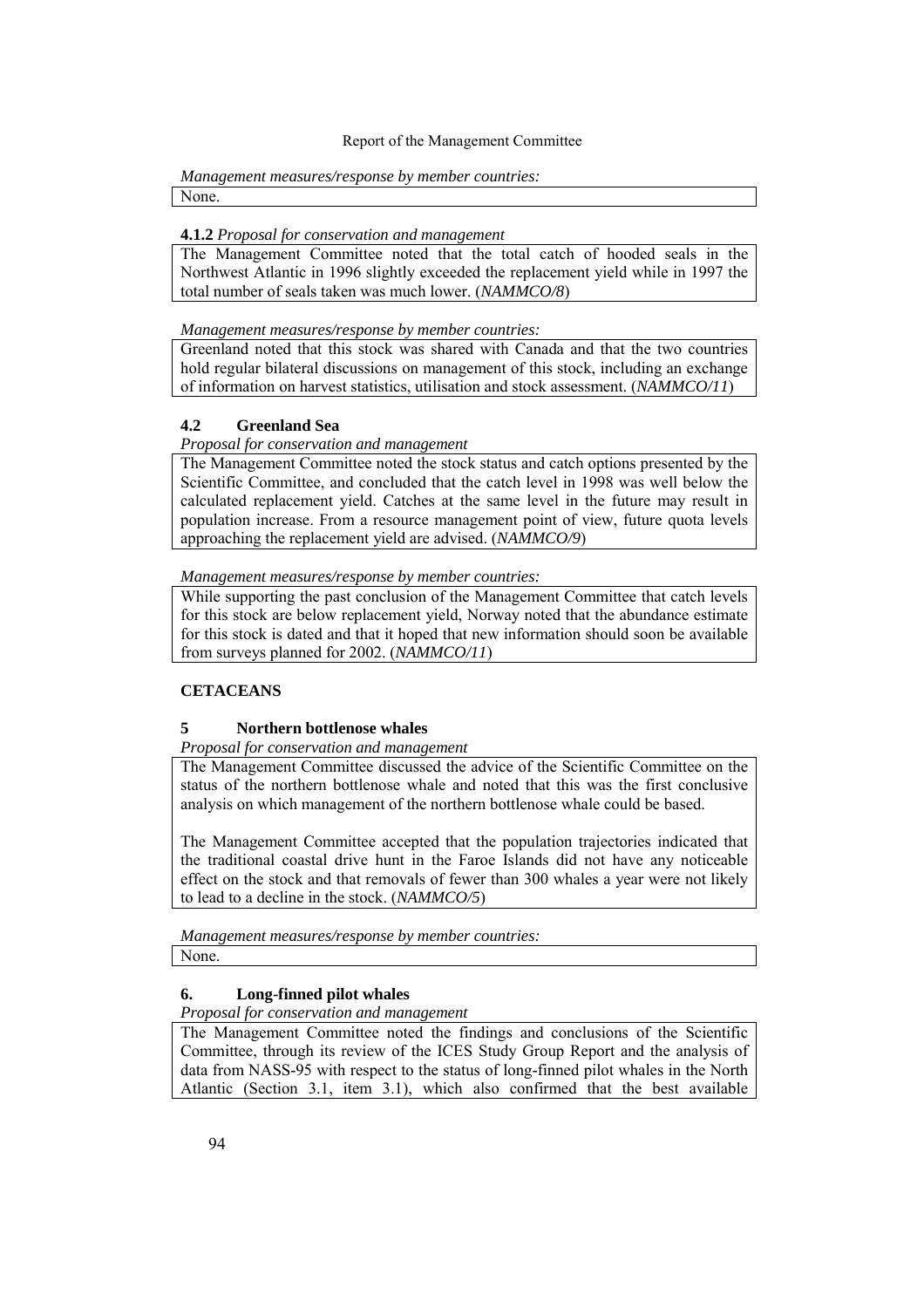abundance estimate of pilot whales in the Central and Northeast Atlantic is 778,000. With respect to stock identity it was noted that there is more than one stock throughout the entire North Atlantic, while the two extreme hypotheses of i) a single stock across the entire North Atlantic stock, and ii) a discrete, localised stock restricted to Faroese waters, had been ruled out.

The Management Committee further noted the conclusions of the Scientific Committee that the effects of the drive hunt of pilot whales in the Faroe Islands have had a negligible effect on the population, and that an annual catch of 2,000 individuals in the eastern Atlantic corresponds to an exploitation rate of 0.26%.

Based on the comprehensive advice which had now been provided by the Scientific Committee to requests forwarded from the Council, the Management Committee concluded that the drive hunt of pilot whales in the Faroe Islands is sustainable. (*NAMMCO/7*)

*Management measures/response by member countries:*

In 1997 the Management Committee concluded that the Faroese drive hunt of pilot whales is sustainable. There have been no changes in annual take, new abundance estimates or other information that warrant any change in this conclusion. (*NAMMCO/11*)

# **7. Minke Whales - Central North Atlantic**

*Proposal for conservation and management*

The Management Committee accepted that for the Central Stock Area the minke whales are close to their carrying capacity and that removals and catches of 292 animals per year (corresponding to a mean of the catches between 1980-1984) are sustainable. The Management Committee noted the conservative nature of the advice from the Scientific Committee. (*NAMMCO/8)*

*Management measures/response by member countries:* None.

# **8. Beluga - West Greenland**

*8.1 Proposal for conservation and management*

# *Maniitsoq – Disko*

The Management Committee noted that a series of surveys conducted since 1981 indicate a decline of more than 60% in abundance in the area Maniitsoq to Disko. It further noted that with the present harvest levels (estimated at 400/yr) the aggregation of belugas in this area is likely declining due to overexploitation.

# *Avanersuaq – Upernavik*

The present harvest in the area Avanersuaq - Upernavik is estimated to be more than 100/yr. The Management Committee noted that since this beluga occurrence must be considered part of those wintering in the area from Maniitsoq to Disko, it is considered to be declining due to overexploitation.

Finally the Management Committee noted the conclusion by the Scientific Committee that with the observed decline a reduction in harvesting in both areas seems necessary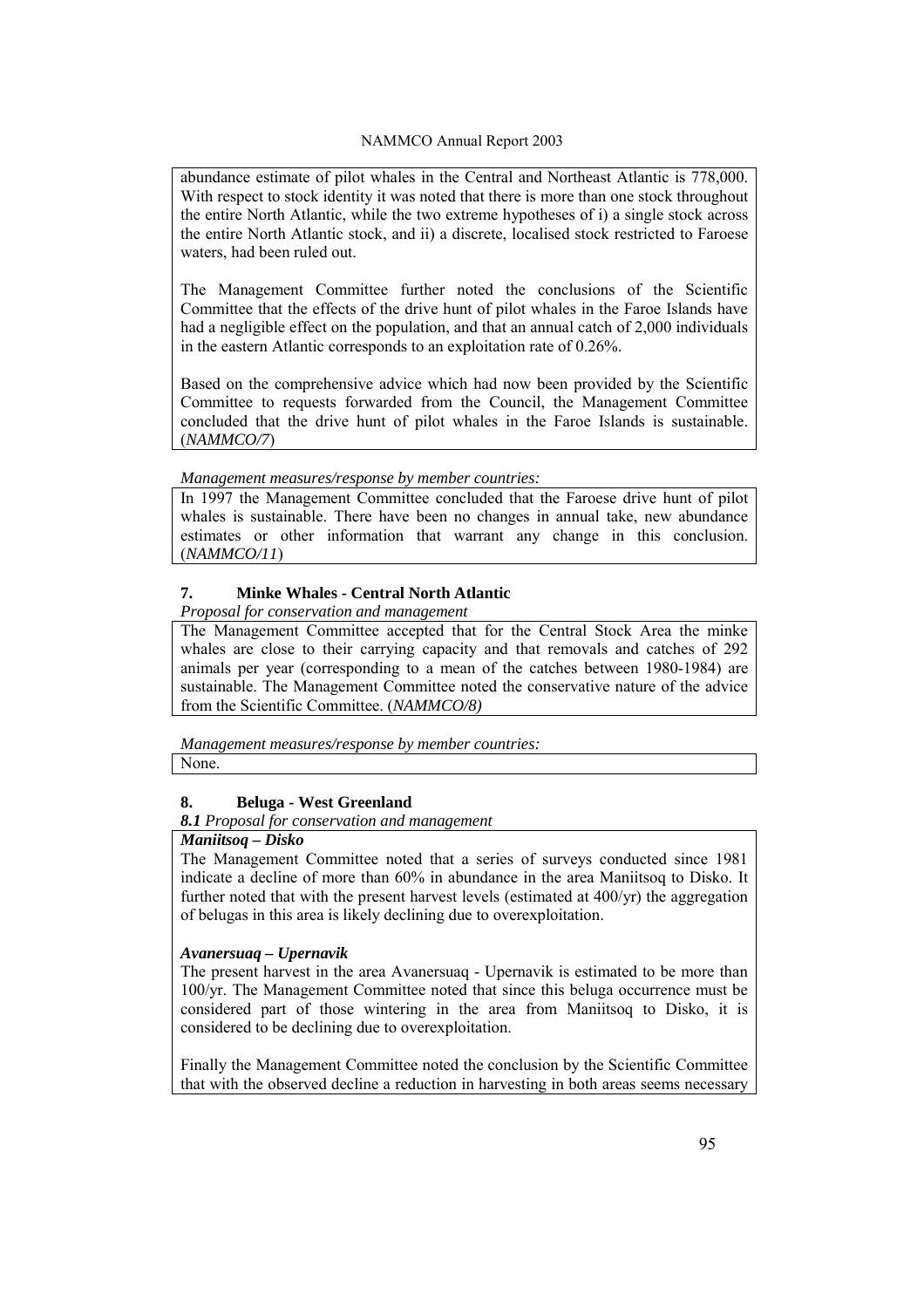### to halt or reverse the trend. *(NAMMCO/9)*

#### *Management measures/response by member countries:*

Greenland stated that this issue again will be thoroughly discussed with the hunters, and that the Greenland Government does share the concerns expressed. (*NAMMCO/10*)

Greenland informed the Committee that in November 2000 the government made a decision to introduce harvest quotas for beluga and narwhal. Public hearings on a draft regulatory proposal were held in spring 2001. The results of these hearings are being taken into account in the drafting of a revised regulatory proposal, and a final set of regulations is expected to be introduced sometime in 2002. (*NAMMCO/11*)

Greenland informed the Committee that the regulatory initiative to introduce quotas and other hunting regulations for this species had been delayed, and comprehensive public hearings have been conducted. The draft regulations have now been submitted to the Council of Hunters. It is expected that a final decision on the initiative will be taken later in 2003. (*NAMMCO/12*)

#### *8.2 Proposal for conservation and management*

It was accepted that the Canada/Greenland Joint Commission on Conservation and Management of Narwhal and Beluga (JCNB) would provide management advice for this stock, which is shared by Canada and Greenland. The Management Committee therefore recommended that closer links be developed between NAMMCO and the JCNB on this and other issues of mutual concern. Greenland stated that this issue again will be thoroughly discussed with the hunters, and that the Greenland Government does share the concerns expressed. *(NAMMCO/10)*

*Management measures/response by member countries:* None

### *8.3 Proposal for conservation and management*

In 2000 the Management Committee accepted that the Canada/Greenland Joint Commission on Conservation and Management of Narwhal and Beluga (JCNB) would provide management advice for this stock, which is shared by Canada and Greenland. The Management Committee noted with pleasure that a joint meeting of the NAMMCO Scientific Working Group on the Population Status of North Atlantic Narwhal and Beluga and the JCNB Scientific Working Group had been held in May 2001, and recommended that this co-operation at the scientific level should continue. The Management Committee also reiterated its recommendation that closer links be developed between NAMMCO and the JCNB on this and other issues of mutual concern. *(NAMMCO/10)*

*Management measures/response by member countries:* None

# **9. Narwhal - West Greenland**

*9.1 Proposal for conservation and management Avanersuaq*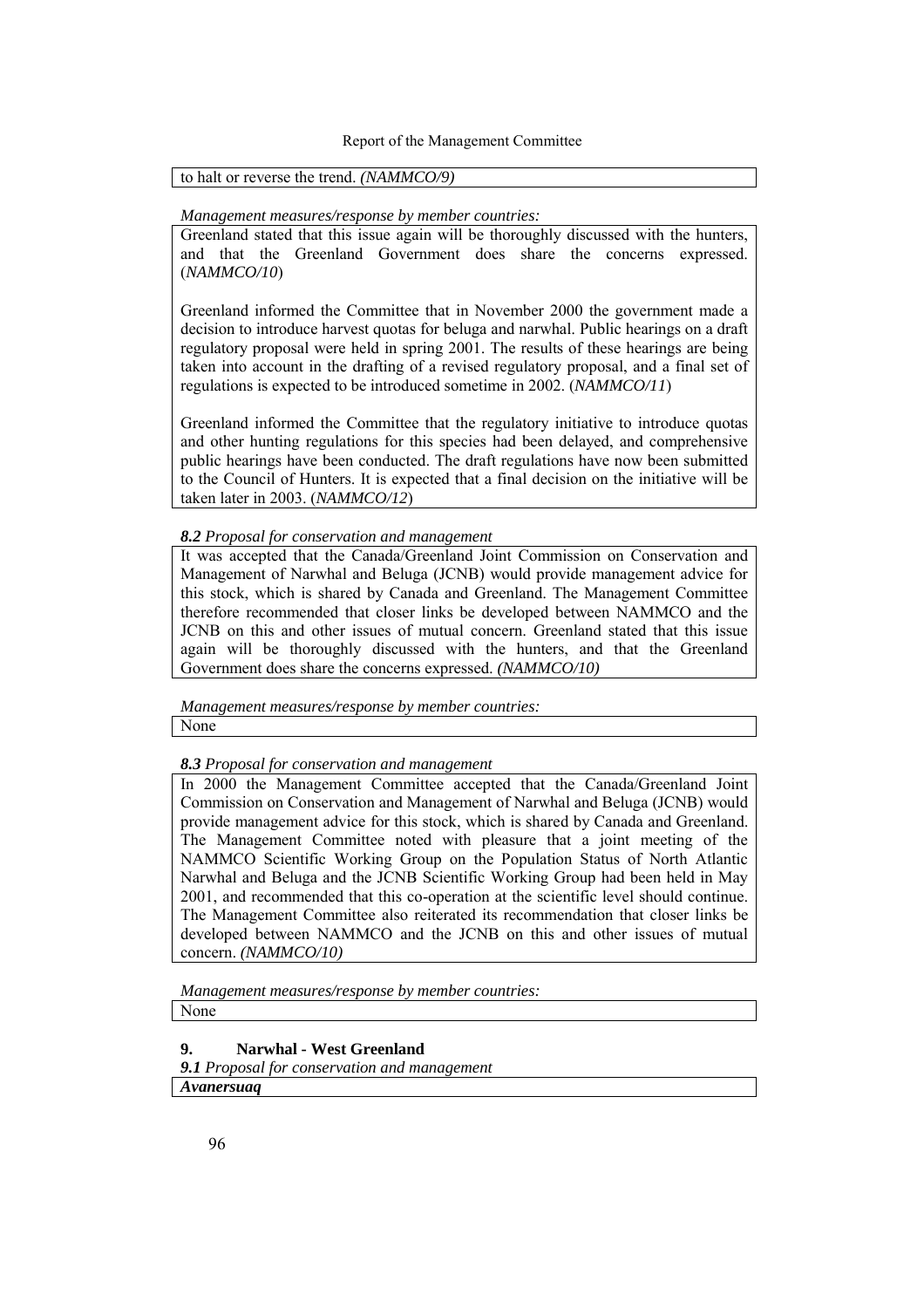The Management Committee noted that the present exploitation level in Avanersuaq of 150/yr seems to be sustainable, assuming that the same whales are not harvested in other areas

# *Melville Bay – Upernavik*

The Management Committee noted that the Scientific Committee could give no status for the Melville Bay  $-$  Upernavik summering stock.

# *Uummannaq*

The Management Committee noted that the substantial catches (several hundreds) in some years do cause concern for the status of this aggregation. The Management Committee further noted that the abundance of narwhal in this area should be estimated.

# *Disko Bay*

The Management Committee noted that present catches in this area are probably sustainable.

### *Catch Statistics*

The Management Committee noted that for both narwhal and beluga it is mandatory for future management that more reliable catch statistics (including loss rates) are collected from Canada and Greenland. (*NAMMCO/9*)

### *Management measures/response by member countries:*

As for beluga, harvest quotas will be introduced for West Greenland narwhal in the near future. (*NAMMCO/11*)

Greenland informed the Committee that the regulatory initiative to introduce quotas and other hunting regulations for this species had been delayed, and comprehensive public hearings have been conducted. The draft regulations have now been submitted to the Council of Hunters. It is expected that a final decision on the initiative will be taken later in 2003. *(NAMMCO/12*)

# *9.2 Proposal for conservation and management*

The Management Committee accepted that the JCNB would provide management advice for this stock, which is shared by Canada and Greenland. The Management Committee therefore recommended that closer links be developed with the JCNB on this and other issues of mutual concern. *(NAMMCO/10)* 

The Management Committee noted the conclusions of the Scientific Committee, that the West Greenland Narwhal have been depleted, and that a substantial reduction in harvest levels will be required to reverse the declining trend. These are preliminary conclusions, and more research and assessment work will be required. Nevertheless the Management Committee expressed its grave concern over the status of the West Greenland Narwhal, and noted that the JCNB, which provides management advice for this stock, would be considering this information in the near future. The Management Committee also noted that it will be important for NAMMCO to monitor the situation closely and update the assessment as soon as more information is available. *(NAMMCO 13)*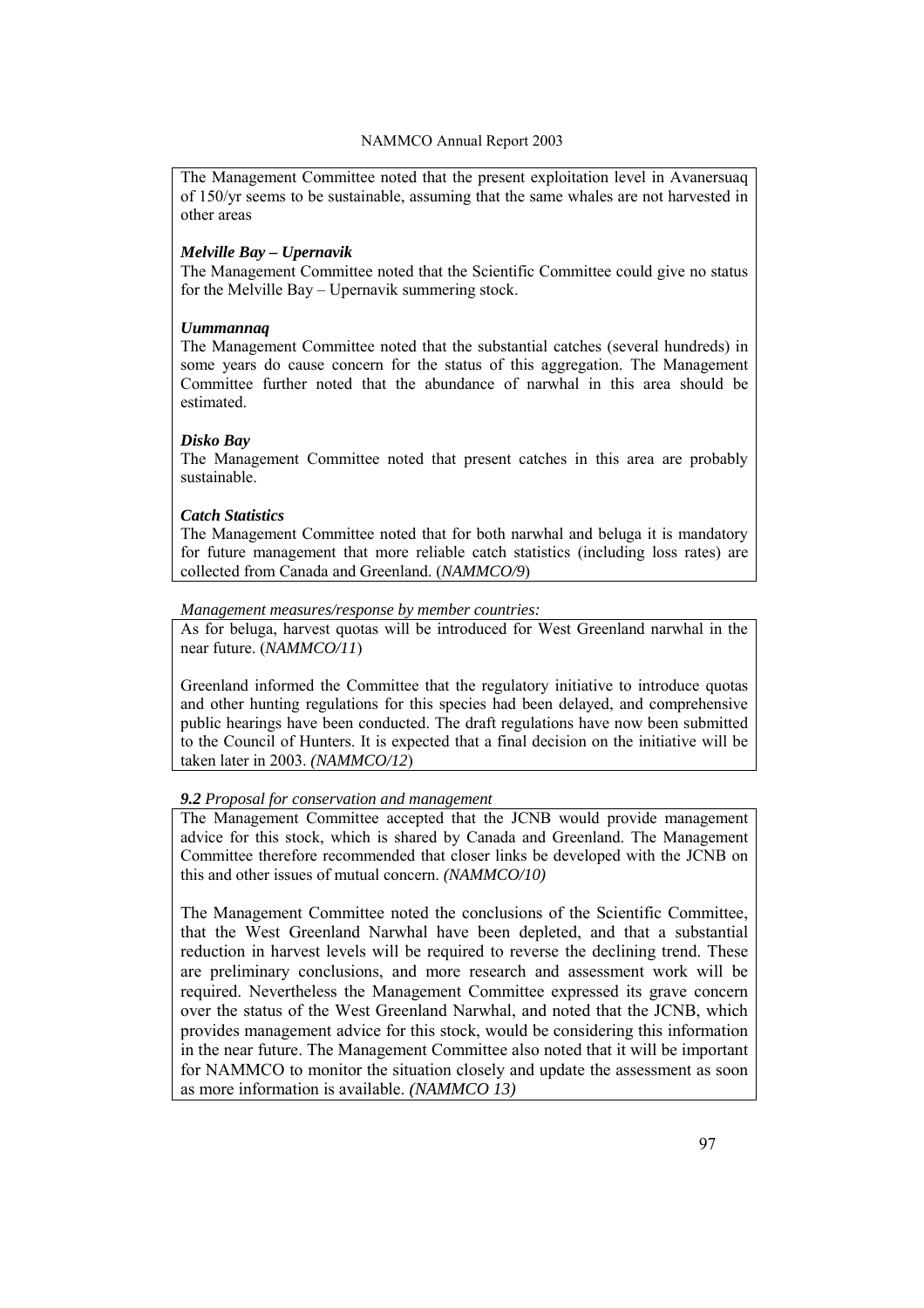*Management measures/response by member countries:* None

### **10. North Atlantic fin whales**

*Proposal for conservation and management*

The Management Committee accepted that for fin whales in the East Greenland – Iceland (EGI) stock area, removals of 200 animals per year would be unlikely to bring the population down below 70% of its pre-exploitation level in the next 10 years, even under the least optimistic scenarios. However, catches at this level should be spread throughout the EGI stock area, roughly in proportion to the abundance of fin whales observed in the NASS surveys. Furthermore, the Management Committee stressed that the utilisation of this stock should be followed by regular monitoring of the trend in the stock size.

The Management Committee also noted the conservative nature of the advice from the Scientific Committee on which the conclusion of the Management Committee was *based. (NAMMCO/9)* 

### East Greenland-Iceland Stock

The Management Committee noted the conclusion of the Scientific Committee that projections under constant catch levels suggest that the inshore substock will maintain its present abundance (which is above MSY level) under an annual catch of about 150 whales. It is important to note that this result is based upon the assumption that catches are confined to the "inshore" substock, *i.e.* to the grounds from which fin whales have been taken traditionally. If catches were spread more widely, so that the "offshore" substock was also harvested, the level of overall sustainable annual catch possible would be higher than 150 whales. *(NAMMCO 13)* 

### Faroe Islands

The Management Committee noted that the conclusion of the Scientific Committee had not changed from the previous assessment, that the uncertainties about stock identity are so great as to preclude carrying out a reliable assessment of the status of fin whales in Faroese waters, and thus the Scientific Committee was not in a position to provide advice on the effects of various catches. It may also be necessary to obtain clearer guidance on the management objectives for harvesting from what is likely to be a recovering stock before specific advice can be given. *(NAMMCO/13)*

*Management measures/response by member countries:* None

# **11. Central Atlantic minke whales**

# *11.1 Proposal for conservation and management*

The Management Committee took note of the conclusions of the Scientific Committee with regard to the Central Atlantic Stock, that, under all scenarios considered, a catch of 200 minke whales per year would maintain the mature component of the population above 80% of its pre-exploitation level over that period. Similarly, a catch of 400 per year would maintain the population above 70% of this level. This constitutes precautionary advice, as these results hold even for the most pessimistic combination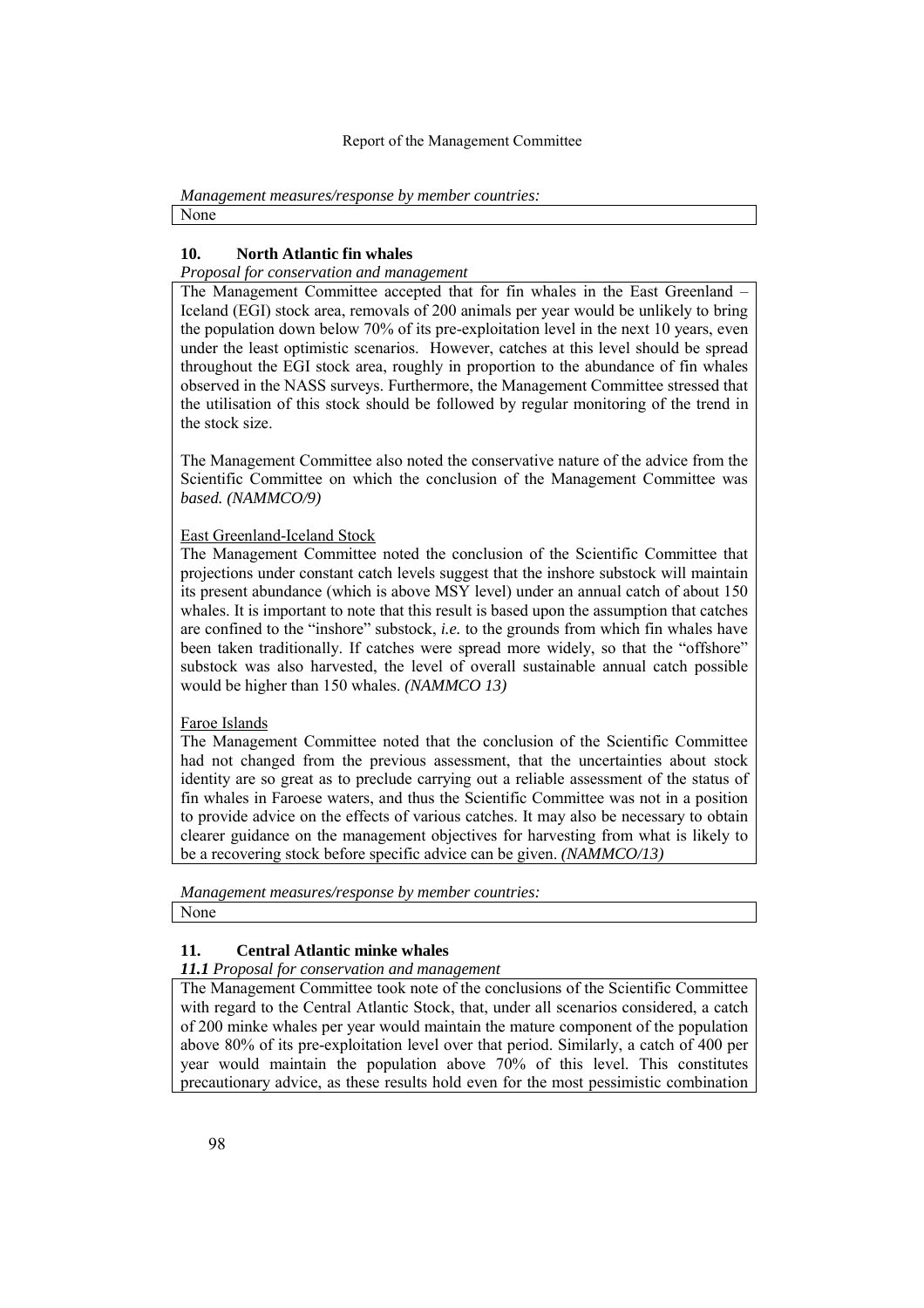of the lowest MSYR and current abundance, and the highest extent of past catches considered plausible. The advice applies to either the CIC Small Area (coastal Iceland), or to the Central Stock as a whole. *(NAMMCO/13)* 

*Management measures/response by member countries:* None.

### **1. Grey seals**

### *12.1 Proposal for conservation and management*

The Management Committee noted the concern expressed by the Scientific Committee with regard to the observed decline in the grey seal stock around Iceland, where harvesting has been above sustainable levels for more than 10 years, with the apparent objective of reducing the size of the stock. The Management Committee agreed to recommend that Iceland should define clear management objectives for this stock.

The Management Committee noted the conclusion of the Scientific Committee that the new quota levels implemented Norwegian grey seals would, if filled, almost certainly lead to a rapid reduction in population in the area. The Management Committee agreed to recommend that Norway should define clear management objectives for this stock.

For the Faroe Islands, the Management Committee supported the recommendation of the Scientific Committee to obtain better information on the level of catch. *(NAMMCO/13)*

*Management measures/response by member countries:*

None.

# **13. Incorporation of the users' knowledge in the deliberations of the Scientific Committee**

*13.1 Proposal for conservation and management*

The Management Committee endorsed the proposals and viewpoints contained in section 6 in the Scientific Committee report, and suggested that the "Draft Minke" Whale Stock Status Report" (*NAMMCO/9/7*) could usefully serve as a pilot project for co-operation with the hunters. (*NAMMCO/9*)

*Management measures/response by member countries:* Status Reports under development.

# *13.2 Proposal for conservation and management*

The Management Committee had previously asked the Secretariat to proceed with a proposal by the Scientific Committee to use stock status reports as a starting point for discussions with resource users to incorporate their knowledge in advice to Council, and to use the stock status report on minke whales as a pilot project. However, in 2000 the Management Committee recommended that a proposal for a conference on incorporating user knowledge and scientific knowledge into management advice should proceed, and asked the Conference Advisory Group to plan this conference to evaluate whether and how the previous proposal for incorporating user knowledge into the Scientific Committee's deliberations could be incorporated into the Conference.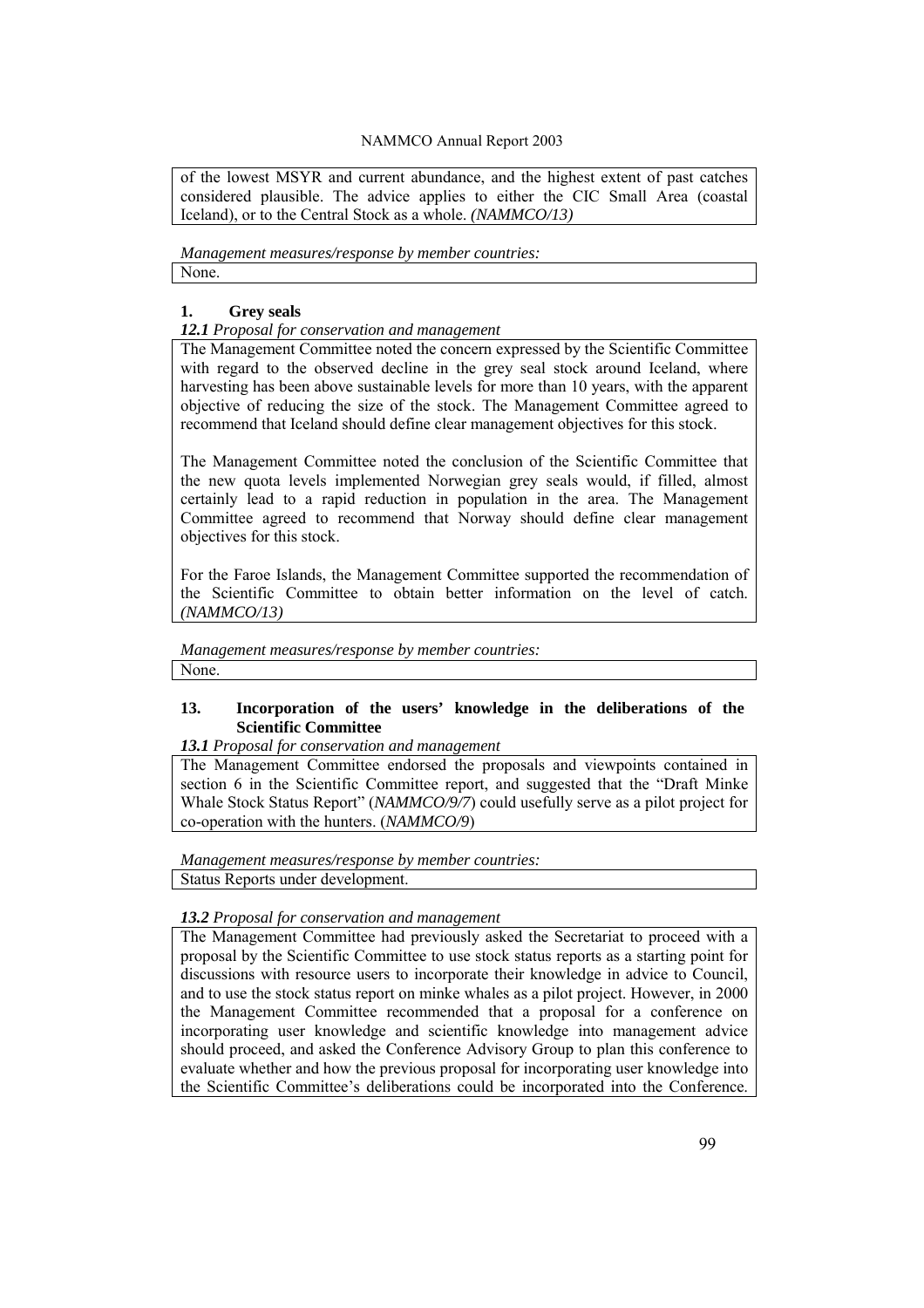#### (*NAMMCO/11*)

*Management measures/response by member countries:*

Greenland informed the Committee that a person had been hired at the Greenland Institute of Natural Resources to deal with these issues, and that this employee is also on the Advisory Board of the Conference. (*NAMMCO/11*)

#### **List of References**

#### **NAMMCO/1**

NAMMCO 1992. (MS) Report of the inaugural meeting of the Council of the North Atlantic Marine Mammal Commission. NAMMCO, University of Tromsø, Tromsø, 35 pp.

#### **NAMMCO/2**

NAMMCO. 1993. (MS) Report of the second meeting of the Council. NAMMCO, University of Tromsø, Tromsø, 65 pp.

#### **NAMMCO/3**

NAMMCO. 1993. (MS) Report of the third meeting of the Council. NAMMCO, University of Tromsø, Tromsø, 51 pp.

#### **NAMMCO/4**

NAMMCO. 1994. (MS) Fourth meeting of the Council. NAMMCO, University of Tromsø, Tromsø, 142 pp.

#### **NAMMCO/5**

NAMMCO. 1995. Fifth meeting of the Council. In: NAMMCO, *Annual Report 1995.* NAMMCO, Tromsø, 11-44.

### **NAMMCO/6**

NAMMCO. 1997. Report of the sixth meeting of the Council. In: NAMMCO, *Annual Report 1996.* NAMMCO, Tromsø, 11-58.

#### **NAMMCO/7**

NAMMCO. 1998. Report of the seventh meeting of the Council. In: NAMMCO, *Annual Report 1997.* NAMMCO, Tromsø, 9-60.

#### **NAMMCO/8**

NAMMCO. 1999. Report of the eighth meeting of the Council. In: NAMMCO, Annual Report 1998. NAMMCO, Tromsø, 9-55.

#### **NAMMCO/9**

NAMMCO. 2000. Report of the ninth meeting of the Council. In: NAMMCO, *Annual Report 1999.* NAMMCO, Tromsø, 11-49.

#### **NAMMCO/10**

NAMMCO. 2001. Report of the tenth meeting of the Council. In: NAMMCO, *Annual Report 2000*. NAMMCO, Tromsø, , 11-69.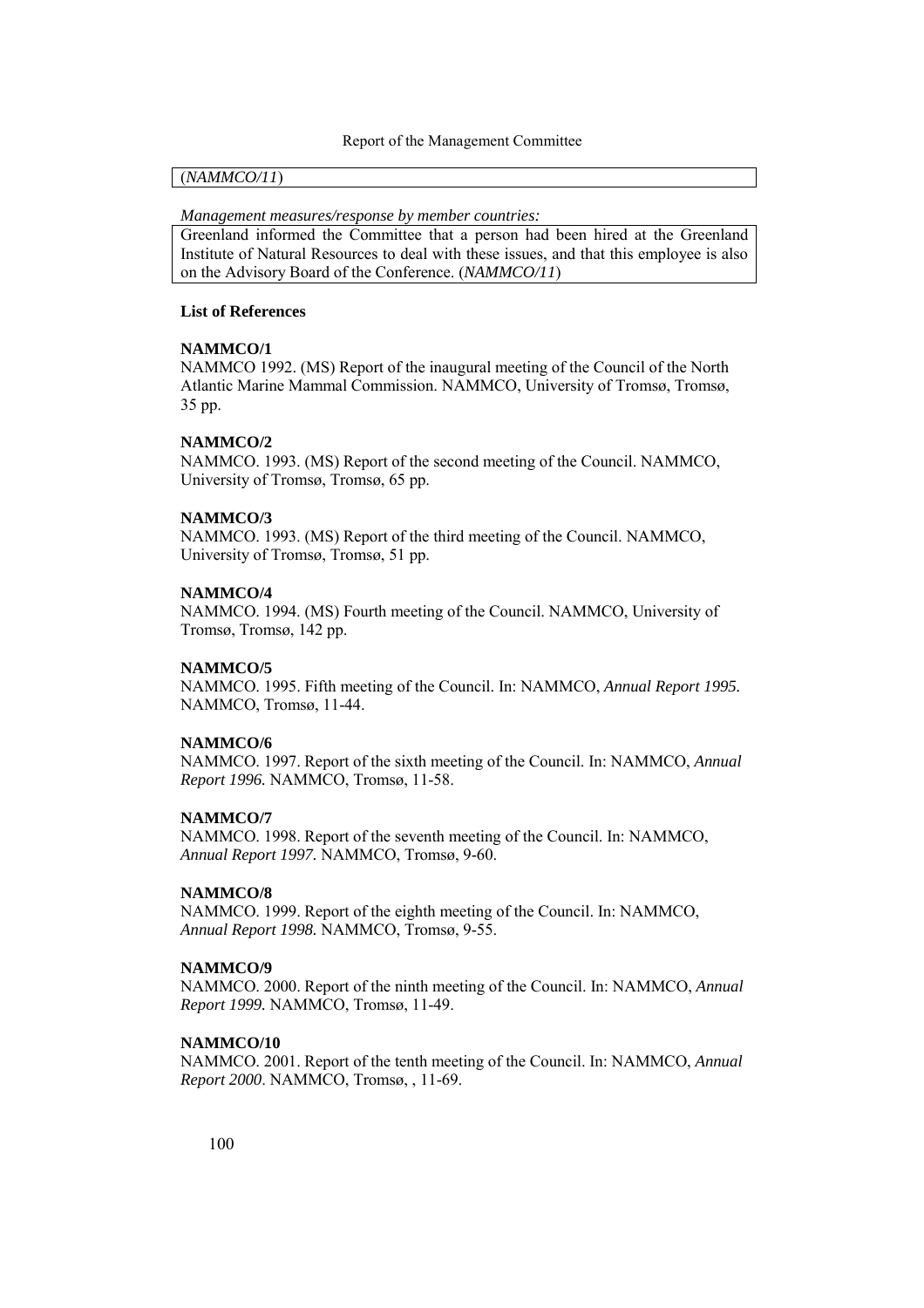### **NAMMCO/11**

NAMMCO. 2002. Report of the eleventh meeting of the Council. In: NAMMCO, *Annual Report 2001*. NAMMCO, Tromsø, 11-93.

### **NAMMCO/12**

NAMMCO. 2003. Report of the twelfth meeting of the Council. In: NAMMCO, *Annual Report 2002.* NAMMCO, Tromsø, 11-112.

### **NAMMCO/13**

NAMMCO. 2004. Report of the thirteenth meeting of the Council. In: NAMMCO, *Annual Report 2003*. NAMMCO, (this volume).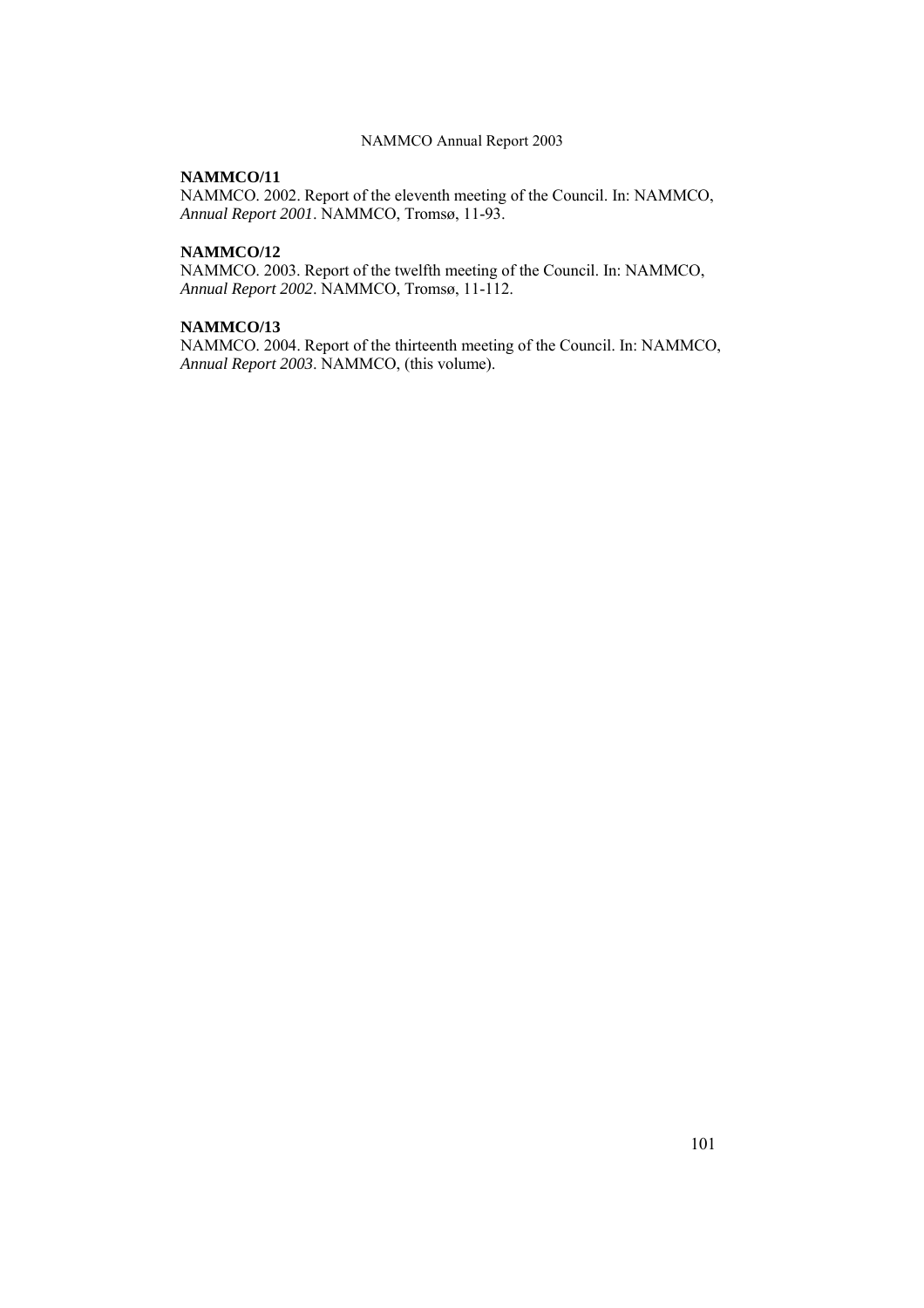Appendix 4

# **SUMMARY OF REQUESTS BY NAMMCO COUNCIL TO THE SCIENTIFIC COMMITTEE, AND RESPONSES BY THE SCIENTIFIC COMMITTEE**

The following provides a summary of all requests by NAMMCO Council to the Scientific Committee (including the  $13<sup>th</sup>$  meeting), and notes the response of the Scientific Committee (SC) to these requests. Requests forwarded from NAC (North Atlantic Committee for Co-operation on Research on Marine Mammals) to ICES (International Council for the Exploration of the Sea) prior to NAMMCO's establishment, and which were carried over to NAMMCO in 1992, are included. This document will be continually updated to serve as a resource for both the Council and the Scientific Committee.

### **1. ROLE OF MARINE MAMMALS IN THE ECOSYSTEM**

# **Marine mammal - fish interaction:**

#### *Code/Meeting:* 1.1/ NAMMCO/1

*Request:* 

To provide an overview of the current state of knowledge of the dependence of marine mammals on the fish and shrimp stocks and the interrelations between these compartments

*Response of the Scientific Committee:* 

See 1.2, 1.4, 1.7, 1.9, 1.10.

### *Code/Meeting:* 1.2/NAMMCO/1

*Request:* 

In the multi-species context ... to address specific questions related to the Davis Strait ecosystem such as:

- the apparent increase in harp seal stocks;

- its influence on the economically important shrimp and cod stocks;

- the impact of the fisheries on marine mammals, particularly harp seals;

- the southward shift of minke whale distribution in recent years, and

- observed changes in oceanographical conditions after the 1970s;

- and to the East Greenland-Iceland-Jan Mayen area interactions between capelin stocks, fishery and marine mammals

*Response of the Scientific Committee:* 

- Questions related to harp and hooded seals were forwarded to the ICES/NAFO Joint Working Group on Harp and Hooded Seals (SC/2)

- Specific questions related to the Davis Strait ecosystem were not addressed.

- See also 1.4, 1.7, 1.9, and 1.10.

*Code/Meeting:* 1.3/NAMMCO/2

*Request:* 

To assess the impact of marine mammals on the marine ecosystem, with special emphasis on the availability of economically important fish species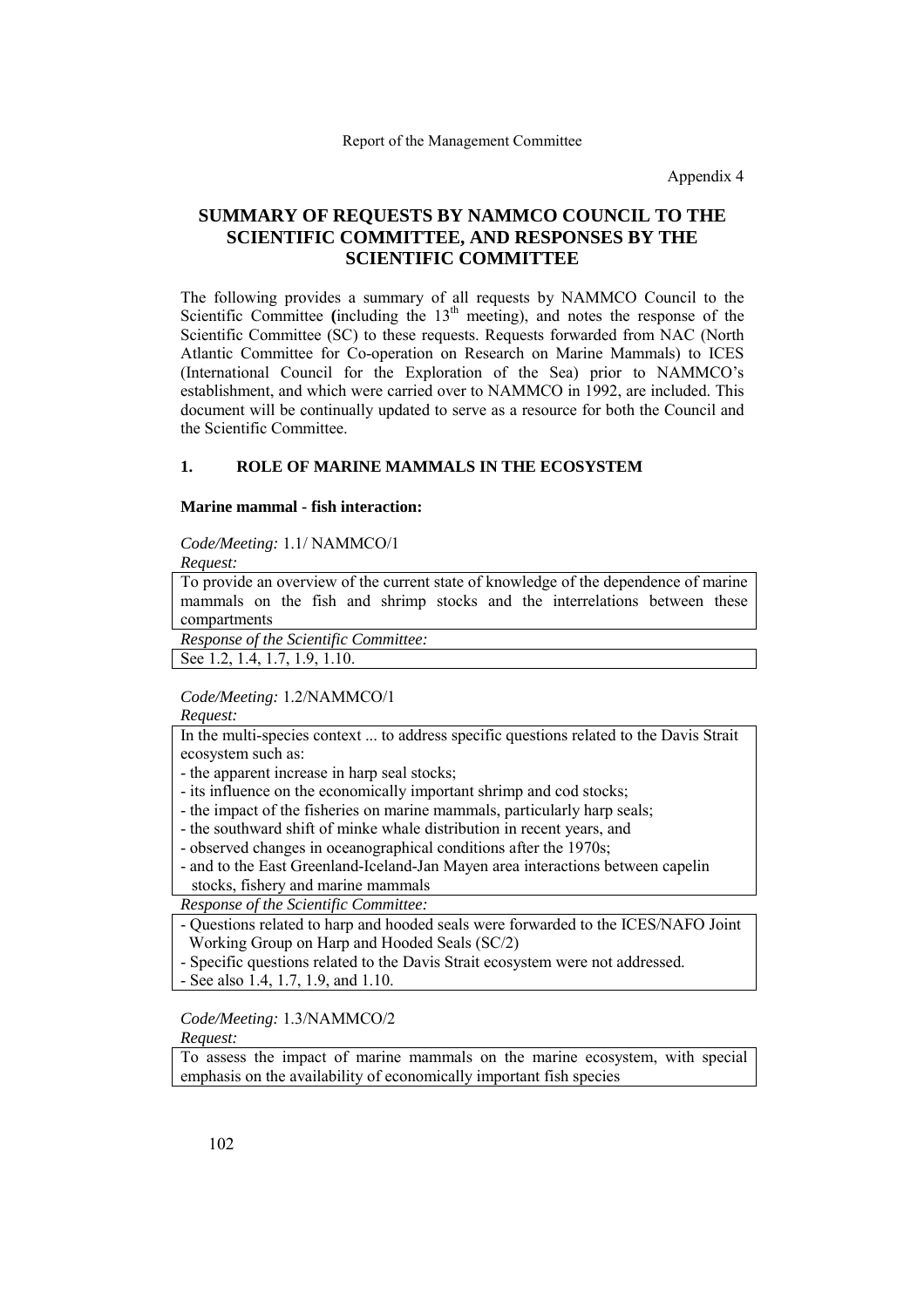*Response of the Scientific Committee:* 

See 1.2, 1.4, 1.7, 1.9, 1.10

### *Code/Meeting:* 1.4/ NAMMCO/6

*Request:* 

The Scientific Committee was requested to focus its attention on the food consumption of three predators in the North Atlantic: the minke whale, the harp seal and the hooded seal, with a particular emphasis on the study of the potential implications for commercially important fish stocks.

*Response of the Scientific Committee:* 

The Scientific Committee established a Working Group on the Role of Minke Whales, Harp Seals and Hooded Seals in the North Atlantic. The Scientific Committee used the report of this Working Group to provide advice to Council, and to recommend further research. (SC/5) Many of the papers presented will be published in Volume 2 of NAMMCO Scientific Publications. (SC/7)

### *Code/Meeting:* 1.5/NAMMCO/7

*Request:* 

The Council encourages scientific work that leads to a better understanding of interactions between marine mammals and commercially exploited marine resources, and requested the Scientific Committee to periodically review and update available knowledge in this field.

*Response of the Scientific Committee:* 

See 1.9, 1.10

#### **Multi-species approaches to management:**

*Code/Meeting:* 1.6/NAMMCO/1

*Request:* 

To consider whether multi-species models for management purposes can be established for the North Atlantic ecosystems and whether such models could include the marine mammals compartment. If such models and the required data are not available then identify the knowledge lacking for such an enterprise to be beneficial to proper scientific management and suggest scientific projects which would be required for obtaining this knowledge.

*Response of the Scientific Committee:* 

See 1.4, 1.7, 1.9, 1.10

*Code/Meeting:* 1.7/NAMMCO/5

*Request:* 

In relation to the importance of the further development of multi-species approaches to the management of marine resources, the Scientific Committee was requested to monitor stock levels and trends in stocks of all marine mammals in the North Atlantic. *Response of the Scientific Committee:* 

It was clarified that the purpose of this request was to ensure that data on marine mammals was available for input into multi-species models for management. The Committee agreed that updated information on abundance and indications of trends in abundance of stocks of marine mammals in the North Atlantic should be clearly described in a new document for the internal reference of the Council, to replace the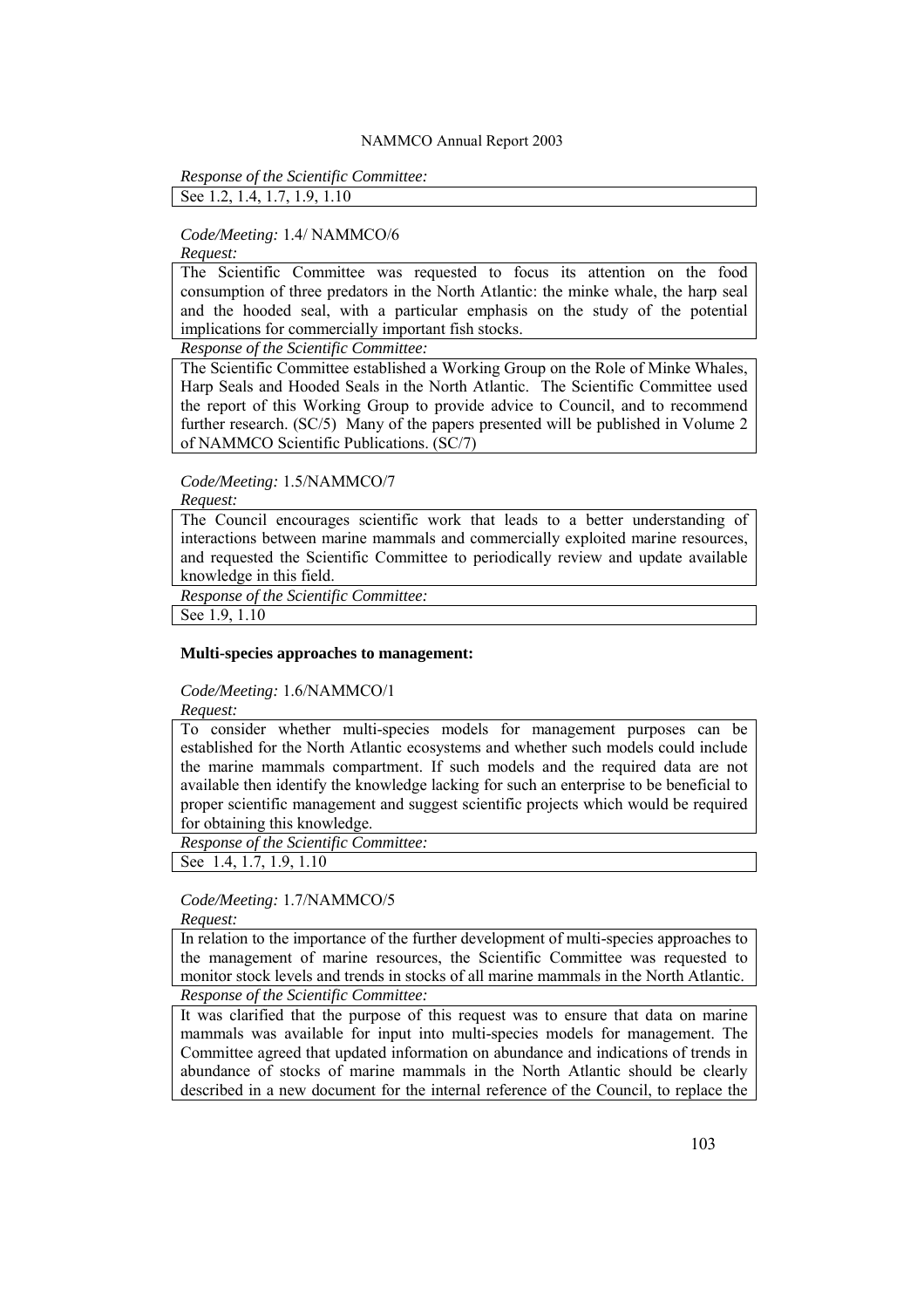List of Priority Species. This document would be entitled Status of Marine Mammals in the North Atlantic and should include those cetacean and pinniped species already contained in the List of Priority Species, as well as other common cetacean species in the NAMMCO area for which distribution and abundance data is also available (fin, sei, humpback, blue, and sperm whales). (SC/5)

### **Sealworm infestation:**

# *Code/Meeting:* 1.8/NAMMCO/6

*Request:* 

Aware that the population dynamics of the sealworm (*Pseudoterranova decipiens*) may be influenced by sea temperature, bathymetry, invertebrate and fish fauna, the Scientific Committee was requested to review the current state of knowledge with respect to sealworm infestation and to consider the need for comparative studies in the western, central and eastern North Atlantic coastal areas, taking into account the priority topics recommended by the Scientific Committee and its *ad hoc* Working Group on grey seals.

*Response of the Scientific Committee:* 

The Scientific Committee established a Working Group on Sealworm Infection to address this question. The Scientific Committee used their report as the basis for providing advice to Council, and developing recommendations for further research. (SC/5) Many of the papers considered by the Working Group will are published in *NAMMCO Scientific Publications* Vol. 3 *Sealworms in the North Atlantic: Ecology and population dynamics* (SC/7*)*

### **Economic aspects of marine mammal-fisheries interactions:**

# *Code/Meeting:* 1.9/NAMMCO/7

*Request:* 

The Council requested that special attention be paid to studies related to competition and the economic aspects of marine mammal-fisheries interactions

*Response of the Scientific Committee:* 

The Scientific Committee established a Working Group on Economic Aspects of Marine Mammal-Fisheries Interactions. The Scientific Committee concluded that inclusion of economic considerations is a valuable addition to mullet-species models of interactions between marine mammals and fisheries. The work presented at the Working Group was considered the first step towards more complete analyses of these interactions and it was recommended, in light of the economic impacts, that more complete models should be developed and presented. The Scientific Committee showed a continued interest in the development of the models and it was decided to maintain the Working Group and seek further guidance from the Council on matters of particular interest. (SC/6)

*Code/Meeting:* 1.10/NAMMCO/8

*Request:* 

The Scientific Committee is requested to investigate the following economic aspects of marine mammal  $-$  fisheries interactions:

to identify the most important sources of uncertainty and gaps in knowledge with respect to the economic evaluation of harvesting marine mammals in the different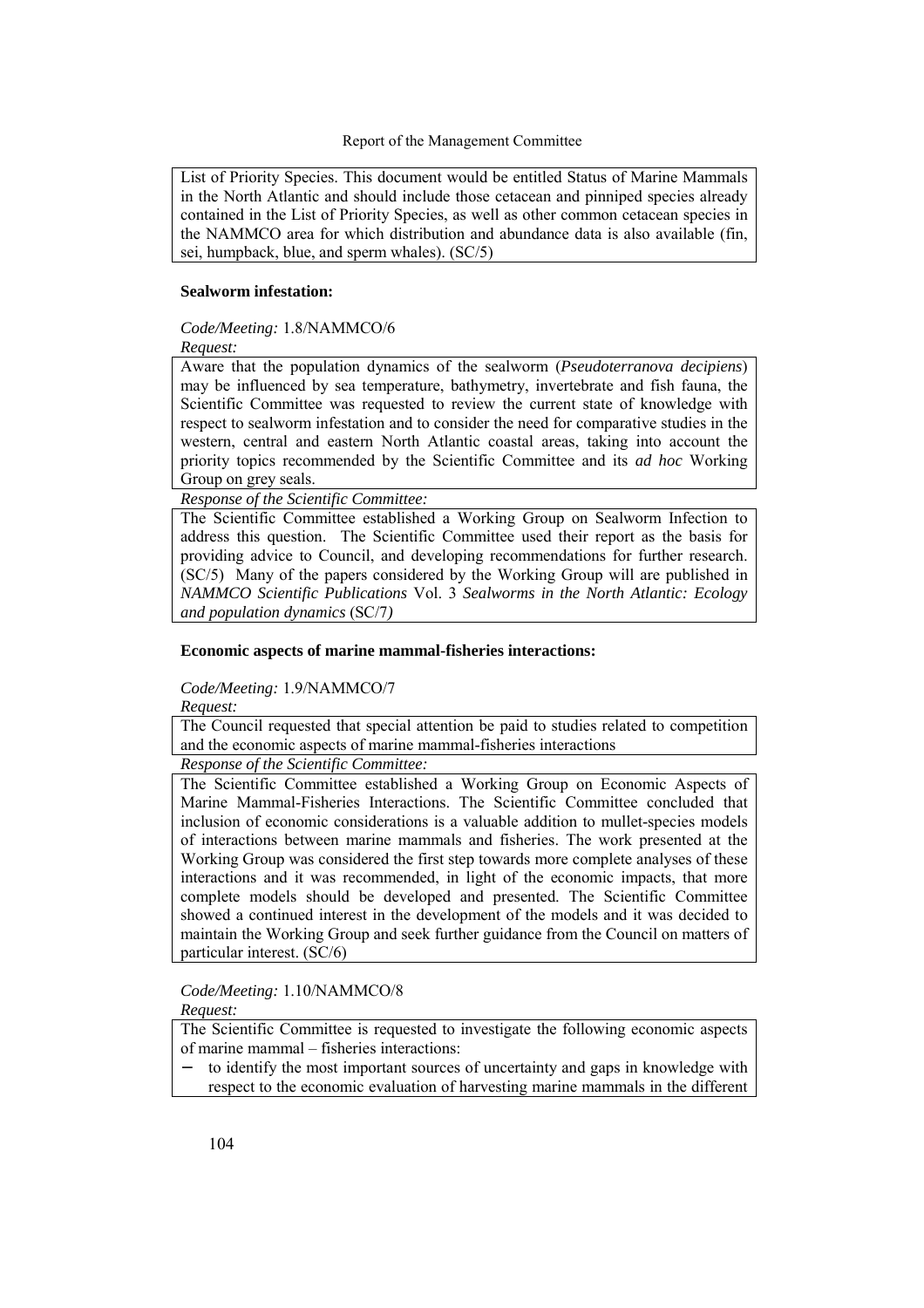areas;

- to advise on research required to fill such gaps both in terms of refinement of ecological and economical models and collection of basic biological and economical data required as input parameters for the models;
- to discuss specific cases where the state of knowledge may allow quantification of the economic aspects of marine mammal – fisheries interactions:

a) what could be the economic consequences of a total stop in harp seal exploitation versus different levels of continued sustainable harvest?

 b) what could be the economic consequences of different levels of sustainable harvest vs. no exploitation of minke whales?

*Response of the Scientific Committee:* 

The Working Group On The Economic Aspects Of Marine Mammal - Fisheries Interactions was reactivated to meet this request. It was agreed to separate the request into two sections. At the first Working Group meeting the first two items in the request were addressed. The Working Group used available information to derive estimates of consumption of cod, herring, capelin and shrimp by harp seals, minke whales and *Lagenorhynchus* spp. and bottlenose dolphins in some areas. Multi-species models presently in use or under development in Norway and Iceland offer a means of assessing the impact of marine mammal predation on fish stocks The Scientific Committee therefore recommended that the next logical step in addressing the request should be for NAMMCO to lead or assist in the development of a multi-specieseconomic model for a candidate area. However, the Scientific Committee reiterated that the estimation and model uncertainties are such that definitive quantification of the economic aspects of marine mammal-fisheries interactions in candidate areas cannot be expected in the near term. (SC/8)

*Code/Meeting:* 1.11/NAMMCO/10

*Request:* 

Noting the requests for advice from the Council at its Eighth meeting in Oslo 1998 (see Annual Report 1998 page 23), the Management Committee recommended that the Scientific Committee continue the assessment of the economic aspects of fishery marine mammal interactions in the two areas (Barents Sea and Iceland) and with the two species (minke whales and harp seals) that have been identified as feasible for this assessment.

*Response of the Scientific Committee:* 

The Scientific Committee convened a workshop under the theme "Marine Mammals: From feeding behaviour or stomach contents to annual aonsumption - what are the main uncertainties ", to further investigate the methodological and analytical problems in estimating consumption by marine mammals. (SC/9)

*Code/Meeting:* 1.12/NAMMCO/11

*Request:* 

The Management Committee noted the conclusion of the Scientific Committee that the estimation and model uncertainties are such that the economic aspects of marine mammal-fishery interactions in candidate areas cannot be quantified without further work. The Management Committee therefore recommended that the Scientific Committee should hold a workshop on ecosystem models aiming for a better understanding of the ecological role of minke whales and harp and hooded seals in the North Atlantic, as proposed in the Scientific Committee report.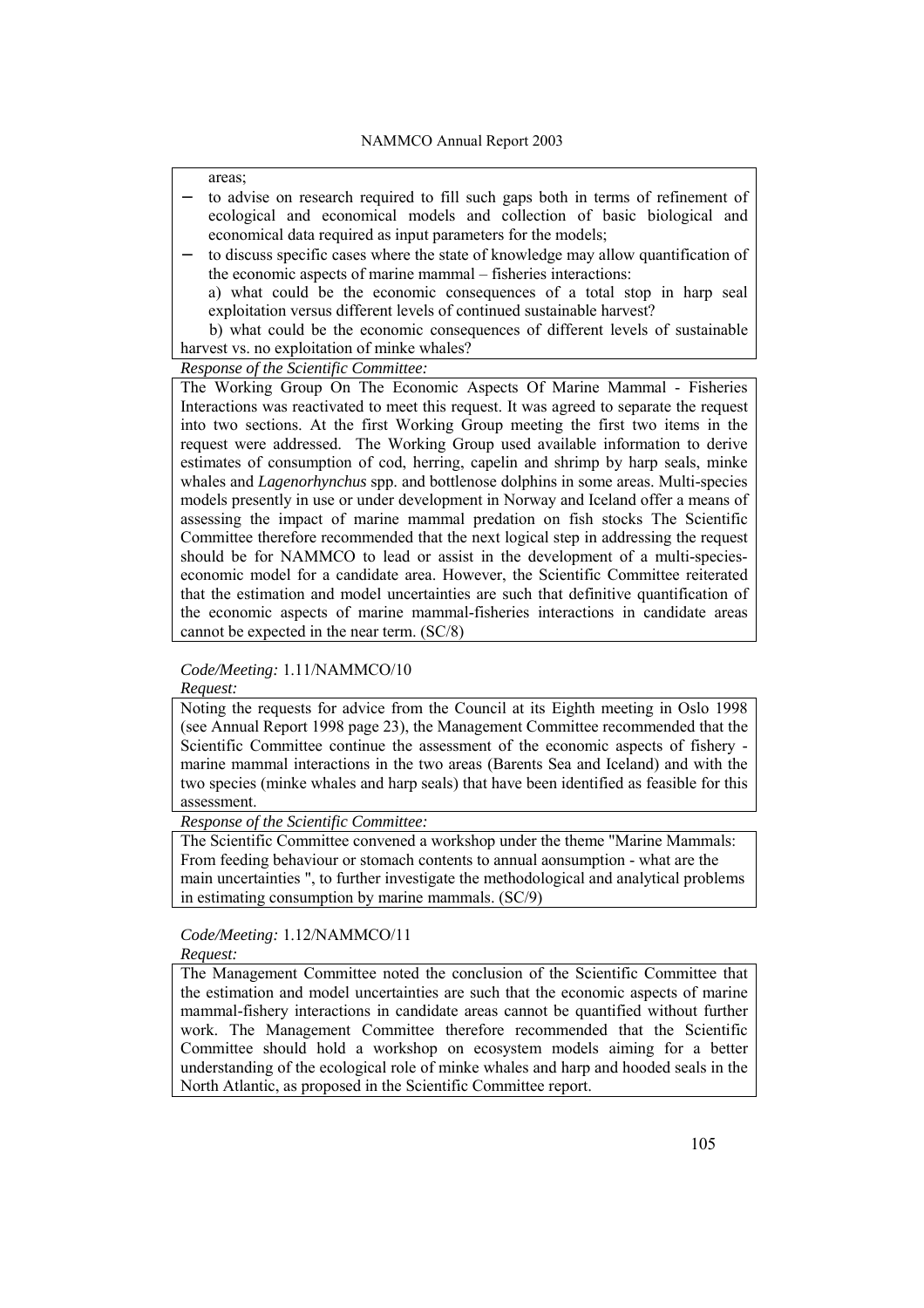### *Response of the Scientific Committee:*

The Scientific Committee convened a workshop, under the theme "Modelling Marine Mammal – Fisheries Interactions in the North Atlantic", to investigate how presently available ecosystem models can be adapted for quantifying marine mammal - fishery interactions. (SC/10)

### *Code/Meeting:* 1.13/NAMMCO/12

*Request:* 

The Management Committee agreed that the Scientific Committee should monitor progress made in multispecies modelling and in the collection of input data and decide when enough progress has been made to warrant further efforts in this area. Future meetings should focus on assessing modelling results from the Scenario Barents Sea model and possibly the GADGET-based template models for other areas, if they are developed. The Scientific Committee should also consider the feasibility of connecting the multi-species models with simple economic models at that time.

*Response of the Scientific Committee:* 

In progress.

# **2. ENVIRONMENTAL ISSUES**

### *Code/Meeting:* 2.1/NAMMCO/1

*Request:* 

To describe the possible pathways of radioactive material from blowouts and leakage in existing nuclear power plants, leakage from dumped material and possible accidents in planned recycling plants in the northern part of Scotland into the food web of the North Atlantic and hence into the top predators like marine mammals.

*Response of the Scientific Committee:* 

No response.

### *Code/Meeting:* 2.2/NAMMCO/1

*Request:* 

To review the contaminant burdens (especially organochlorines) in marine mammals in the North Atlantic and evaluate the possible sources of these contaminants.

### *Response of the Scientific Committee:*

No response from the Scientific Committee. In 1995, NAMMCO hosted the International Conference on Marine Mammals and the Marine Environment. The Conference covered the following themes: Marine mammals and the marine environment-impacts and management approaches; Contaminants in marine mammals  $-$  sources, levels and effects; Coastal communities and marine pollution  $-$  social, economic and health considerations; Addressing the questions  $-$  problems and future needs. The proceedings were published as a special issue of *The Science of the Total Environment* (186, 1,2).

# **3. MANAGEMENT PROCEDURES**

### *Code/Meeting:* 3.1/NAMMCO

*Request:* 

To review the basis for, and develop assessments necessary to provide the scientific foundation for conservation and management of the stocks relevant for management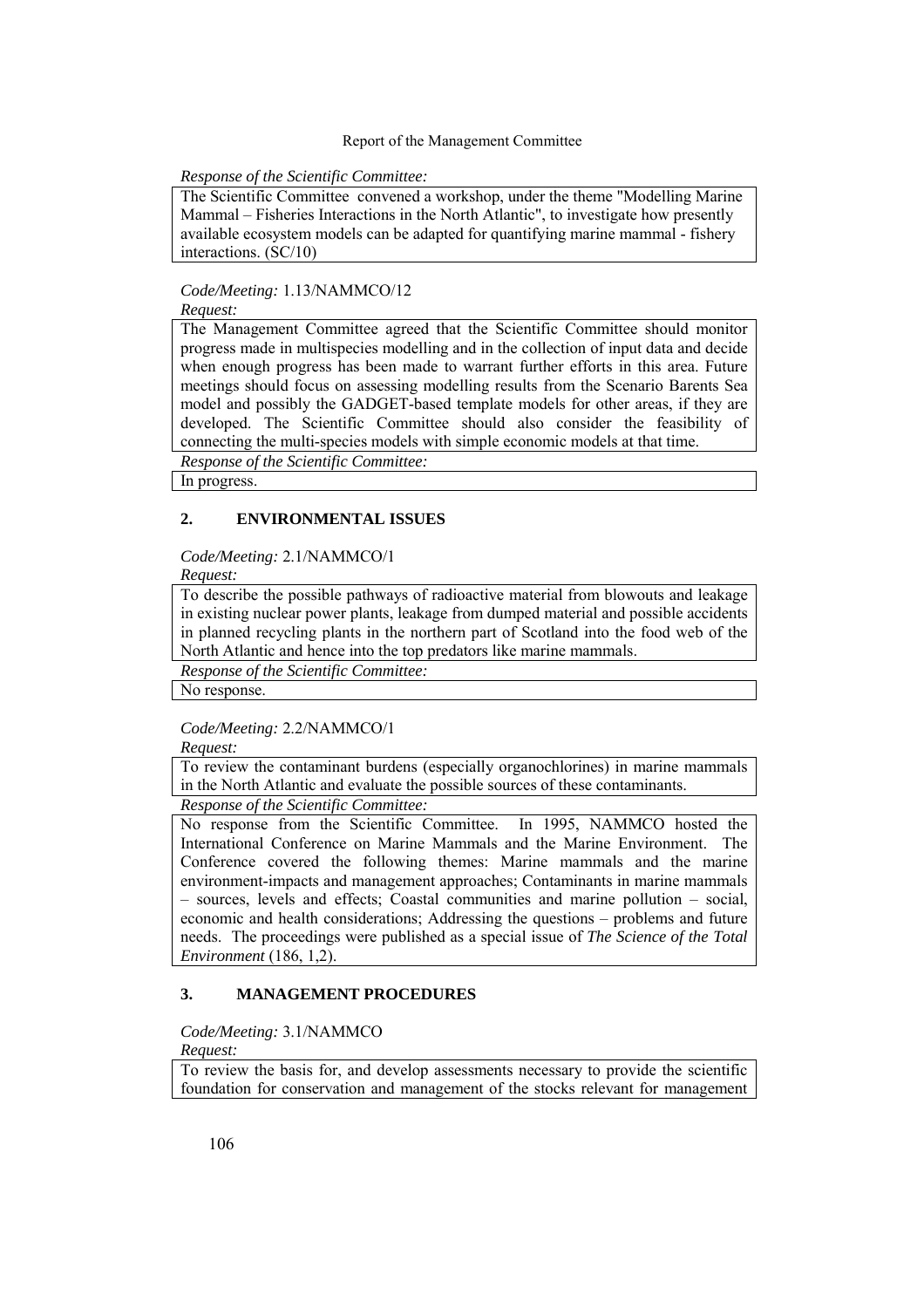under NAMMCO.

*Response of the Scientific Committee:* 

A Working Group on Management Procedures was established to consider this matter. (SC/2). The Scientific Committee noted that there were many different management needs requiring different management procedures. It was agreed that there was need for more guidance on management objectives before any concrete work can be started on developing appropriate management procedures, and in turn this was likely to be case- (species and/or area) specific. Related to this it was also noted that NAMMCO may prefer to assume an advisory and evaluative role in developing its management. (SC/2)

*Code/Meeting:* 3.2/NAMMCO/4

*Request:* 

Further development of RMP-like procedures.

*Response of the Scientific Committee:* 

The Scientific Committee decided to develop management procedures on a case-bycase basis: "a more pragmatic approach on an area and species/case-specific basis would be desirable for the development of specific management procedures. It was therefore decided to suggest that requests for advice from the Council be accompanied by specific objectives defined for the case in question". (SC/3)

# **4. STOCKS/SPECIES**

#### **Monitoring marine mammal stock levels and trends in stocks /North Atlantic Sightings Surveys (NASS):**

### *Code/Meeting:* 4.1/NAMMCO/3

*Request:* 

To plan joint cetacean sighting surveys in the North Atlantic by co-ordinating national research programmes.

*Response of the Scientific Committee:* 

The Scientific Committee agreed to establish a Working Group to plan the sighting survey for the summer of 1995. (SC/2)

The Scientific Committee was pleased to note the good progress that had been made in planning this important joint research, in which the Faroes (1 vessel), Iceland (3 vessels and 1 aircraft) and Norway (11 vessels) had decided to participate. It was noted that Greenland had decided not to conduct surveys as part of these joint efforts.  $(SC/3)$ 

The Scientific Committee agreed to recommend that a special fund of NOK 800,000 be established from the NAMMCO budget for use in financing various aspects of NASS-95, where required. (SC/3)

*Code/Meeting:* 4.2/NAMMCO/5

*Request:* 

The 1995 North Atlantic Sightings Survey (NASS-95) would provide updated abundance estimates for a number of whale species in the North Atlantic, and the Scientific Committee was requested to review results in the light of recent assessments of North Atlantic whale stocks.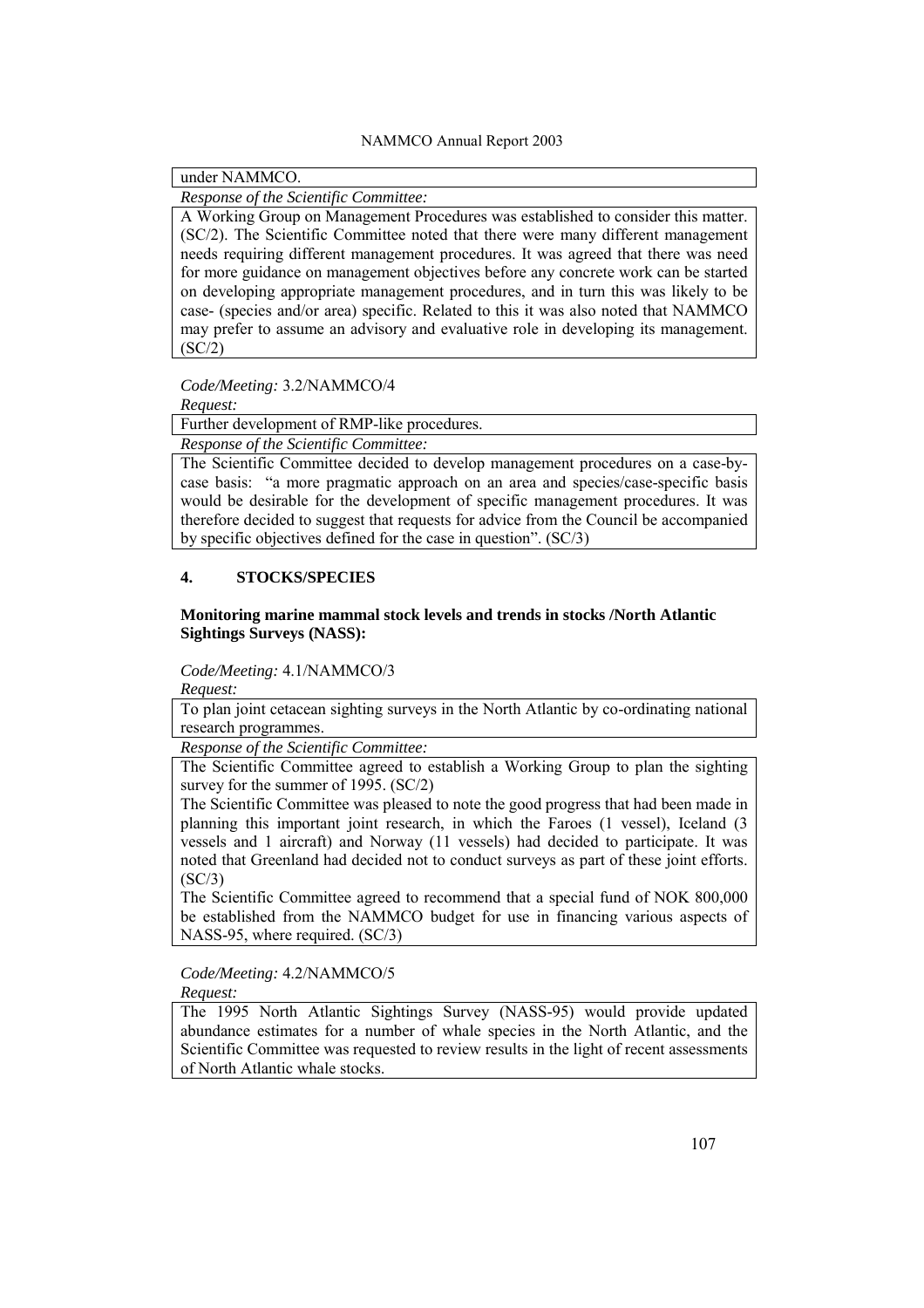### *Response of the Scientific Committee:*

The Scientific Committee agreed to establish a Working Group on Abundance Estimates. The task of the Working Group on Abundance Estimates would be to review analyses and where relevant also analyse data from NASS-95 to ensure its compatibility, both between NASS-95 survey areas, as well as with data from other sightings surveys, in order to provide a basis for calculating abundance estimates for the relevant cetacean stocks in the North Atlantic. (SC/4)

# *Code/Meeting:* 4.3/NAMMCO/6

*Request:* 

The Management Committee noted the successful completion of the North Atlantic Sightings Survey in 1995, and commended the process initiated by the Scientific Committee to conclude the analysis of NASS-95 data. It was expected that the results on abundance will be dealt with by the newly established Scientific Committee Working Group on Abundance Estimates and will be presented at the next annual meeting. It was noted that the Working Group would at least to some extent address last year's request from the Council regarding monitoring of stock levels and trends in stocks. However, it was also noted that one outstanding matter from last year is the request to the Scientific Committee to review results of NASS-95 in the light of recent assessments of North Atlantic whale stocks.

The Council agreed to the suggestion from the Management Committee that this be drawn to the attention of the Scientific Committee to secure a follow-up to last yearís request.

*Response of the Scientific Committee:* 

To address this request, a Working Group on Abundance Estimates had been established with the task of reviewing the analyses, and where relevant, also to analyse data from NASS-95 to provide a basis for calculating abundance estimates for the relevant cetacean stocks in the North Atlantic. The Working Group had focused on describing synoptic distributions of the cetacean species encountered during NASS-95, and abundance estimates for minke, fin, sei and pilot whales, which were the target species of the survey. The Scientific Committee concluded that the updated abundance estimates for the target species as reviewed by the Working Group on Abundance Estimates represented the best available estimates for the stocks concerned, and used them as a basis to provide advice to Council. The Scientific Committee also recommended that the results of NASS-95 be compiled to a future volume of *NAMMCO Scientific Publications*. (SC/5)

# *Code/Meeting:* 4.4/NAMMCO/7

#### *Request:*

The Scientific Committee was requested to continue its work to monitor stock levels and trends in all stocks of marine mammals in the North Atlantic in accordance with previous recommendations (see *NAMMCO Annual Report 1996*:131-132). In this context the Scientific Committee was encouraged to prioritise calculation of the abundance of species covered by NASS-95, in particular those species presently harvested and species considered to be important with respect to interactions with fisheries.

*Response of the Scientific Committee:*  See 4.3.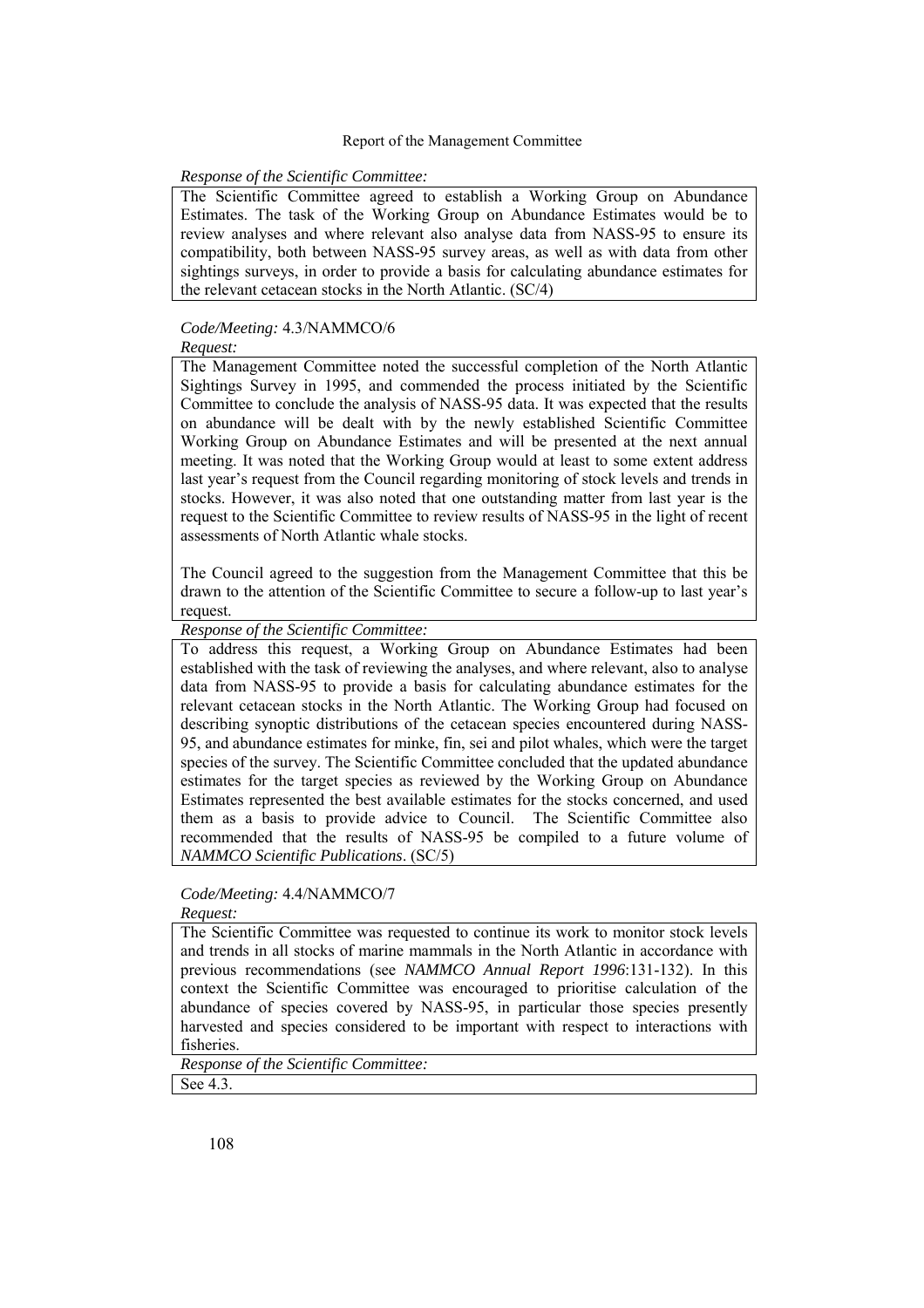# *Code/Meeting:* 4.5/NAMMCO/9

#### *Request:*

*NASS-95:* The Management Committee noted particularly that abundance estimates from NASS-95 have not been completed for some species. The Management Committee therefore recommended that the Scientific Committee complete abundance estimates for all species, as part of its efforts to monitor the abundance of all species in the North Atlantic.

*Response of the Scientific Committee:* 

The Scientific Committee noted that abundance estimates for the main target species of NASS-95 (minke whale, fin whale, sei whale, pilot whale) had been completed and accepted by them, however most had not yet been published in the primary scientific literature. The Scientific Committee agreed that further analyses of the abundance of non-target species from the NASS-95 survey should be conducted if they are warranted. However, as the survey was not optimised for these species, it was recognised that the design and conduct of the survey would make this possible to a varying degree, depending on both the species and area in question. In some cases, a general description of the spatial distribution of sightings may be the only analysis warranted. The Scientific Committee agreed to pursue these analyses in the coming year. (SC/8)

The Scientific Committee considered new information on the NASS-95 Icelandic aerial and shipboard surveys for minke whales, and a new abundance estimate for humpback whales from the NASS-95 Icelandic shipboard survey. (SC/9)

### *Code/Meeting:* 4.6/NAMMCO/9

*Request:* 

The Management Committee recommended that the Scientific Committee continue its efforts to co-ordinate future sighting surveys and analyses of the results from such surveys in the North Atlantic. Priority species should be minke whales and fin whales, and the Management Committee recommended that that the survey design be optimised for these species. The survey should also be optimised to cover those areas where abundance estimates are most urgently required.

*Response of the Scientific Committee:* 

The Working Group on Abundance Estimates met in November 2000 to plan for NASS-2001. The survey was conducted in June/July 2001. (SC/9)

# *Code/Meeting:* 4.7/NAMMCO/11

*Request:* 

The Management Committee recommended that remaining abundance estimates from the NASS-95 and new estimates from the NASS-2001 surveys should be developed as soon as feasible, with the target species of the surveys being of highest priority. The Management Committee emphasised that this work should be published in a timely manner.

*Response of the Scientific Committee:* 

The Working Group on Abundance Estimates met in March 2002 and developed preliminary abundance estimates for fin whales, minke whales, humpback whales, sperm whales and dolphins. In addition a full evaluation of the 2001 survey was conducted, and recommendations for future surveys were made. (SC/10). The Working Group on Abundance Estimates met in February 2003 and considered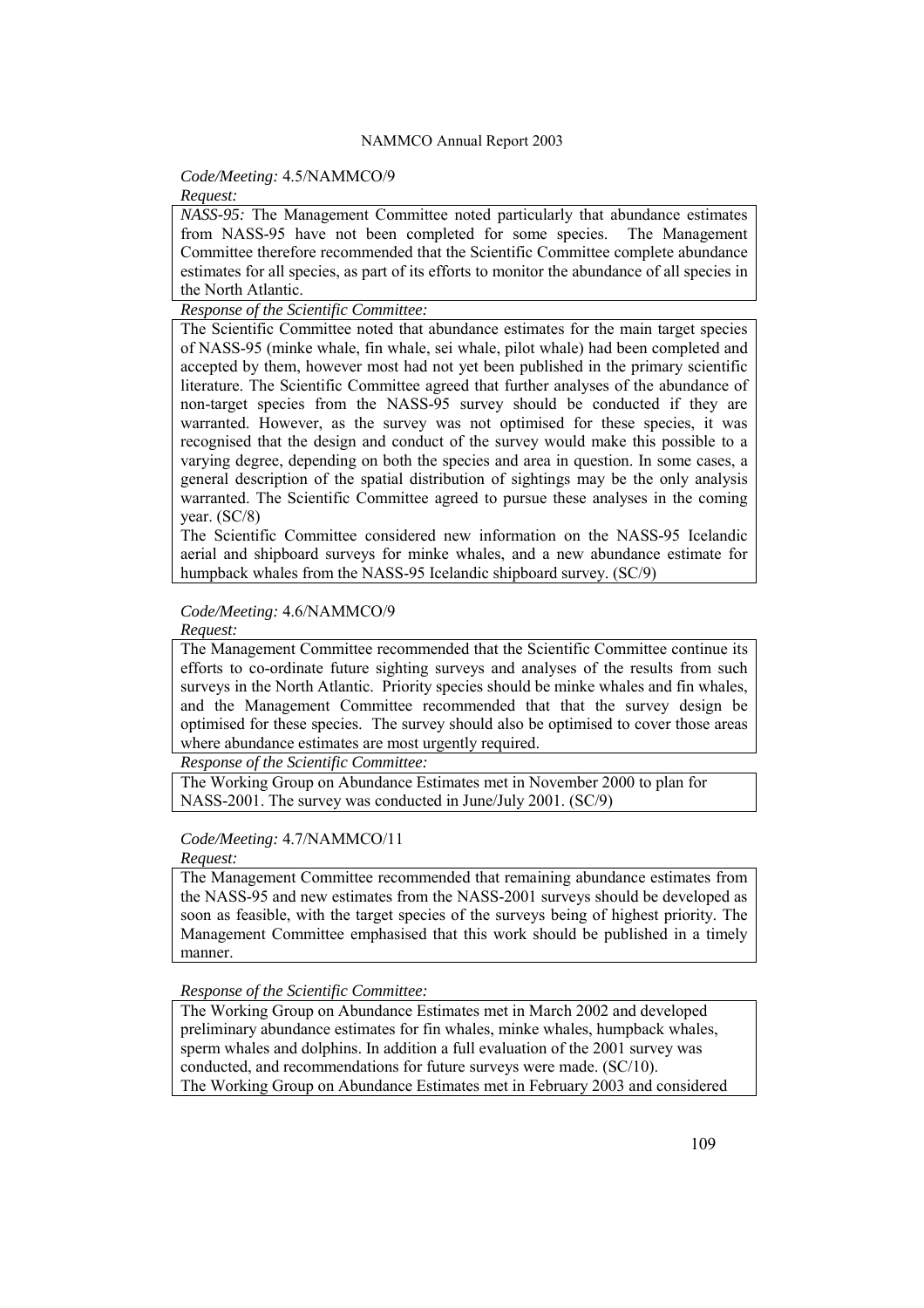abundance estimates for minke, fin, humpback, blue, pilot and northern bottlenose whales (SC/11)

#### *Code/Meeting:* 4.8/NAMMCO/13 *Request:*

The Management Committee welcomed the new abundance estimates for particularly minke and humpback whales in the Central North Atlantic.

The NASS have been highly successful in providing important information on the distribution and abundance of cetaceans over a broad area of the North Atlantic. This information becomes more valuable every time a survey is completed, as it provides an indication of trends in abundance over meaningful time periods.

The Management Committee therefore requested that the Scientific Committee coordinate the efforts of member countries in planning and conducting a large-scale sightings survey in 2006. In order to ensure as broad a coverage as possible, this should include co-ordination with planned surveys by non-member countries, and inviting other jurisdictions, particularly in the Western Atlantic, to participate in the surveys.

*Response of the Scientific Committee:*  Pending.

### **Central North Atlantic minke whales**:

### *Code/Meeting:* 4.9/NAMMCO /7

*Request:* 

In the light of the new survey abundance results the Scientific Committee is requested to undertake an assessment of the status of the Central North Atlantic minke whale stock, including to evaluate the long-term effects of past and present removal levels on the stock.

*Response of the Scientific Committee:* 

The Scientific Committee agreed to assign the task of assessing the status of the stock to the Working Group on Management Procedures. The Council had requested the Scientific Committee to provide its advice on this matter prior to the next meeting of the Council, however it was the general view of the Committee that it was unlikely that this work could be completed within this time frame. (SC/5)

The Scientific Committee used the report of the Working Group on Management Procedures as the basis for providing advice and research recommendations to Council. The Committee agreed that catches of 292 per year ( the mean of the catch between 1980-84) are sustainable for the Central stock, and that catches of 185 whales per year are sustainable for the costal (SC/6)

*Code/Meeting:* 4.10/NAMMCO/8

*Request:* 

In order to ascertain the stock structure of minke whales in the North Atlantic, the Scientific Committee is requested to investigate the possibility of supplementing present sampling with existing older material from NAMMCO countries and other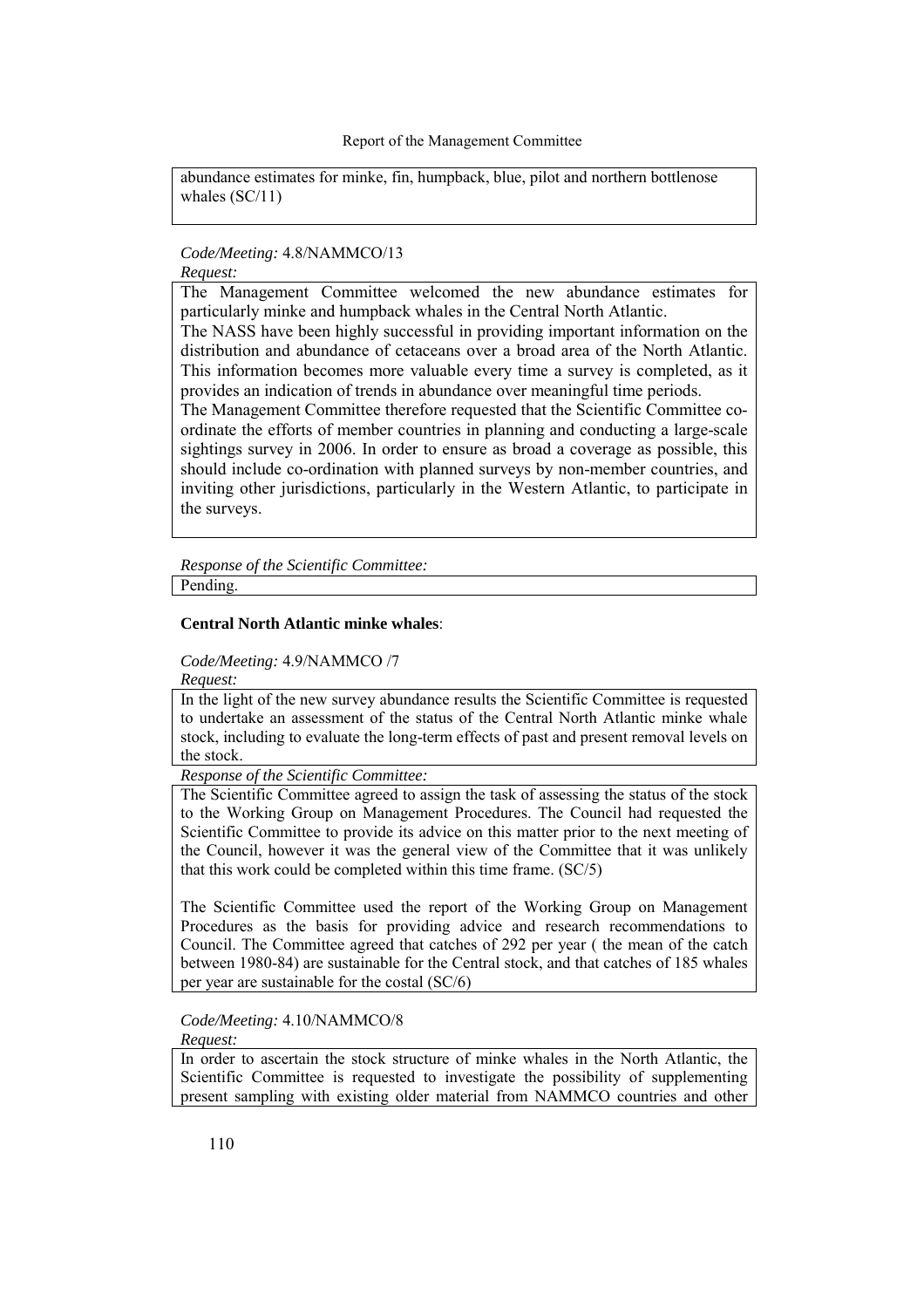countries in joint genetic analyses. If possible, such analyses should be undertaken. *Response of the Scientific Committee:* 

It was noted that such exchanges of samples are ongoing between Norway and Greenland. Samples collected in the past from Iceland and Norway have already been analysed concurrently, and there are no recent samples from Iceland. The Scientific Committee concluded that available samples are being utilised effectively. (SC/7)

### *Code/Meeting:* 4.11/NAMMCO/11

*Request:* 

The Management Committee recommended that the Scientific Committee should complete an assessment of Central Atlantic minke whales once new abundance estimates from NASS-2001 become available.

*Response of the Scientific Committee:* 

The Working Group on Fin and Minke Whales met in November 2003 to complete an assessment of the Central Atlantic Stock of minke whales (SC/11).

### **Northern bottlenose whales**:

*Code/Meeting:* 4.12/NAMMCO/2

*Request:* 

To undertake an assessment of the status of the northern bottlenose whale (*Hyperoodon ampullatus*) stock in the North Atlantic.

*Response of the Scientific Committee:* 

A Working Group on Northern Bottlenose and Killer Whales established, and provided a preliminary assessment which was used as the basis of advice and recommendations for further research given by the Scientific Committee. (SC/2)

# *Code/Meeting:* 4.13/NAMMCO/4

*Request:* 

To undertake the necessary modelling of the species as suggested under ... items 9.2. and 10.2.2 of ...[the Report of the Third Meeting of the Scientific Committee, 1993]. (SC/3)

*Response of the Scientific Committee:* 

A joint session was held of the Working Group on Northern Bottlenose Whales and the Working Group on Management Procedures in order to consider the request from the Council to undertake the necessary modelling of the population using catch series and abundance estimates. Their report was used as the basis for advice and research recommendations conveyed by the Scientific Committee. (SC/3)

# **Killer whales**:

*Code/Meeting:* 4.14/NAMMCO/2

*Request:* 

To advise on stock identity for management purposes; to assess abundance in each stock area; to assess effects of recent environmental changes, changes in the food supply and interactions with other marine living resources in each stock area.

*Response of the Scientific Committee:* 

A Working Group on Northern Bottlenose and Killer Whales established by the Scientific Committee, and provided a preliminary assessment. This provided the basis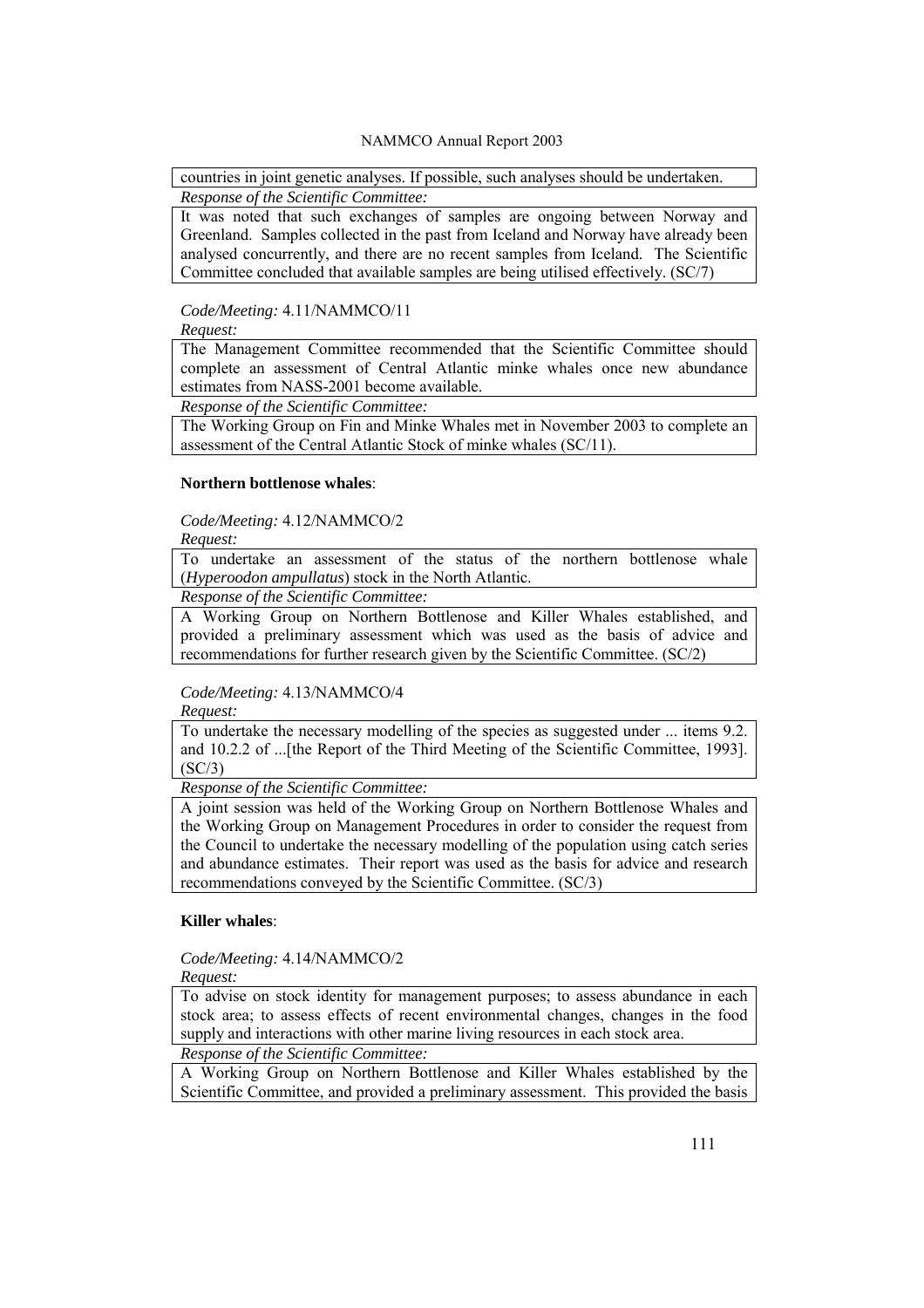for advice and research recommendations given by the Scientific Committee. (SC/2) The Chair noted that it had not yet been possible to complete a full assessment of the killer whale as requested by the Council. Few new data were available, other than recent sightings data from NASS-95 which had not been analysed. (SC/5)

# *Code/Meeting:* 4.15/NAMMCO/13

*Request:* 

The Management Committee requested the Scientific Committee to review the knowledge on the abundance, stock structure, migration and feeding ecology of killer whales in the North Atlantic, and to provide advice on research needs to improve this knowledge. Priority should be given to killer whales in the West Greenland - Eastern Canada area.

*Response of the Scientific Committee:* 

Pending.

# **Long-finned pilot whales**:

*Code/Meeting:* 4.16/NAMMCO/1

*Request:* 

To provide an assessment of the state of the pilot whale stock in the north eastern Atlantic, based on the information sampled from the Faroese drive fishery and the NASS sighting surveys.

*Response of the Scientific Committee:* 

The Scientific Committee decided to base its advice on the report of the ICES Study Group on Long-Finned Pilot whales. They concluded that an evaluation of status could not be provided without further work.(SC/2)

# *Code/Meeting:* 4.17/NAMMCO/2

*Request:* 

To analyse the effects of the pilot whale drive hunt in the Faroe Islands on North Atlantic pilot whales (*Globicephala melas*), especially whether the numbers taken are consistent with sustainable utilisation.

*Response of the Scientific Committee:* 

This matter was addressed by the Scientific Committee, based on the findings of the ICES Study Group and the review of the results of NASS-95. The Scientific Committee agreed to endorse the list of future research requirements listed by the ICES Study Group in its report, and provided advice on the sustainability of the Faroese catch. (SC/5)

# **Narwhal and beluga:**

*Code/Meeting:* 4.18/NAMMCO/7

*Request:* 

The Scientific Committee was requested to examine the population status of narwhal and beluga (white whales) throughout the North Atlantic.

*Response of the Scientific Committee:* 

The Scientific Committee established a Working Group on the Population Status of Narwhal and Beluga in the North Atlantic, which met in March 1999. The Scientific Committee used the report of the Working Group to evaluate the stock status of the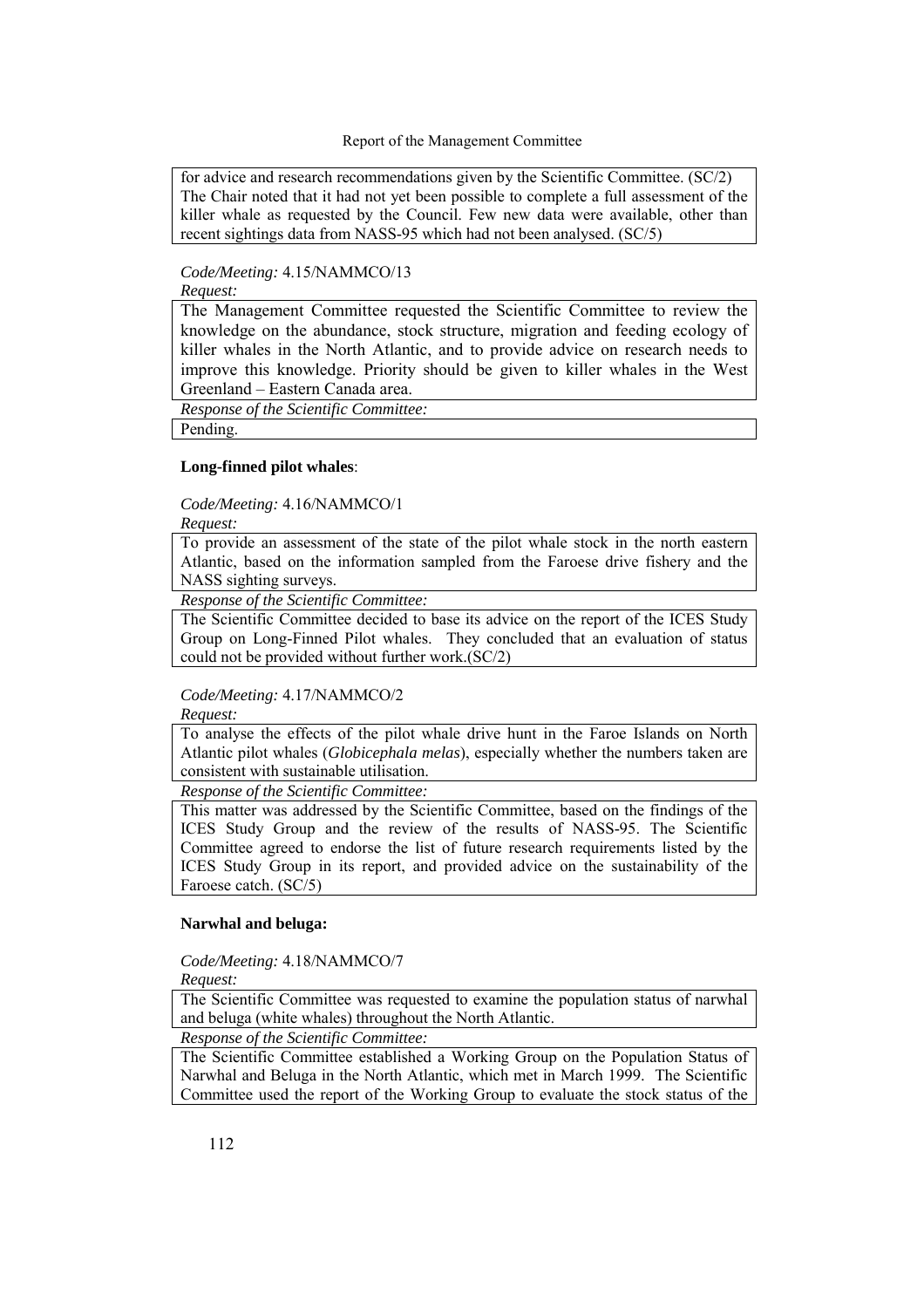various narwhal and beluga aggregations, and provided recommendations to Council. (SC/7)

# *Code/Meeting:* 4.19/NAMMCO/8

# *Request:*

The Management Committee requested advice from the Scientific Committee on the level of sustainable utilisation of West Greenland beluga in different areas and under different management objectives. For narwhal, the Management Committee requested that the Scientific Committee identify the information which is lacking in order to answer the same question proposed with respect to beluga.

*Response of the Scientific Committee:* 

The Scientific Committee reactivated the Working Group on the Population Status of Narwhal and Beluga and used its report as the basis of its recommendations to the Council. The Scientific Committee concluded that the stock is substantially depleted and that present harvests are several times the sustainable yield, and, if continued, will likely lead to stock extinction within 20 years. The Committee assessed a range of harvest options with the overall objective of arresting the decline of West Greenland Beluga, and provided prioritised research recommendations. (SC/8)

The Scientific Committee noted that developing recommendations on the sustainable harvest of narwhal in Greenland will require significant additional research and cannot be done at present. To this end, the Scientific Committee provided research recommendations to answer questions about catch statistics, stock identity and abundance. (SC/8).

# *Code/Meeting:* 4.20/NAMMCO/10

*Request:* 

The Management Committee recommended that the Scientific Committee continue its assessment of West Greenland beluga with reference to the short-term research goals identified. It is anticipated that a joint meeting of the Scientific Working Group of the JCNB and the NAMMCO Scientific Working Group on the Population Status of Narwhal and Beluga in the North Atlantic can be held in spring 2001.

*Response of the Scientific Committee:* 

The Scientific Committee Working Group on the Population Status of Narwhal and Beluga in the North Atlantic met jointly with the Scientific Working Group of the Joint Commission on the Conservation and Management of Narwhal and Beluga (JCNB) to deal with these requests. The Scientific Committee used their report to provide catch options for West Greenland Beluga and research recommendations for West Greenland beluga and narwhal. (SC/9)

# *Code/Meeting:* 4.21/NAMMCO/10

*Request:* 

The Management Committee recommended that the Scientific Committee complete an assessment of narwhal in West Greenland when the necessary data are available. Specifically, the Scientific Committee is requested to evaluate the extent of movements of narwhal between Canada and Greenland.

*Response of the Scientific Committee:* 

See 4.16. The Scientific Committee used evidence from genetic and contaminant analysis, satellite tagging and hunter knowledge to evaluate the extent of movement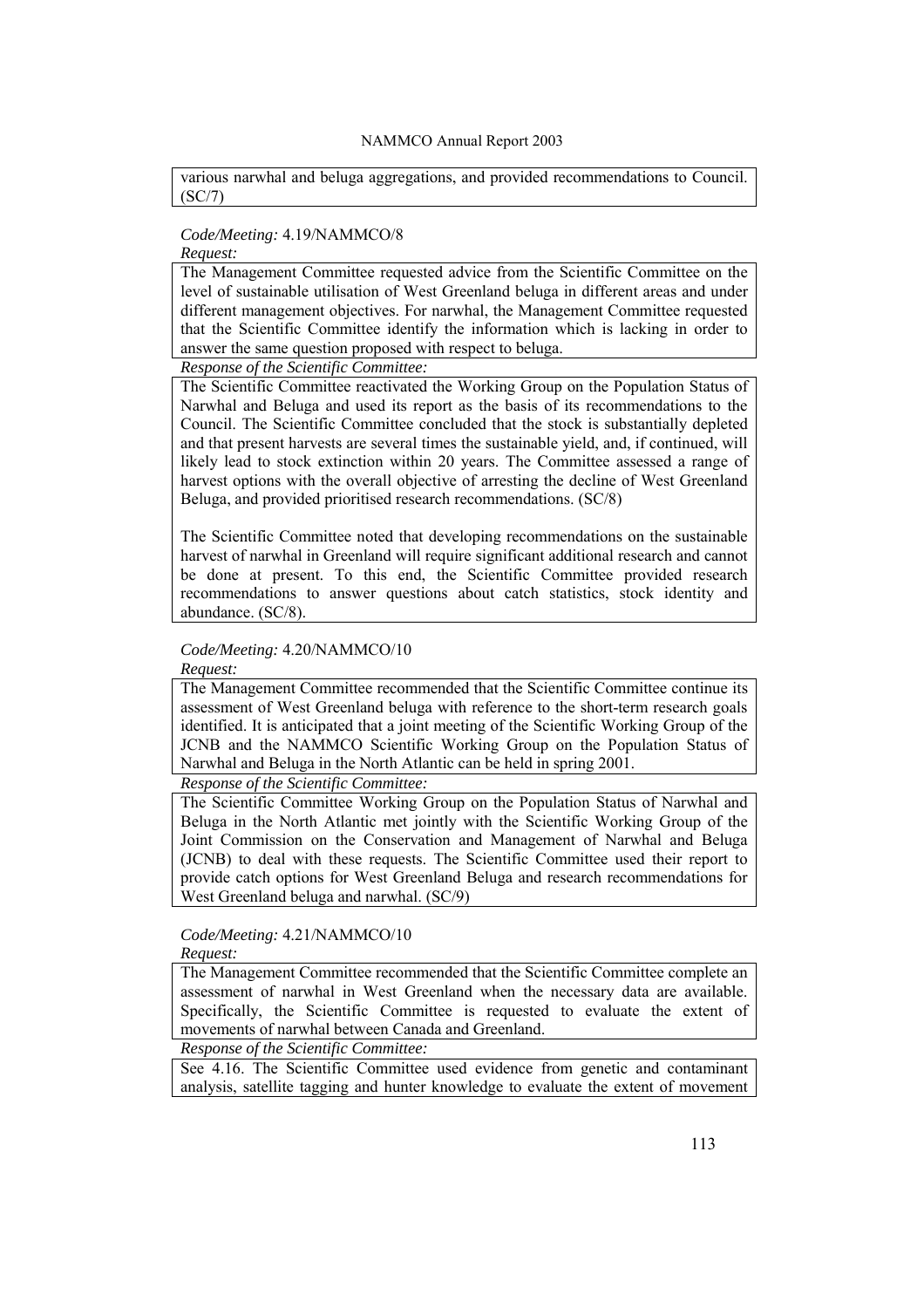#### between Greenland and Canada. (SC/9).

*Code/Meeting:* 4.22/NAMMCO/11

*Request:* 

The Management Committee recommended that the Scientific Committee should concentrate its assessment efforts on the West Greenland narwhal in the near term.

*Response of the Scientific Committee:* 

Response pending.

*Code/Meeting:* 4.23/NAMMCO/12

*Request:* 

The Management Committee noted that a new survey of West Greenland beluga will be conducted in 2004. The Scientific Committee was therefore requested to update the assessment of West Greenland Beluga in light of the new survey results and any other new information. The main management objective is to halt the decline of this stock.

*Response of the Scientific Committee:* 

Response pending.

### **Harbour porpoises**:

### *Code/Meeting:* 4.24/NAMMCO/7

*Request:* 

The Council noted that the harbour porpoise is common to all NAMMCO member countries, and that the extent of current research activities and expertise in member countries and elsewhere across the North Atlantic would provide an excellent basis for undertaking a comprehensive assessment of the species throughout its range. The Council therefore requested the Scientific Committee to perform such an assessment, which might include distribution and abundance, stock identity, biological parameters, ecological interaction, pollutants, removals and sustainability of removals.

*Response of the Scientific Committee:* 

The Scientific Committee decided that the matter could best be dealt with by convening an international workshop/symposium on harbour porpoises, which would involve experts working on this species throughout its North Atlantic range. The agenda would include the following themes: distribution, abundance and stock identity; biological parameters; ecological interactions; pollutants; removals and sustainability of removals. (SC/6)

The Scientific Committee utilised the report of the Symposium to develop its own assessment advice to the Council. Recent abundance estimates are available for only a few places in the North Atlantic. Directed harvesting occurs in some areas, but most removals are through by-catch. In some areas, present removals are not sustainable. The Scientific Committee developed research recommendations to address some of the information needs for management of this species. (SC/8)

### **Atlantic walrus**:

*Code/Meeting:* 4.25/NAMMCO/2 *Request:*  To advise on stock identity for management purposes; to assess abundance in each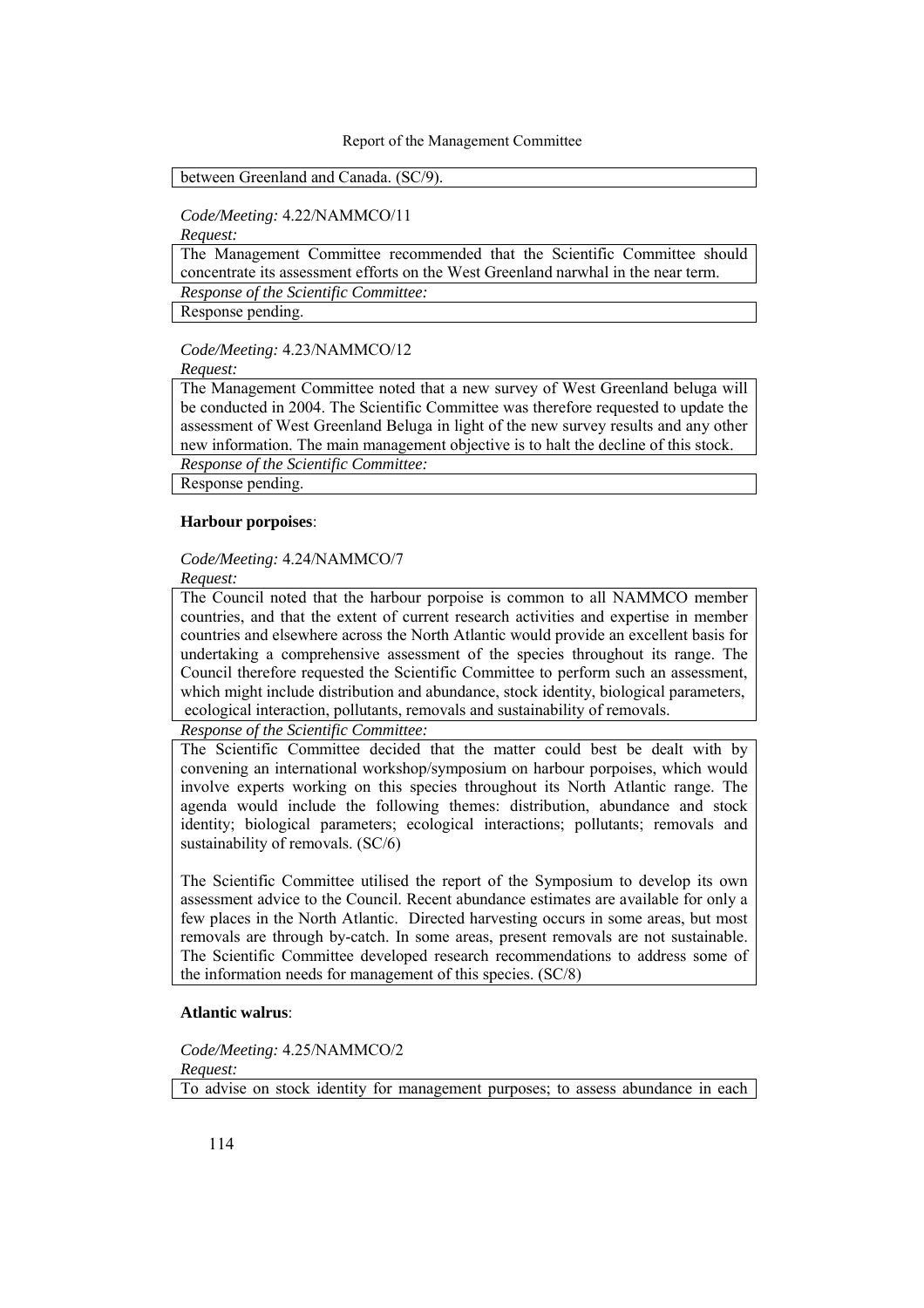stock area; to assess long-term effects on stocks by present removals in each stock area; to assess effects of recent environmental changes (i.e. disturbance, pollution) and changes in the food supply.

*Response of the Scientific Committee:* 

The assessment was postponed pending report of Walrus International Technical and Scientific Committee (WITS). (SC/2) It was decided in late 1994 to request Erik Born of the Greenland Fisheries Research Institute in Copenhagen to co-ordinate the compilation of a status report on the Atlantic walrus in time for the present Scientific Committee meeting. The result of this collaboration was the report, E.W. Born, I. Gjertz and R.R. Reeves, "Population assessment of Atlantic walrus (*Odobenus rosmarus rosmarus*)" This report was used by the Scientific Committee as the basis of its management and research recommendations to Council. (SC/3)

### *Code/Meeting:* 4.26/NAMMCO/13

*Request:* 

The Management Committee noted that the Scientific Committee had last provided an assessment of walrus in 1994. Noting that considerable new information has become available since then, the Management committee therefore requested the Scientific Committee to provide an updated assessment of walrus, to include stock delineation, abundance, harvest, stock status and priorities for research.

*Response of the Scientific Committee:* 

Pending.

### **Harp and hooded seals**:

*Code/Meeting:* 4.27/NAMMCO/2

*Request:* 

- to assess the stock size, distribution and pup production of harp seals in the Barents Sea and White Sea, and of harp and hooded seals in the Greenland Sea and the Northwest Atlantic;
- to assess sustainable yields at present stock sizes and in the long term under varying options of age composition in the catch;
- − to provide advice on catch options in the White Sea/Barents Sea/Greenland Sea and NAFO areas;
- to assess effects of recent environmental changes or changes in the food supply and possible interaction with other living marine resources in the areas.

*Response of the Scientific Committee:* 

- These requests forwarded to Joint ICES/NAFO Working Group on Harp and Hooded Seals. A partial assessment was completed, but more work was required. (SC/2)

- The Scientific Committee considered the report of the Joint ICES/NAFO Working Group on Harp and Hooded Seals which had met in Dartmouth, Canada, 5-9 June 1995. The Scientific Committee endorsed the recommendations in the report and identified further research needs. However the required assessments had not yet been completed. (SC/4).

- The Scientific Committee considered the report of the Joint ICES/NAFO Working Group on Harp and Hooded Seals which had met in Copenhagen in 1997. The Scientific Committee used this report as the basis for its advice to Council, while noting that catch options had not been completed for Greenland Sea harp and hooded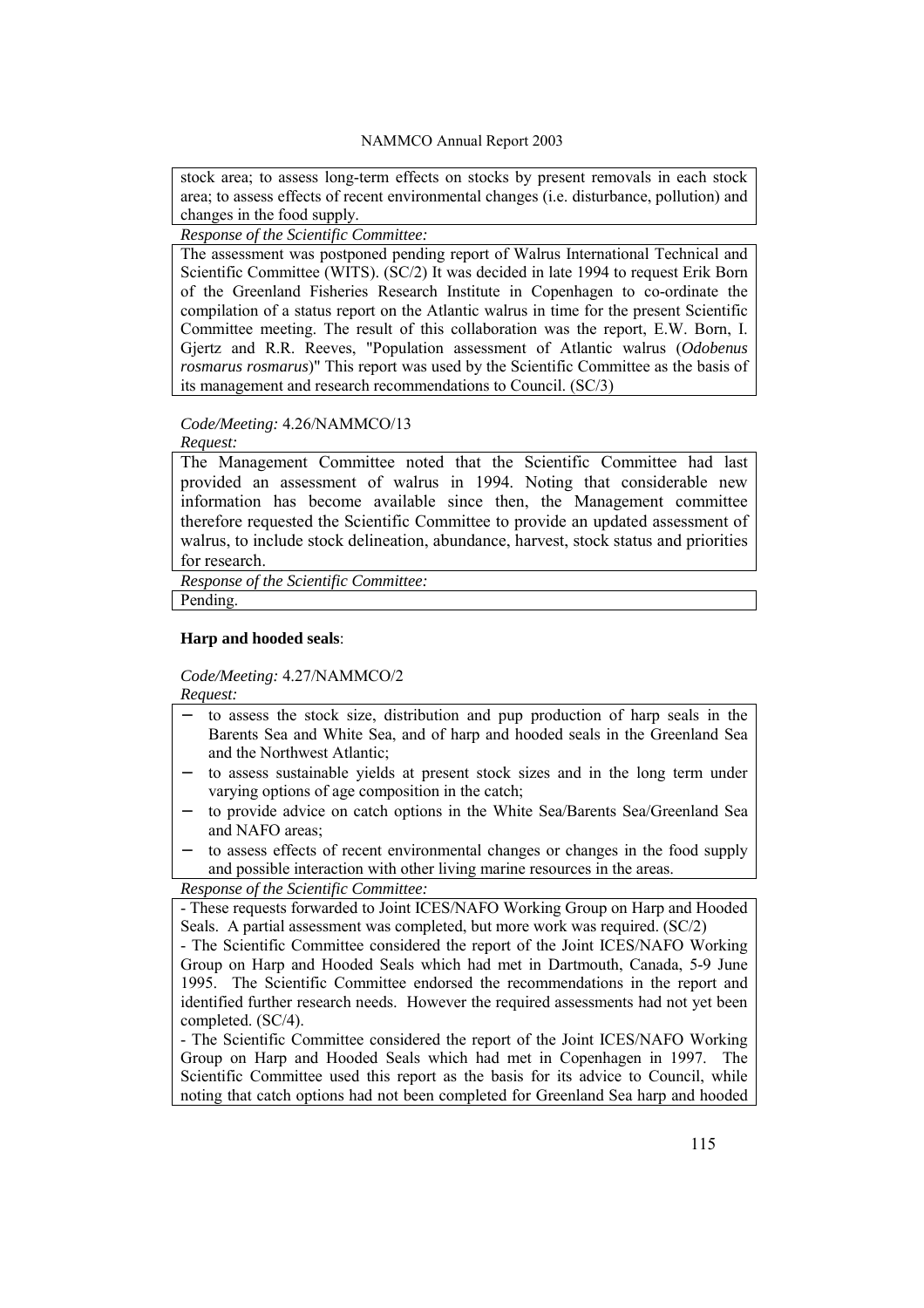seals, and White Sea and Barents Sea harp seals. (SC/6)

- The Joint ICES/NAFO Working Group on Harp and Hooded Seals met in 1998 to complete the assessments for Greenland Sea harp and hooded seals, and White Sea and Barents Sea harp seals. The Scientific Committee used their report as the basis of its advice to Council, and noted that the required assessments had now been completed. Assessment of the effects of recent environmental changes or changes in the food supply and possible interaction with other living marine resources in the areas is ongoing. (SC/7)

*Code/Meeting:* 4.28/NAMMCO/8

*Request:* 

The Scientific Committee is requested to co-ordinate joint feeding studies of harp and hooded seals in the Nordic Seas (Iceland, Greenland and Norwegian Seas) and off West Greenland.

*Response of the Scientific Committee:* 

The Scientific Committee noted that preparations to co-ordinate such studies between member countries were already under way, outside of the NAMMCO Scientific Committee. The Scientific Committee therefore emphasised its support for such joint studies and urged member countries to participate. (SC/7)

*Code/Meeting:* 4.29/NAMMCO/11

*Request:* 

The Management Committee recommended that the Scientific Committee regularly update the stock status of North Atlantic harp and hooded seal stock as new information becomes available.

*Response of the Scientific Committee:* 

Ongoing as new information becomes available.

*Code/Meeting:* 4.30/NAMMCO/12 *Request:* 

The Management Committee noted that new information recently had become available on the abundance of harp seals in the Greenland Sea and the Northwest Atlantic. In addition new information is available on movements and stock delineation of harp seals in the Greenland, Barents and White seas. The Management Committee therefore reiterated its previous request to the Scientific Committee to regularly update the stock status of North Atlantic harp and hooded seals as new information becomes available. The Management Committee noted the likely impact of increasing abundance of these species on fish stocks. For harp seals in the Northwest Atlantic, the immediate management objective is to maintain the stocks at their present levels of abundance.

*Response of the Scientific Committee:* 

Ongoing as new information becomes available.

*Code/Meeting:* 4.31/NAMMCO/13 *Request:* 

The Management Committee requests that the Scientific Committee annually discusses the scientific information available on harp and hooded seals and advice on catch quotas for these species given by the ICES/NAFO Working Group on Harp and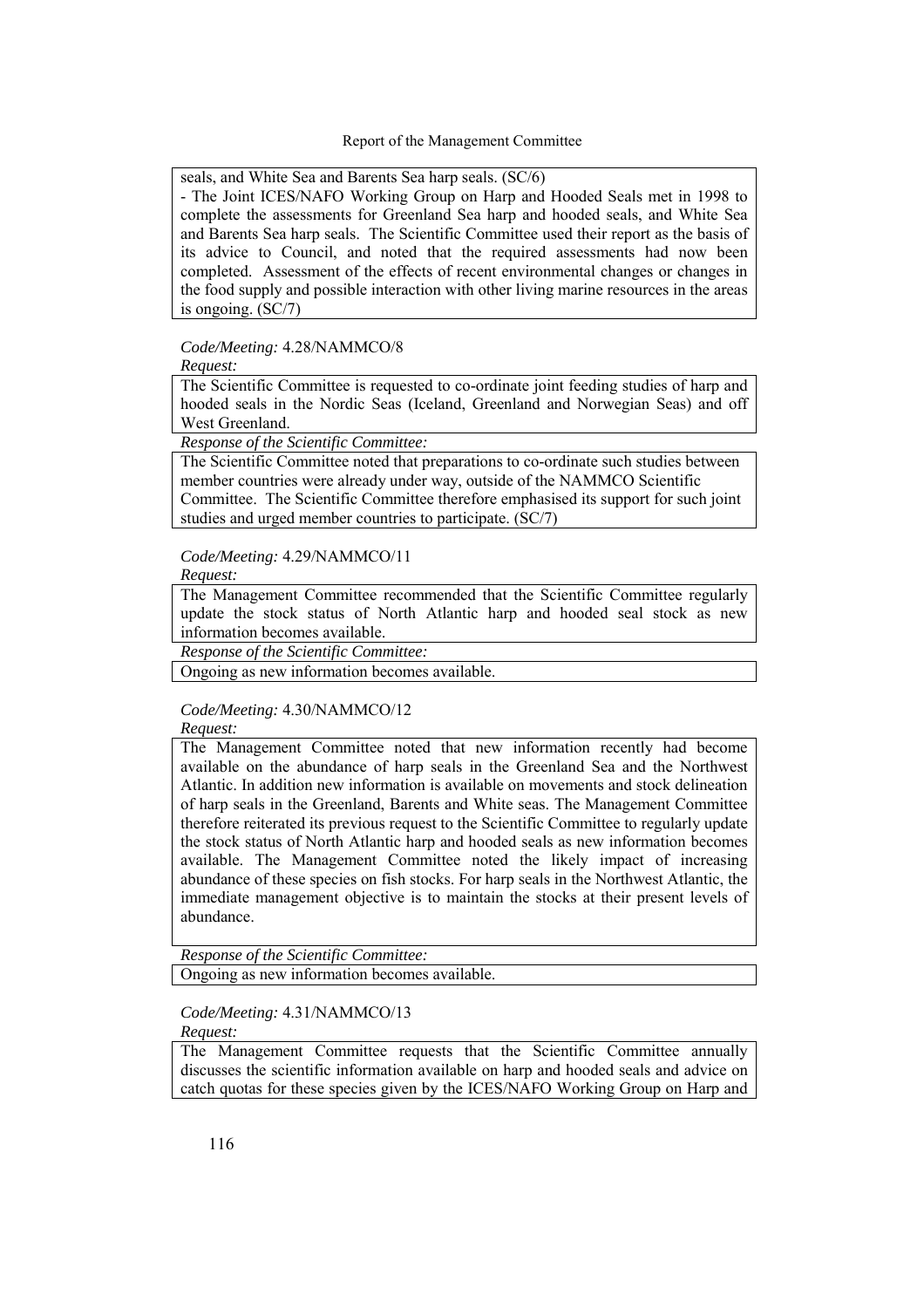Hooded Seals. The advice by the Scientific Committee on catch quotas should not only be given as advice on replacement yields, but also levels of harvest that would be helpful in light of ecosystem management requirements

For the Barents/White Sea and Greenland Sea stocks, in addition to the advice on replacement yields, advice should be provided on the levels of harvest that would result in varying degrees of stock reduction over a 10 year period.

Noting that Canada has instituted a multi-year management plan with a 3- year allowable catch of harp seals totalling 975,000 (not including the catch by Greenland), the Management Committee requested the Scientific Committee to provide advice on the likely impact on stock size, age composition, and catches in West Greenland and Canada under the conditions of this plan.

*Response of the Scientific Committee:* 

Pending.

### **Ringed seals**:

*Code/Meeting:* 4.32/NAMMCO/5

*Request:* 

To advise on stock identity of ringed seals (*Phoca hispida*) for management purposes and to assess abundance in each stock area, long-term effects on stocks by present removals in each stock area, effects of recent environmental changes (i.e. disturbance, pollution) and changes in the food supply, and interactions with other marine living resources.

*Response of the Scientific Committee:* 

The Scientific Committee established a Working Group on Ringed Seals. The Scientific Committee considered the report of the Working Group and provided advice to Council. They also provided recommendations for future research. (SC/5) Papers considered by the Working Group as well as other papers were published in the first volume of NAMMCO Scientific Publications, *Ringed Seals in the North Atlantic.*

# *Code/Meeting:* 4.33/NAMMCO/7

*Request:* 

The Scientific Committee was requested to advise on what scientific studies need to be completed to evaluate the effects of changed levels of removals of ringed seals in West and East Greenland.

*Response of the Scientific Committee:* 

It was noted that the exploitation level of ringed seals in Greenland has shown considerable variability over decades in this century. The Scientific Committee chose to focus on scenarios where exploitation is raised by more than twice the level reported in recent years. The Scientific Committee then identified the main gaps in knowledge, and recommended research required to address them. (SC/6)

# **Grey seals**:

*Code/Meeting:* 4.34/NAMMCO/5 *Request:* 

To review and assess abundance and stock levels of grey seals (*Halichoerus grypus*) in the North Atlantic, with an emphasis on their role in the marine ecosystem in general, and their significance as a source of nematodal infestations in fish in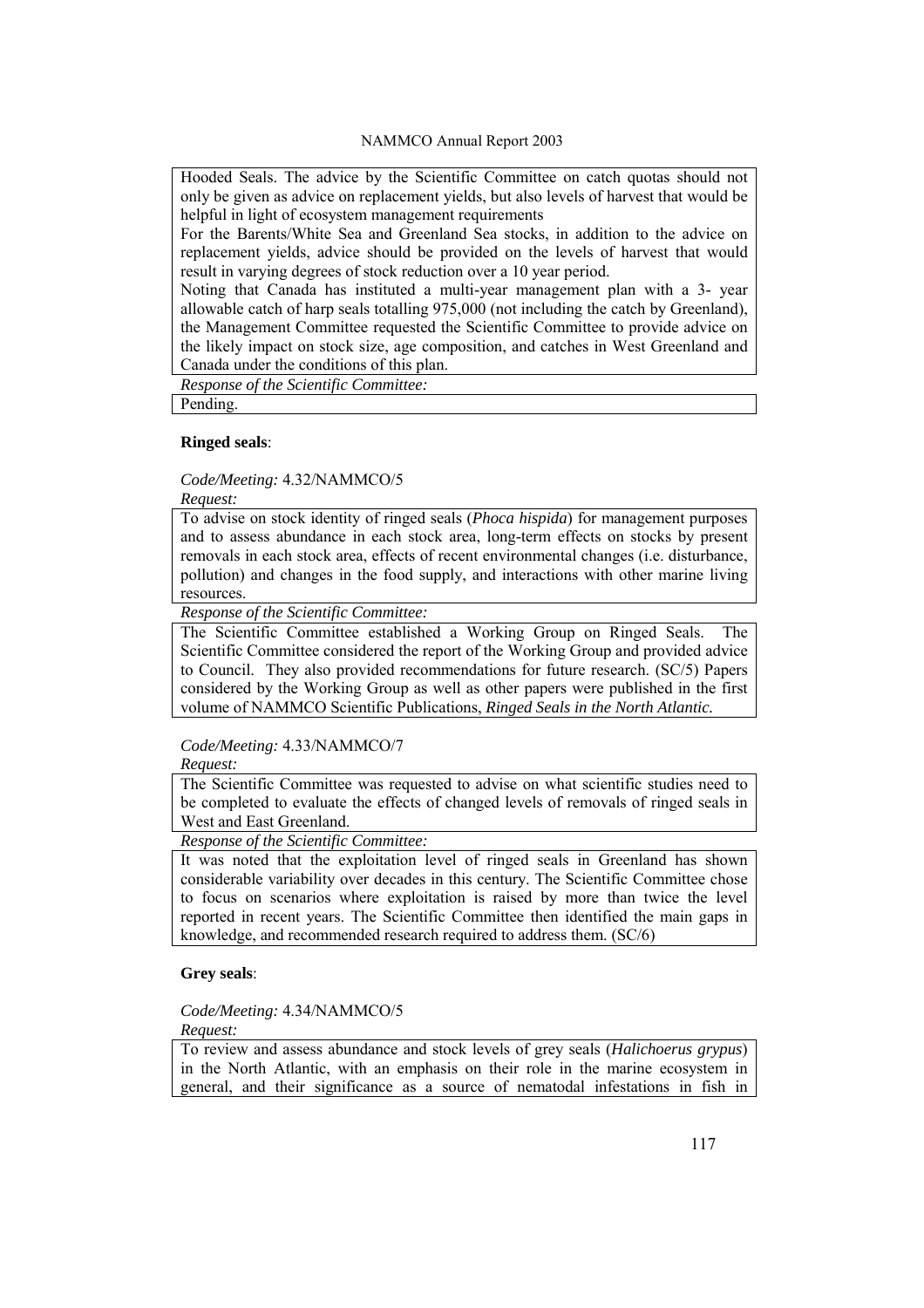particular.

*Response of the Scientific Committee:* 

The Scientific Committee established a Working Group on Grey Seals. The Scientific Committee considered the report of the Working Group and provided advice to Council, including recommendations for further research. (SC/4)

*Code/Meeting:* 4.35/NAMMCO/11

### *Request:*

The Management Committee noted that there has been a decline in the numbers of grey seals around Iceland, possibly due to harvesting at rates that are not sustainable. The Scientific Committee had previously provided advice in response to a request to review and assess abundance and stock levels of grey seals in the North Atlantic, with an emphasis on their role in the marine ecosystem in general, and their significance as a source of nematodal infestations in fish in particular (NAMMCO 1995). Given the apparent stock decline in Iceland, an apparent increase in Southwest Norway and in the United Kingdom, and the fact that this species interact with fisheries in three NAMMCO member countries, the Management Committee recommended that the Scientific Committee provide a new assessment of grey seal stocks throughout the North Atlantic.

*Response of the Scientific Committee:* 

The Working Group on Grey Seals met in April 2003 and considered the status of grey seal stocks in Canada, the USA, Iceland, the Faroes, Norway, Great Britain and the Baltic (SC/11)

**Dolphin species** *(Tursiops* and *Lagenoryhncus spp.):*

### *Code/Meeting:* 4.36/NAMMCO/7

*Request:* 

The Council recommended that NAMMCO member countries study the ecological interaction between dolphin species (e.g., *Lagenorhynchus spp.*) and fisheries, with the view to future assessments of such interactions.

*Response of the Scientific Committee:* 

Not addressed due to insufficient information.

### *Code/Meeting:* 4.37/NAMMCO/8

*Request:* 

Noting that ecological interactions between dolphin species of the *Lagenorhynchus*  genus and fisheries have caused concern in NAMMCO countries, the Scientific Committee is requested to perform an assessment of distribution, stock identity, abundance and ecological interactions of white-beaked and white-sided dolphins in the North Atlantic area.

*Response of the Scientific Committee:* 

The Scientific Committee noted that the IWC Scientific Committee had dealt with these species in 1996. Generally, it was considered that there is insufficient information on stock structure, abundance and feeding ecology to carry out a meaningful assessment of these species at this time. Some new information on abundance may become available from the NASS-95 survey, but these data have not yet been analysed. The Scientific Committee agreed to begin compiling available information on these species in member countries, with the objective of identifying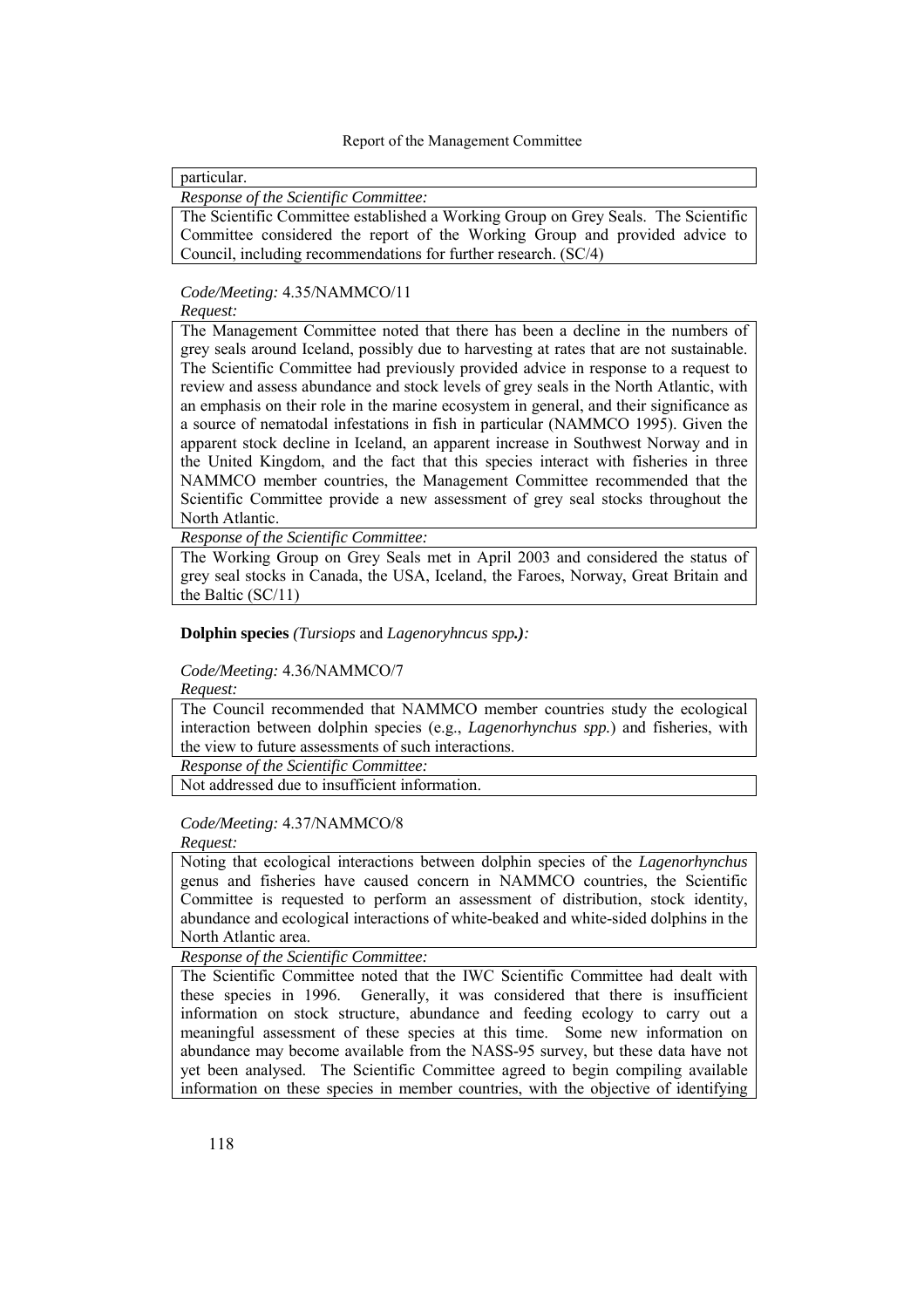knowledge gaps and creating a basis for assessment in the longer term. (SC/7)

### *Code/Meeting:* 4.38/NAMMCO/9

*Request:*  At its Eighth Meeting in 1998, the Council agreed to the recommendation of the Management Committee to request the Scientific Committee to perform an assessment of distribution, stock identity, abundance and ecological interactions of white-beaked and white-sided dolphins in the North Atlantic area. The Management Committee noted the conclusion of the Scientific Committee that there is insufficient information on stock structure, abundance and feeding ecology to carry out a meaningful assessment of these species at this time. The Management Committee further noted that, in addition to the focus of the Management Committee's former request for advice on these species in relation to their ecological interactions with fisheries, these dolphin species are harvested in significant numbers in the Faroe Islands. The Management Committee therefore agreed to recommend that the Scientific Committee be requested to facilitate the requested assessment of these species, with an emphasis on the following:

to analyse results from NASS 95 and other sightings surveys as a basis for establishing abundance estimates for the stocks; to co-ordinate the efforts of member countries to conduct research to fill the noted information gaps, taking advantage in particular of the sampling opportunities provided by the Faroese catch, as well as dedicated samples in other areas.

*Response of the Scientific Committee:* 

The Scientific Committee noted that the NASS surveys were optimised for species other than dolphins, and that in some cases, it was not possible to identify dolphins to species. In these cases, mapping of sightings may be the only analysis warranted. Further analyses may be feasible from the Faroese and Icelandic survey areas, and the Scientific Committee made preparations to begin these analyses.

These species are harvested sporadically in drive hunts in the Faroe Islands, and there is some by-catch in Iceland. They are rarely taken in Norway or Greenland. Scientific papers on feeding ecology and life history in Icelandic waters are expected to be published soon. The Scientific Committee recommended that a sampling program be initiated in the Faroe Islands for white-sided, white-beaked and bottlenose dolphins, primarily to collect information on feeding ecology, life history and stock delineation. They also recommended that sampling should continue in Iceland and Norway on an opportunistic basis.

# *Code/Meeting:* 4.39/NAMMCO/9

#### *Request:*

The Management Committee noted that bottlenosed dolphins, like white-sided and white-beaked dolphins, are also harvested in the coastal drive fishery in the Faroe Islands. The Management Committee agreed to recommend that, in connection with the updated request for advice from the Scientific Committee on white-sided and white-beaked dolphins, that bottlenosed dolphins also be included in this assessment *Response of the Scientific Committee:* 

See 4.38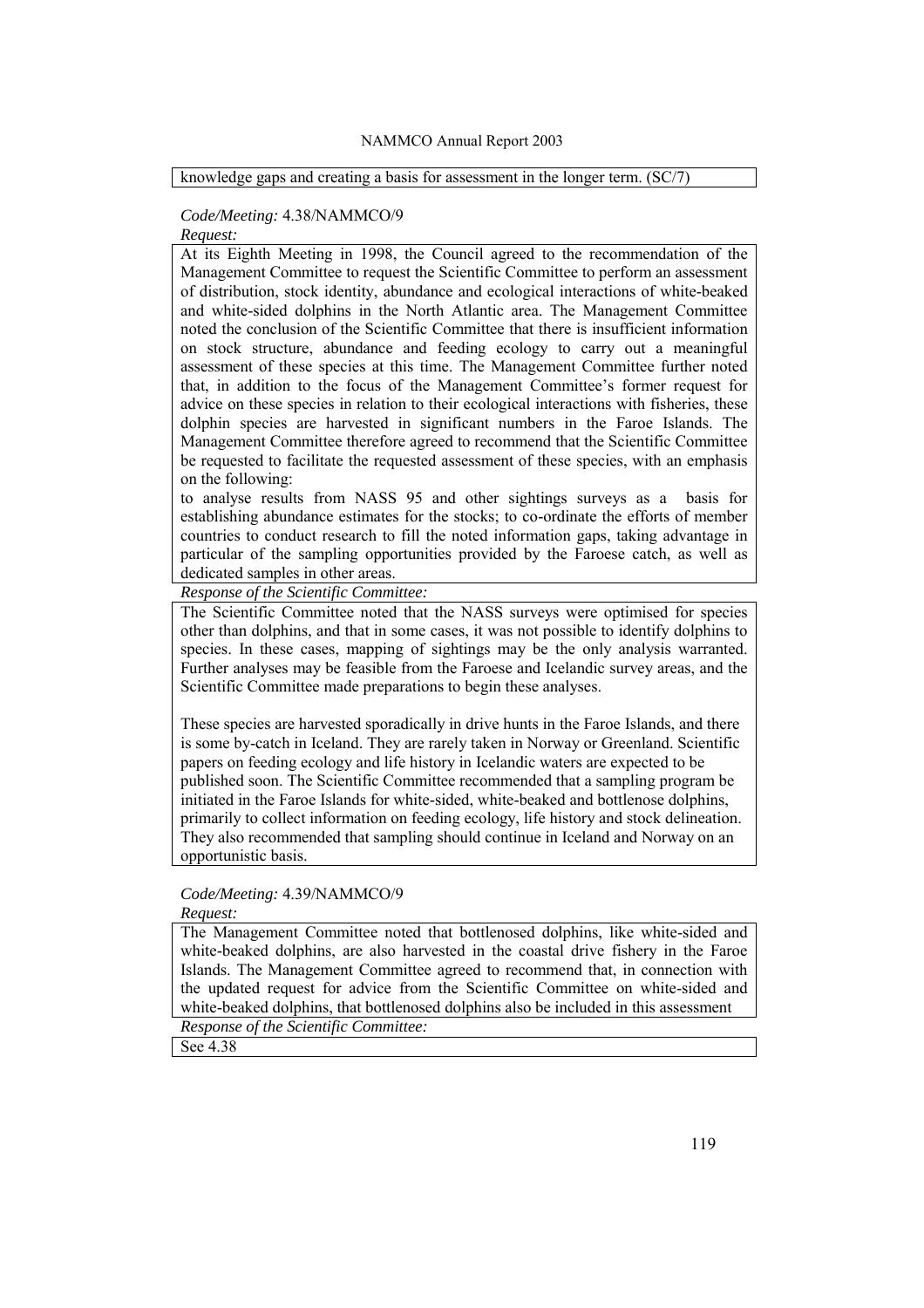### *Code/Meeting:* 4.40/NAMMCO/10

#### *Request:*

The Management Committee noted that the requested assessments for these species could not at present be completed because of a lack of information on stock identity, distribution, abundance and biology. The Management Committee therefore recommended that the Scientific Committee monitors developments in this area and continues its assessments, as new data become available.

*Response of the Scientific Committee:* 

To be completed as new information becomes available.

#### *Code/Meeting:* 4.41/NAMMCO/13

#### *Request:*

The Management Committee has asked the Scientific Committee to carry out assessments of these species, but to date insufficient information has been available on stock delineation, distribution, abundance and biological parameters to initiate the work. The Committee was pleased to note that considerable progress has been made in the Faroes in describing the ecology and life history of white sided dolphins and that information on white beaked dolphins should be available from Iceland and Norway in about 2 years time. Abundance estimates are lacking in all areas except Icelandic coastal waters, and no information on stock delineation or pod structure is yet available. The SCANS survey planned for 2005/6 and coastal surveys planned for Norway (see 9.3) should provide information on distribution and abundance in some areas. The Committee endorsed the plan of the Scientific Committee to proceed with the assessments once the above-mentioned studies have been completed, probably by 2007.

*Response of the Scientific Committee:* 

Pending.

### **Fin whale:**

#### *Code/Meeting:* 4.42/NAMMCO/8

*Request:* 

The Scientific Committee is requested to undertake an assessment of the status of fin whales in the North Atlantic based on all available data. (This request was later elaborated as follows: "Acknowledging the large amount of work involved in such a comprehensive assessment of all possible fin whale stocks in the North Atlantic, the Council requests the Scientific Committee, when conducting such comprehensive assessment, particularly to:

- assess the stock structure of fin whales in the whole North Atlantic.

- assess the long-term effects of annual removal of 50, 100 and 200 fin whales in the stock area traditionally assumed to have a main concentration off East Greenland and Iceland (EGI stock area),

- identify MSY exploitation levels for that stock area.")

*Response of the Scientific Committee:* 

The Scientific Committee established a Working Group on Fin Whales to deal with this request. The Working Group met in April 1999. Their report dealt with the stock structure of fin whales throughout the North Atlantic, and with assessment of the EGI stock. The Scientific Committee used the report of the Working Group to formulate advice and research recommendations to NAMMCO Council. Detailed assessment of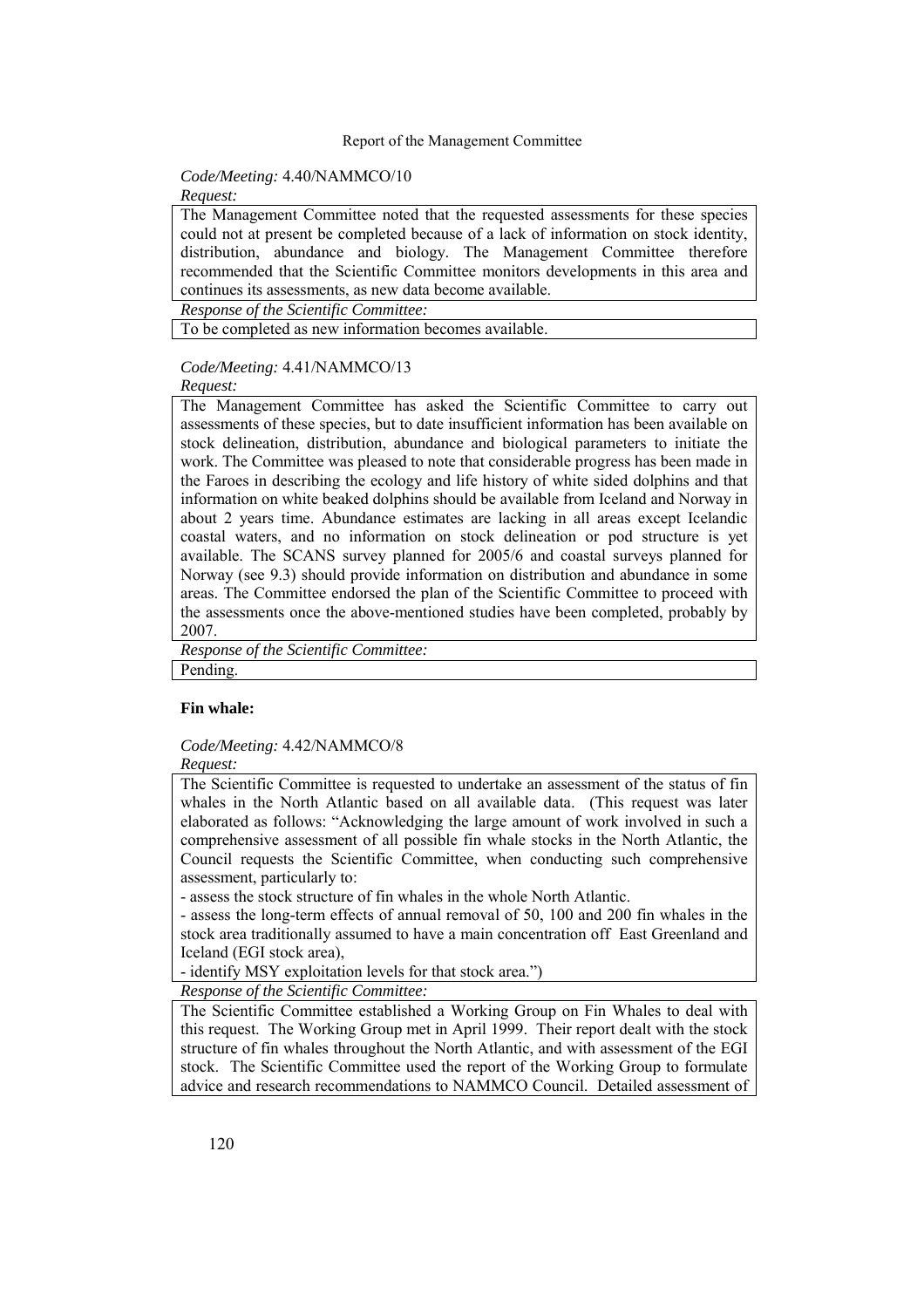other fin whale stocks was not carried out, but will be if further requests from Council are forthcoming.

# *Code/Meeting:* 4.43/NAMMCO/9

# *Request:*

The Management Committee noted that the Scientific Committee has completed its assessment of the stock structure of fin whales in North Atlantic, and that more research on stock structure is required before firm conclusions can be drawn. The Management Committee therefore recommended that member countries initiate the research required to elucidate the stock structure of fin whales.

The Management Committee recommended that the Scientific Committee continue its assessment of fin whale stocks in the North Atlantic, focussing in the near term on the status of fin whales in Faroese territorial waters. The Scientific Committee should focus particularly on the following issues:

- Assess the long-term effects of annual removals of 5, 10 and 20 fin whales in Faroese waters;

- Information gaps that may need to be filled in order to complete a full assessment in this area.

*Response of the Scientific Committee:* 

The Scientific Committee reactivated the Working Group on North Atlantic Fin Whales and used their report as the basis for their advice to the Council. The results of the assessments indicated that fin whales in the area have likely been substantially depleted by past harvests, but there was great uncertainty in the results. The Scientific Committee noted that in attempting to respond to the Council's request for advice on the long-term effect of various catch levels in the Faroese area, it had immediately become apparent that there is insufficient information on stock identity to carry out a reliable assessment of the status of fin whales in Faroese waters, and thus provide reliable advice on the effects of various catches. The Scientific Committee therefore recommended a research program primarily geared to understanding the stock relationships of fin whales around the Faroes.

*Code/Meeting:* 4.44/NAMMCO/10

*Request:* 

The Management Committee noted that the requested assessment (see 4.38) had not been fully completed and awaited in particular the provision of more information on stock delineation. The Management Committee therefore recommended that the Scientific Committee continue its assessment, as new data become available.

*Response of the Scientific Committee:* 

To be addressed as new information becomes available.

# *Code/Meeting:* 4.45/NAMMCO/11

*Request:* 

The Management Committee clarified its previous request for advice on fin whales, asking that the Scientific Committee continue with its assessments of fin whale stocks in the areas of interest to NAMMCO countries with existing and new information on abundance and stock delineation as it becomes available.

*Response of the Scientific Committee:* 

The Working Group on Fin and Minke Whales met in November 2003 and provided stock assessments for the East-Greenland/Iceland stock and for Faroese fin whales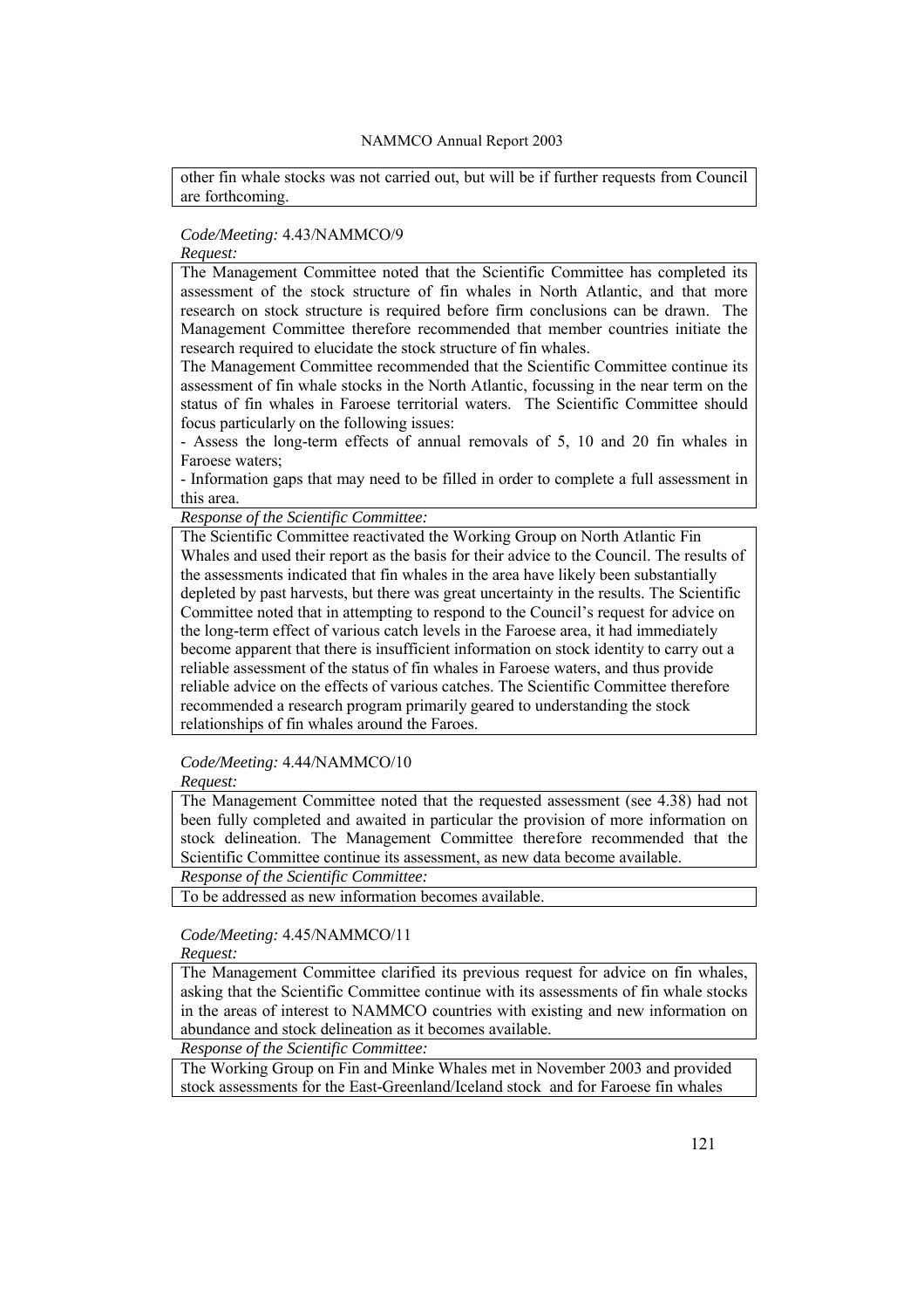### $(SC/11)$ .

# *Code/Meeting:* 4.46/NAMMCO/13

*Request:* 

The Management Committee noted that it had previously asked that the Scientific Committee continue with its assessments of fin whale stocks in the areas of interest to NAMMCO countries with existing and new information on abundance and stock delineation as it becomes available, and endorsed the plan of the Scientific Committee to complete an assessment for the Northeast Atlantic stocks and update assessments for other areas, probably in 2005.

*Response of the Scientific Committee:* 

Pending.

#### **Humpback whale:**

*Code/Meeting:* 4.47/NAMMCO/11

*Request:* 

The Management Committee noted the conclusions of the Scientific Committee that there was evidence of a rapidly increasing abundance of humpback whales around Iceland, and recommended that the Scientific Committee complete abundance estimates for this species as a high priority. The Scientific Committee should also consider the results of the "Years of the North Atlantic Humpback" (YoNAH) project as it pertains to member countries in providing advice for this species.

*Response of the Scientific Committee:* 

The Scientific Committee concluded that the discrepancy between the NASS and YoNAH estimates suggests that the North Atlantic population of humpback whales is likely considerably larger than estimated in the YoNAH study (SC/11).

*Code/Meeting:* 4.48/NAMMCO/13 *Request:* 

The Management Committee noted the conclusion of the Scientific Committee that there is evidence from the NASS of a rapidly increasing abundance of humpback whales in the Central North Atlantic. The Scientific Committee was requested to assess the sustainable yield levels for humpback whales, particularly those feeding in West Greenlandic waters. The management objective in this case would be to maintain the stock at a stable level.

*Response of the Scientific Committee:* 

Pending.

# **5. OTHER**

*Code/Meeting:* 5.1/NAMMCO/8

*Request:* 

Greenland noted the need for greater input from hunters and users in the work of the Scientific Committee. While noting the need for scientists to be able to conduct their work on their own scientific terms in the context of their Committee meetings, it was suggested that scientists and users of marine mammal resources which are the subject of examination by the Scientific Committee could, for example, meet prior to meetings of the Scientific Committee in order to exchange information relevant to the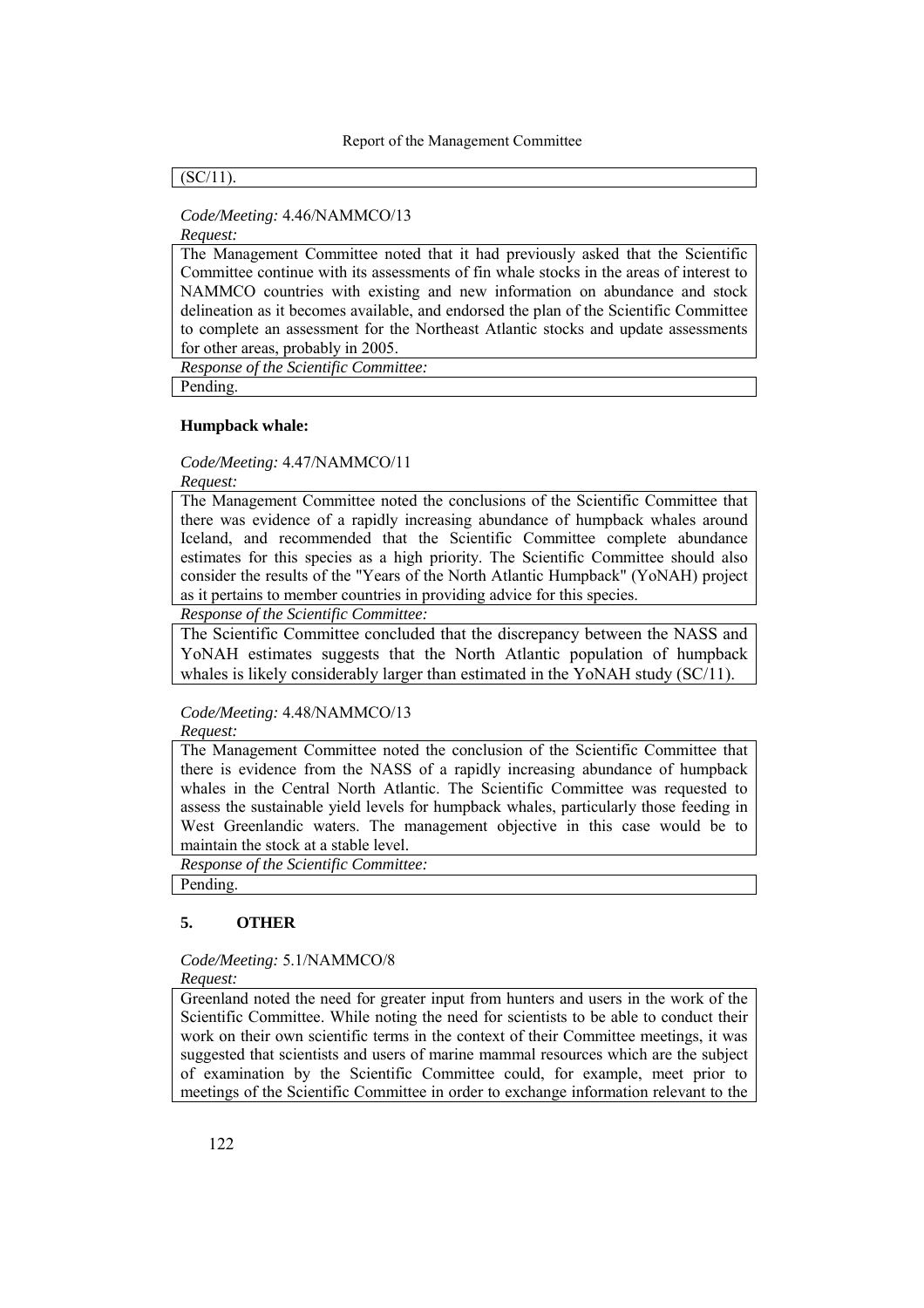work planned by the Scientific Committee. With these ideas in mind, Greenland recommended that concrete steps should be taken to provide for a more active dialogue between scientists and resource users. This recommendation was endorsed by Council.

# *Response of the Scientific Committee:*

The Scientific Committee agreed to consider a proposal put forward by the Secretariat, to use the "Status of Marine Mammals in the North Atlantic" stock status reports as a means of incorporating the knowledge of marine mammal users. This proposal will be presented to NAMMCO Council for approval. (SC/7)

The Scientific Committee Working Group on the Population Status of Narwhal and Beluga in the North Atlantic met jointly with the Scientific Working Group of the Joint Commission on the Conservation and Management of Narwhal and Beluga (JCNB) in May 2001. Prior to the main meeting, the Joint Working Group met with hunters from Greenland and Canada, and Canadian hunters participated throughout the meeting. (SC/9)

# *Code/Meeting:* 5.2/NAMMCO/9

#### *Request:*

With respect to the language used in the Report of the Scientific Committee, Greenland suggested that it must be kept precise and simple. The Management Committee agreed to convey this as a suggestion to the Scientific Committee.

*Response of the Scientific Committee:* 

No response.

### **List of References**

### **NAMMCO/1**

NAMMCO 1992. (MS) Report of the inaugural meeting of the Council of the North Atlantic Marine Mammal Commission. NAMMCO, University of Tromsø, Tromsø, 35 pp.

#### **NAMMCO/2**

NAMMCO. 1993. (MS) Report of the second meeting of the Council. NAMMCO, University of Tromsø, Tromsø, 65 pp.

#### **NAMMCO/3**

NAMMCO. 1993. (MS) Report of the third meeting of the Council. NAMMCO, University of Tromsø, Tromsø, 51 pp.

#### **NAMMCO/4**

NAMMCO. 1994. (MS) Fourth meeting of the Council. NAMMCO, University of Tromsø, Tromsø, 142 pp.

#### **NAMMCO/5**

NAMMCO. 1995. Fifth meeting of the Council. In: NAMMCO, *Annual Report 1995.* NAMMCO, Tromsø, 11-44.

#### **NAMMCO/6**

NAMMCO. 1997. Report of the sixth meeting of the Council. In: NAMMCO, *Annual Report 1996.* NAMMCO, Tromsø, 11-58.

#### **NAMMCO/7**

NAMMCO. 1998. Report of the seventh meeting of the Council. In: NAMMCO, *Annual Report 1997.* NAMMCO, Tromsø, 9-60.